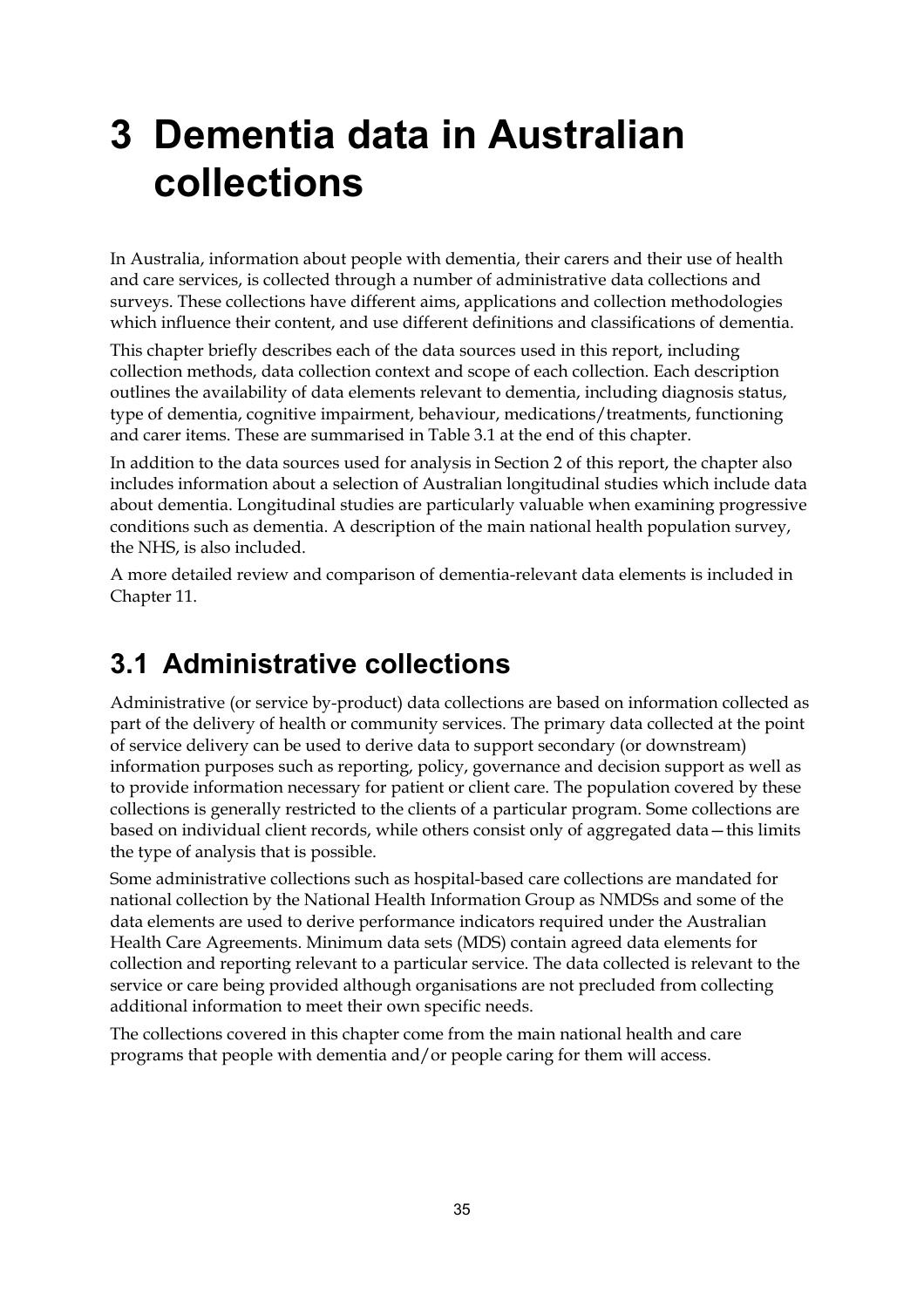## **Alzheimer's Australia data**

Alzheimer's Australia is the national peak body for people with dementia, their families and carers. State and territory organisations provide information, support, advocacy and education services. Alzheimer's Australia delivers the Australian Government's National Dementia Support Program.

The Dementia Education and Support Program (DESP) Database Data Dictionary Version 2.2 (Alzheimer's Australia 2003) contains the data elements that are currently collected by Alzheimer's Australia. These data elements collect information (such as sociodemographic characteristics) about **contacts** with Alzheimer's Australia, whether they are people with dementia, carers of people with dementia or health professionals. Client type categories are used to characterise the individual or group of people involved in the contact.

Identification of people with dementia is based on a range of dementia diagnosis data items recorded across the collections including: dementia diagnosis status, date of diagnosis, diagnosis by whom and type of dementia. A memory and assistance profile collects information about memory impairment and personal care assistance. Data items relevant to carers include carer status and relationship to the person of concern. Additional information about functioning (orientation, judgement, community affairs, home and hobbies and mobility), overall need, carer assistance and carer overall need is collected, but these data items do not appear in the data dictionary.

## **Medicare Benefits Schedule data**

The Medicare Benefits Schedule (MBS) provides access to free treatment to public (Medicare) patients in public hospitals, and to free or subsidised treatment by practitioners such as GPs, specialists, participating optometrists and dentists. These subsidies mostly cover out-ofhospital medical services but also apply to medical services delivered in hospitals to private patients. Medicare Australia is responsible for administering payments and information for the Medicare program.

MBS data collected by Medicare Australia (formerly the Health Insurance Commission) cover only those services eligible for Medicare benefits, as listed in the Medicare Benefits Schedule (DoHA 2004b). The MBS data include Medicare item number, Medicare benefit paid, date of service and processing, provider number, recipient of the service and an indication of whether or not the item was provided in a hospital. The unit of measurement in this collection is the **service**.

There are no dementia-specific services in the Medicare Benefits Schedule, but people with dementia may access a range of services that are eligible for Medicare benefits such as: health assessments (e.g. assessment of psychological functions such as cognition); Medication Management Reviews (e.g. Domiciliary Medication Management Reviews where a person with dementia has difficulty managing their own medications); pathology and diagnostic radiology (e.g. thyroid function tests or MRI to investigate possible dementia); and consultations and case conferencing (e.g. for care planning).

## **Pharmaceutical Benefits Scheme data**

The Pharmaceutical Benefits Scheme (PBS) is administered by Medicare Australia and was established to reimburse pharmacists who have dispensed eligible prescription pharmaceuticals at a cost greater than the patient's contribution.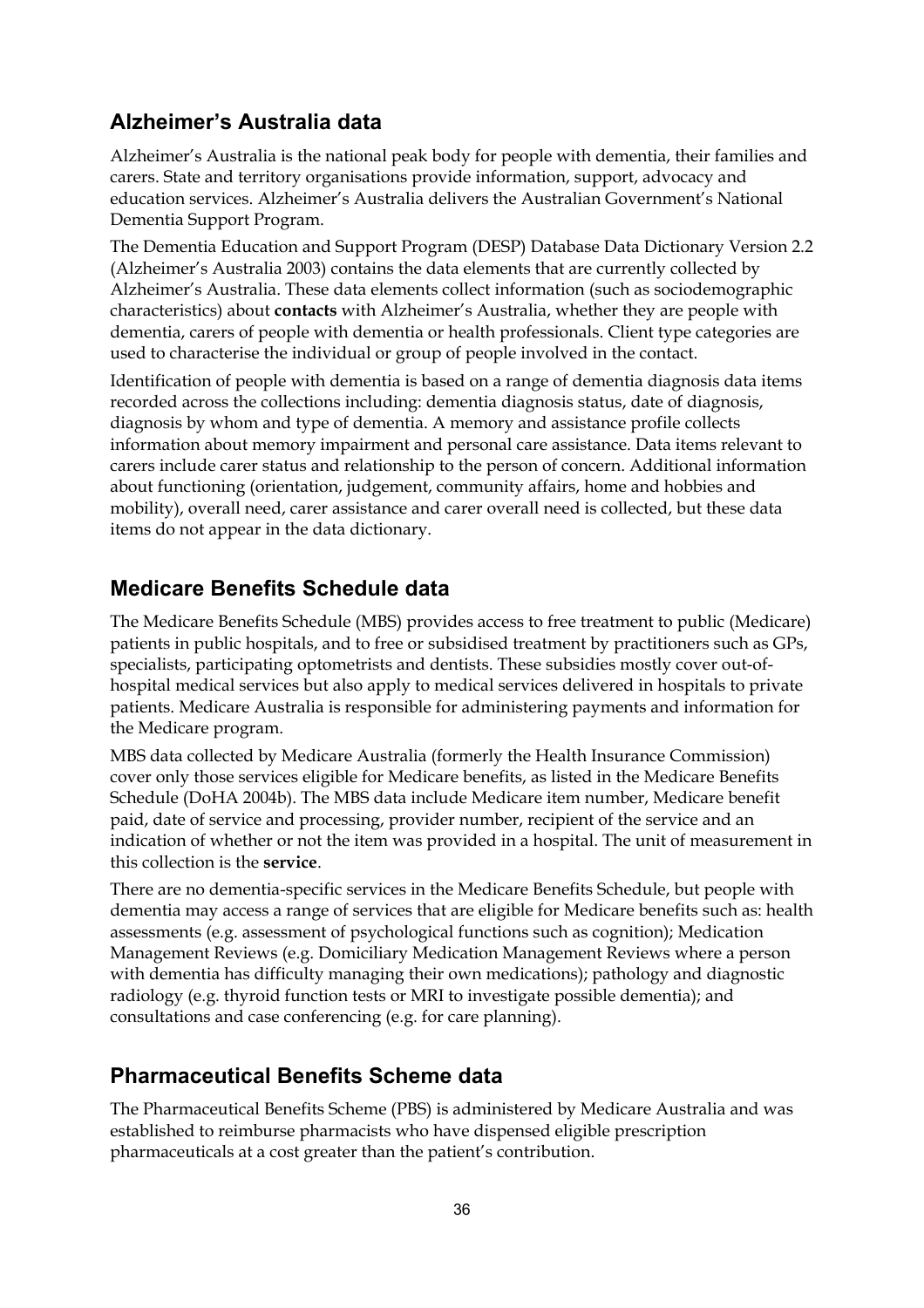The PBS data collection includes information on prescriptions dispensed to general patients where a pharmacist is eligible for a reimbursement, prescriptions dispensed to persons who have been issued with a health care card, or those who have reached the safety net threshold. The Medicare Australia website contains aggregate statistics, based on PBS items and medication group categories, for each state and territory (Medicare Australia 2005). Data comprises drug codes as classified in the Pharmaceutical Benefits Schedule (DoHA 2006). The unit of measurement in this collection is **prescriptions**.

Three anticholinesterases are funded under the PBS for the treatment of mild to moderately severe Alzheimer's disease: donepezil hydrochloride (Aricept), galantamine hydrobromide (Reminyl) and rivastigmine hydrogen tartrate (Exelon). An authority is required for PBS funding of these medications. The authority application must include the result of the baseline MMSE. This baseline MMSE must be a score of 10 points or more and, if this score is at least 25 points, the result of a baseline ADAS-Cog must also be specified.

In order to qualify for continuing treatment, following initial therapy, of mild to moderately severe Alzheimer's disease there must be a demonstrated improvement in cognitive function as measured by an increase of at least two points from baseline on the MMSE, or for patients with an MMSE baseline score of at least 25 points, a decrease of at least four points from baseline on the ADAS-Cog. The information about cognitive state is recorded with the details of the prescription.

Information about people who self-fund their anticholinesterase medication is not collected. Information about the use of medications for dementia, other than anticholinesterases, cannot be identified in the collection.

### **National Hospital Morbidity Database**

The National Hospital Morbidity Database is a compilation of electronic summary records collected in admitted patient morbidity data collection systems in Australian hospitals:

- 1. Admitted Patient Care NMDS: reports data on episodes of care for admitted patients in all public and private acute and psychiatric hospitals, free-standing day hospital facilities and alcohol and drug treatment centres in Australia.
- 2. Admitted Patient Mental Health Care NMDS: restricted to episodes of care of admitted patients receiving admitted patient care in psychiatric hospitals or in designated psychiatric units in acute hospitals (the scope does not include patients receiving treatment for psychiatric conditions in other units in acute hospitals).
- 3. Admitted Patient Palliative Care NMDS: records information about episodes of care for admitted patients receiving palliative care in all public and private acute hospitals, and free standing day hospital facilities.

The database records information on hospital **separations** (not patients), where a separation refers to the episode of care, which can be a total hospital stay, from admission to discharge, transfer or death, or a portion of a hospital stay beginning or ending in a change in type of care (AIHW 2005a).

Principal and additional diagnoses responsible for a patient's episode of care in hospital or contributing to the cost of care, surgical and non-surgical procedures and external causes are recorded using ICD-10-AM codes. A list of procedure codes are given in AIHW (2002b). A principal diagnosis is the diagnosis established after study to be chiefly responsible for occasioning the patient's episode of care in hospital (or attendance at the health care facility). An additional diagnosis is a condition or complaint either coexisting with the principal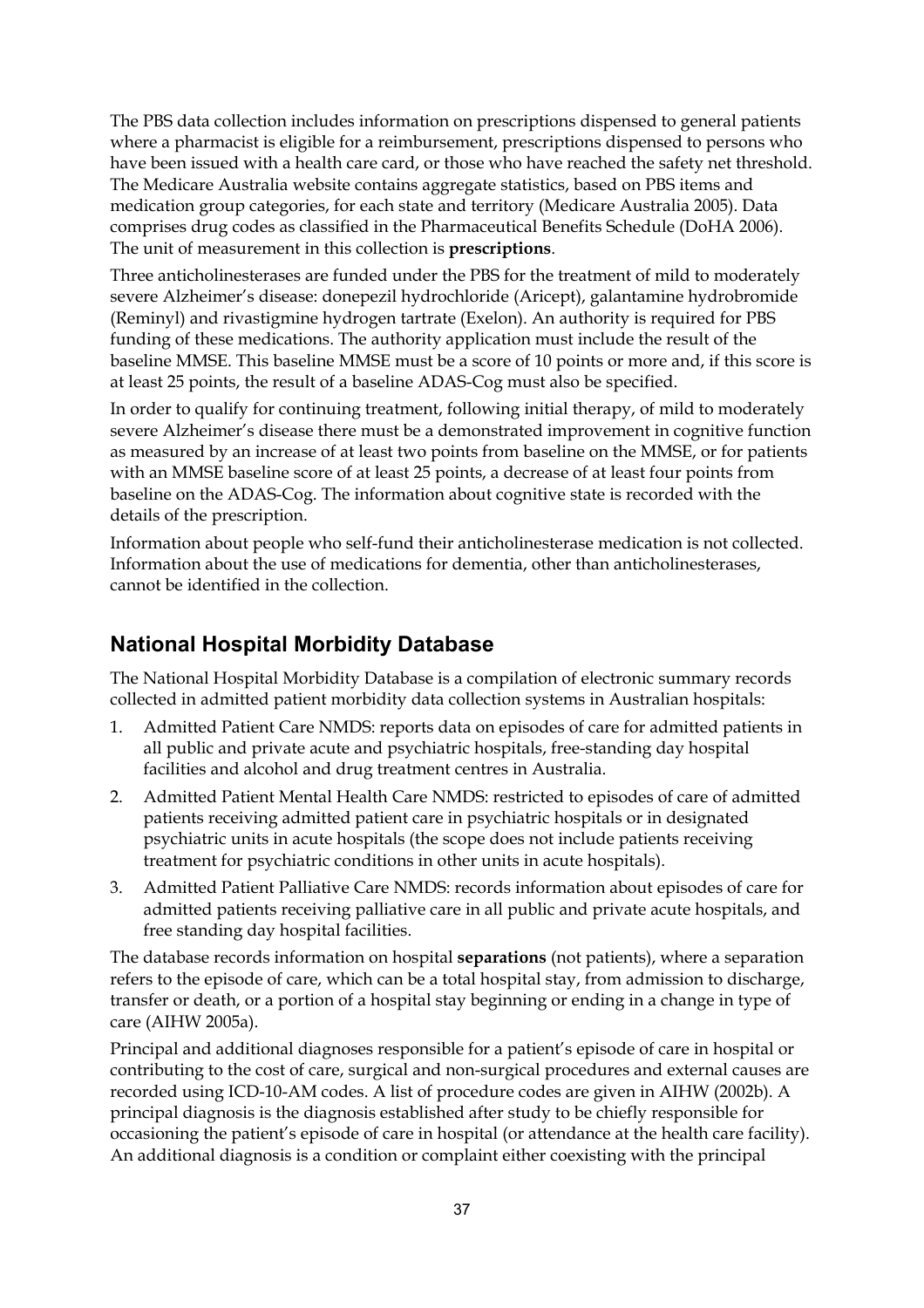diagnosis or arising during the episode of care or attendance at a health care facility (National Health Data Committee 2004b). Dementia (as well as cognitive disorder and agerelated cognitive decline) may be recorded as a principal or additional diagnosis.

## **Aged Care Assessment Program MDS**

The ACAP is an Australian, state and territory government funded program to assess the needs of frail, older people and recommend and facilitate access to available care services appropriate to a person's needs. The program uses multi-disciplinary Aged Care Assessment Teams (ACATs) which comprise medical, nursing and allied health professionals, as well as social workers, interpreters and other professionals.

ACAT carry out comprehensive assessments to determine eligibility for admission into residential aged care or residential respite care, and for Community Aged Care Packages (CACP) and EACH places (AIHW 2002b). They may also provide information and refer clients to other suitable services such as services funded by Home and Community Care (HACC), the National Respite for Carers Program (NRCP) and Veterans' Home Care, although they do not determine eligibility for these services. Assessments involve the evaluation of the care needs of a person, incorporating the restorative, physical, medical, psychological, cultural and social dimensions of care (AIHW 2002a; DoHA 2002a).

The ACAP MDS specifies a collection of information on individual assessments (the unit of measurement may be **clients** or **assessments**). Between 1991 and 2001, the MDS underwent a review and then redevelopment, resulting in Version 2.0 of the data collection, designed to report on the core work of ACATs (AIHW 2004c). The ACAP MDS Version 2 was implemented from April 2003. The information collected by ACATs predominantly relates to client characteristics and circumstances, health status, functional abilities, current assistance from services, documentation of the assessment process, and ACAT recommendations for care. Data items relating to carers include carer availability, carer co-residency status and relationship of the carer to the care recipient.

Information about the type of dementia may be recorded as a primary health condition that has the greatest impact on the client's need for assistance, or as one of nine other health conditions that impact on the client's need for assistance—codes are based on the ICD-10- AM. Dementia was the most common primary diagnosis among all ACAP clients in 2002– 03—19% of all ACAP clients (or 30,800 clients) had a primary diagnosis of dementia (Lincoln Centre for Ageing and Community Care Research 2004). Body function impairments are based on the ICF, and those particularly relevant to dementia fall under the heading of *Mental functions*. Additional questions focusing on cognitive behaviour/psychological aspects appear on the Aged Care Client Record completed by ACAT, but are not reported in the ACAP MDS.

## **Home and Community Care program MDS**

The HACC program is one of three national programs that provide community-based care services to older people in Australia. HACC is jointly funded by the Australian, state and territory governments, and is the main provider of home-based care services in Australia. The program aims to enhance the independence of frail older people (around 80% of clients) as well as younger people with a disability, and their carers. Some examples of types of assistance provided through the HACC program include assessment, management and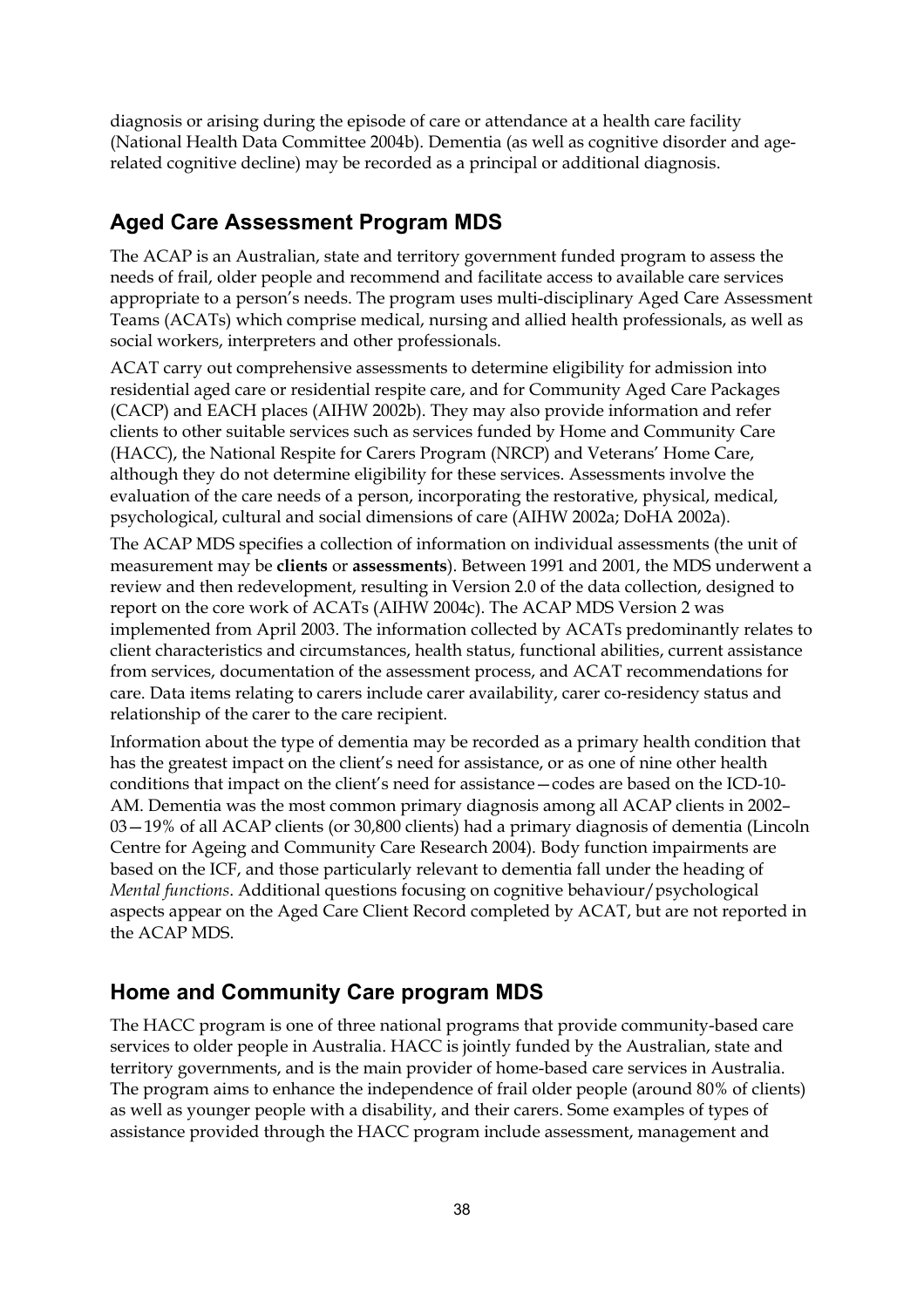planning of requirements, transport, nursing, home maintenance, counselling and personal care.

The HACC MDS is client-based and reported nationally by HACC agencies every three months. Data collected per collection period are only on those clients who have received HACC-funded services from an agency within the three-month reporting period. Therefore, not all clients are necessarily included in each collection period nor are all type(s) of assistance received from HACC-funded agencies necessarily captured for this reason (AIHW 2002b).

Version 2 of the MDS is currently being implemented. No information about dementia is collected in Version 1 of the MDS. Information about dementia diagnosis will not be collected in Version 2 of the MDS, although information about memory problems or confusion and behavioural problems will be collected, as well as 12 other items about functional status. HACC also collects information about carers, including demographic items, existence of a carer, carer residency status, relationship of the carer to the care recipient, and carer for more than one person.

## **Community care packages data**

#### **Community Aged Care Packages data**

The CACP program was established in 1992 by the Australian Government to provide assistance to enable frail older people with complex care needs to continue living in the community (AIHW 2004c). Younger people with disabilities may also access a care package in special circumstances as determined by ACAT assessment (DoHA 2002a).

CACPs provide a range of in-home support services, such as personal care, domestic assistance and social support, to people who would otherwise be eligible to receive at least low-level residential aged care. Recipients of CACPs must be assessed for eligibility by an ACAT. A CACP data dictionary has been developed, but the collection has not been implemented as a NMDS.

Ongoing program data are available from payment system data which are stored in the Aged and Community Care Management Information System (ACCMIS). This data source contains no information about health conditions (including dementia), need for assistance or type of assistance received. Nor are there data about carer arrangements.

#### **Extended Aged Care at Home data**

The EACH program provides home- and community-based services such as nursing and personal care to frail older people who would otherwise be eligible to receive high level residential aged care. The program provides an extensive range of support to people living in the community including general services, specialised clinical services, care and support services. Recipients of EACH packages must be assessed for eligibility by an ACAT. As for CACP, an EACH data dictionary has been developed, but the collection has not been implemented as a NMDS.

Current ongoing program data are also available from ACCMIS, and contain no information about health conditions (including dementia), need for assistance or type of assistance received. Nor are there data about carer arrangements.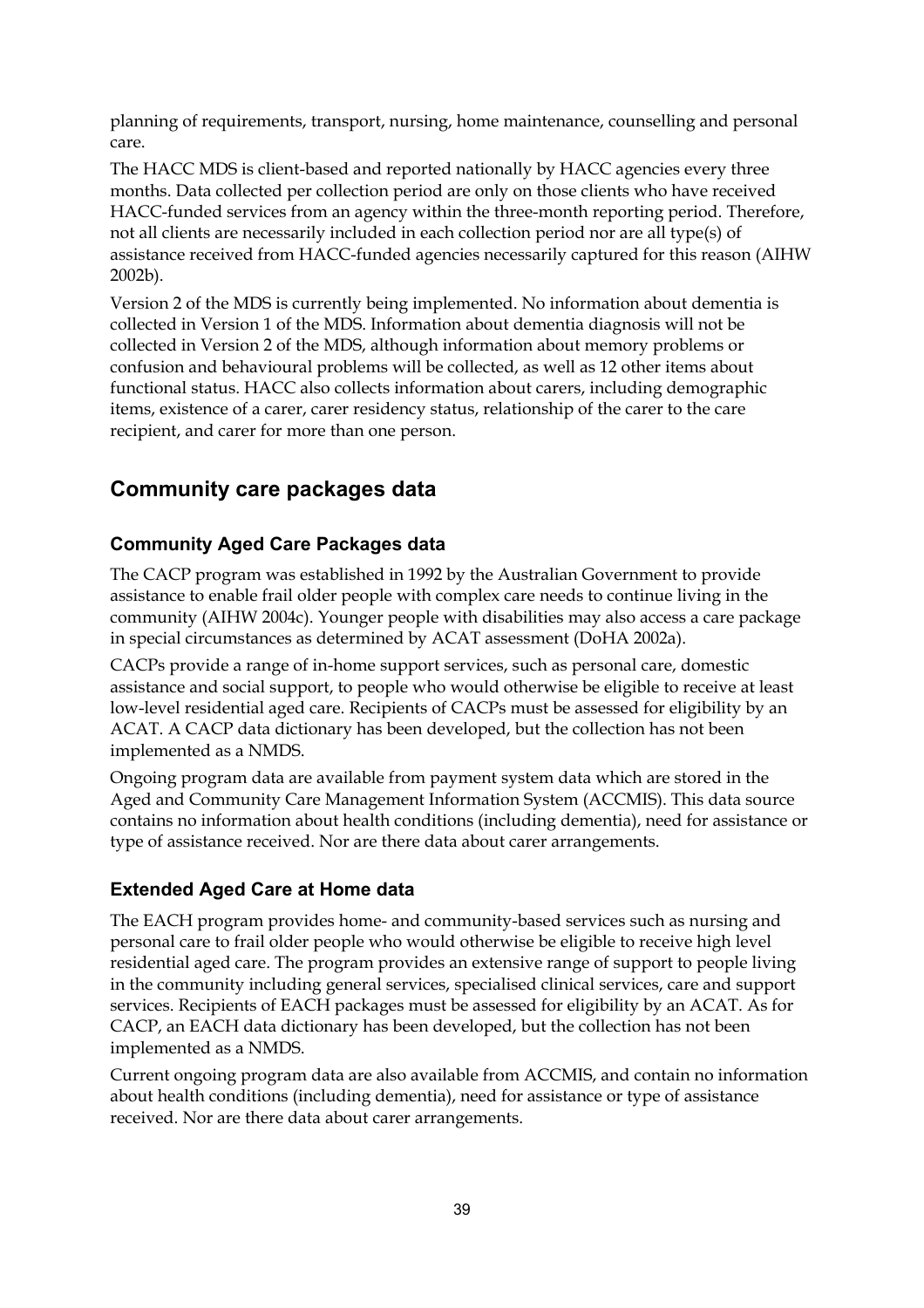More comprehensive data will be collected following the implementation of EACH Dementia.

#### **Community care packages census data**

In 2002, the AIHW, in conjunction with the Department of Health and Ageing, conducted census collections of the CACP and EACH programs. CACP and EACH service providers completed two types of forms—the first form collected information about the provider's characteristics and the second collected data about individual clients7 and the services delivered to them. Each of the questionnaires for these programs contained a question on whether the client had been formally diagnosed with dementia.

The census also collected demographic information about the client, information about core activity limitations (including communication), as well as items about carer availability, carer co-residency status and relationship of the carer to the care recipient.

## **Residential Aged Care data**

 $\ddot{\phantom{a}}$ 

Residential aged care services provide accommodation and support for older people who can no longer live at home. To enter residential care, people must have the appropriate recommendation from an ACAT. In addition to permanent care, short-term respite care services are also provided. Data about residential aged care service providers and residents are also available from ACCMIS.

Available data includes information about resident characteristics including the level of care and supervision provided in respect of 20 specific activities. There are no data about any health conditions (including dementia). However, information about care provided is used in this report and in previous work to estimate the prevalence of dementia among permanent residents and/or their dependency profile.

Data on the care provided to residents are currently collected through 20 questions which form the Resident Classification Scale (RCS). There are eight RCS categories which denote the level of care provided to a resident, with RCS 1 representing the highest level. High level care is generally denoted by RCS categories 1–4, while low level care residents are in categories 5–8. The RCS category for a resident determines the level of subsidy an agency will receive in respect of that person (AIHW 2002b). The appraisal used for the RCS does not consider all of a resident's care needs, just those that have been identified as contributing the most to differences in the total cost of residential care. New clients are assessed within 30 days of entering a residential aged care facility, and are reassessed every 12 months unless a significant change in care needs occurs.

RCS questions about the characteristics, needs or behaviour of the resident that are particularly relevant to dementia include: verbally disruptive or noisy; problem wandering or intrusive behaviour; emotional dependence; understanding and undertaking living activities; physically aggressive; social and human needs; other behaviour; danger to self or others; social and human needs; and communication. Information about the level of care provided with other activities such as personal hygiene and mobility is also collected.

<sup>7</sup> Although the CACP and EACH programs refer to those individuals receiving CACP or EACH packages as 'recipients' or 'care recipients', the term 'client' will be used in this report, in order to avoid confusion with those individuals that are recipients of care from an informal carer.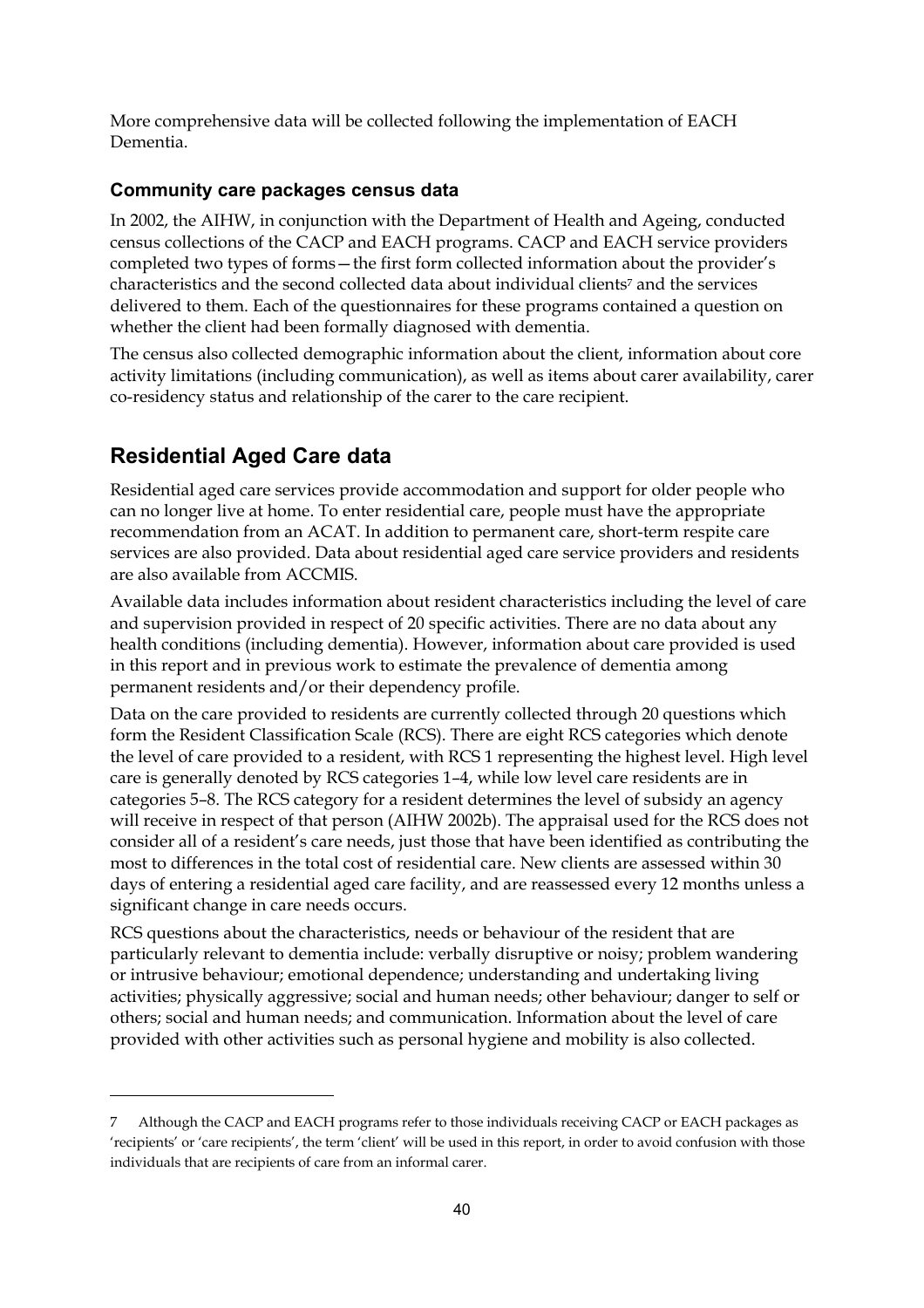Two RCS questions have been previously used to construct an index designed to estimate the prevalence of dementia in residential aged care: question 1, the '*degree of assistance the care recipient needs in communicating with staff, relatives and friends, and other care recipients for whatever reasons*', and question 8, the '*care recipient's ability to remember, understand, plan for, initiate and perform general living activities and to react appropriately to information provided'* (Cuthbertson et al. 1998, cited in AIHW 2004f). Combinations of these scores were used to allocate residents to one of three categories: no dementia, possible dementia and probable dementia.

This current report uses a different methodology to estimate the number of people with dementia in residential aged care, based on a mapping of questions from the RCS to questions on the cared accommodation component of the SDAC. This method is described in Chapters 7 and 8.

A new funding appraisal tool called the Aged Care Funding Instrument (ACFI) is currently being developed and trialled to replace the RCS. The ACFI collects information on the care needs of residents rather than on the care provided to residents and will be used to determine government subsidy levels for each resident, including people who have been diagnosed with dementia and other mental or behavioural disorders (DoHA 2005b). The ACFI is currently being tested in a national trial by a consultancy team led by Dr Richard Rosewarne (Applied Aged Care Solutions) and Associate Professor Peter Foreman (The Lincoln Centre for Ageing at La Trobe University).

The trial version of the ACFI consists of 13 domains, of which domains 6, 7, 8 and 12 relate to cognitive skills, problem wandering, physical and verbal behaviour and mental and behavioural diagnosis (based on ACAP health condition codes), respectively. The trial version also includes questions designed to identify shorter-term needs in complex health, nursing and behavioural areas (ACFI Complex Care Indicator). One of these questions is concerned with identifying dementia and/or behavioural needs in terms of: the complexity of care needs; predictability of the person's response to their condition; and the stability of the condition. Information about the level of care required with other activities, such as eating and drinking and personal hygiene, is also collected. The introduction of the ACFI will obviously improve the data about dementia in residential aged care in the future.

#### **National Respite for Carers Program data**

The NRCP funds respite services, Commonwealth Carer Respite Centres, Commonwealth Carer Resources Centres and the National Care Counselling Program. Commonwealth Carer Resource Centres provide carers with up-to-date, relevant information and advice about available services and support, government programs, publications, training and education. Commonwealth Carer Respite Centres are run by a wide variety of community organisations, and may organise, purchase or manage respite care assistance packages for carers, if required. Respite care assistance may include in-home, residential, short-term or emergency respite. Many of the respite services are dementia-specific. Commonwealth Carer Respite Centres also work closely with the Commonwealth Carer Resource Centres to ensure comprehensive support for carers and access to carer information and training materials.

The NRCP MDS consists of two separate data collections, which include information about services provided by Commonwealth Carer Resource Centres and Commonwealth Carer Respite Centres. Where data requirements are the same across these collections, the collections have defined the data elements in the same way. Detailed information is collected about the carer, with additional information collected about the care recipient (e.g. dementia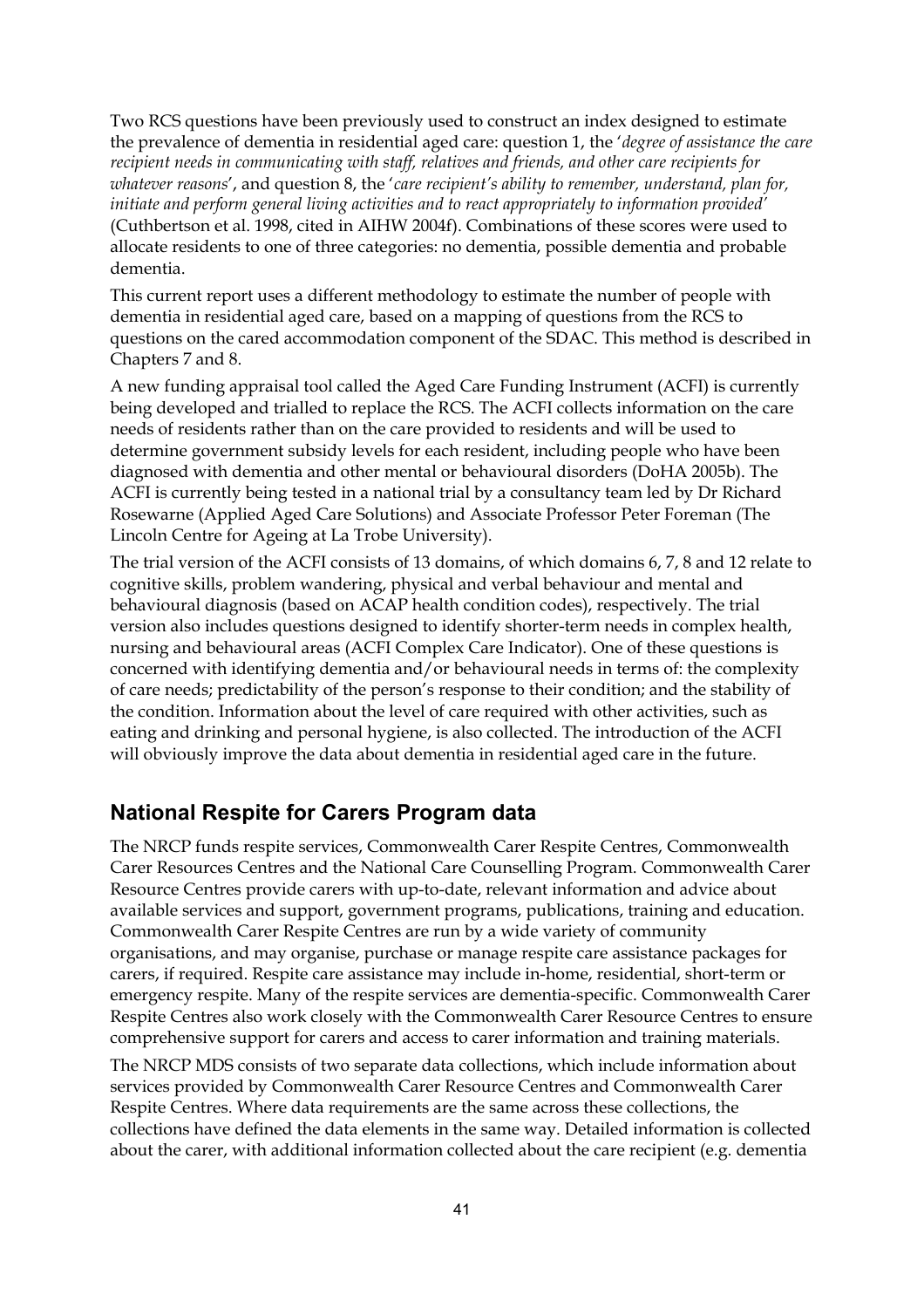status) and service event. The data are transmitted quarterly to the Department of Health and Ageing collection agency. The MDS in unique in that it is a carer-centred data set which also collects information about care recipients and service events.

As well as demographic information, dementia diagnosis status, primary disability, care needs, level of need and challenging behaviour are collected about the care recipient. Information about the carer and the caring role includes demographics, co-residency status, relationship of the carer to the care recipient, number of care recipients, time spent caring, carer need and use of services.

# **3.2 Surveys**

In contrast to administrative data collections which result from the collection of information necessary to the delivery of a service or program, surveys are primarily designed to collect data for a possible range of purposes. Client surveys focus on the clients of a particular service and on topics that are relevant to service delivery. Like administrative data collections, they allow the estimation of prevalence for client groups. Population surveys, such as the ABS SDAC, may be used to provide prevalence estimates in the population as a whole. The population being surveyed is typically selected through sampling procedures based on household and individual characteristics.

Population and client surveys may be cross-sectional or longitudinal in nature. Crosssectional surveys collect data at a single point in time. Repeat cross-sectional surveys permit some analysis of the change in populations of interest over time, but do not allow any change in individuals to be examined. However, a longitudinal design that can be used to examine patterns of change at the individual level and investigate causal relationships between variables of interest is particularly useful when considering progressive health conditions such as dementia.

As the prevalence of dementia in the general population is quite low and is concentrated in the older age groups, it is difficult to ensure that there are sufficient cases in a general population survey to permit reasonable analysis. Over-sampling of the older age groups or of people in cared accommodation (a strategy used by the SDAC), or a very large overall sample size, can not only increase the amount of data available and improve the quality of analysis, but also increase the resources required for the study. Alternatively, purposedesigned surveys may use client populations of interest as a sampling frame.

Data may be collected via:

- survey questionnaires (either self-completed or interview administered)—variations on this may include diary completion by respondents
- clinical measurements (e.g. height and weight, or analysis of blood samples)
- researcher observations (e.g. of mobility in the home).

The heavy reliance on self-reporting from questionnaire-based methodologies poses particular challenges for the collection of reliable data about cognitive disorders such as dementia. However, most surveys permit the use of proxy-reporting where the relevant respondent is unable to self-report.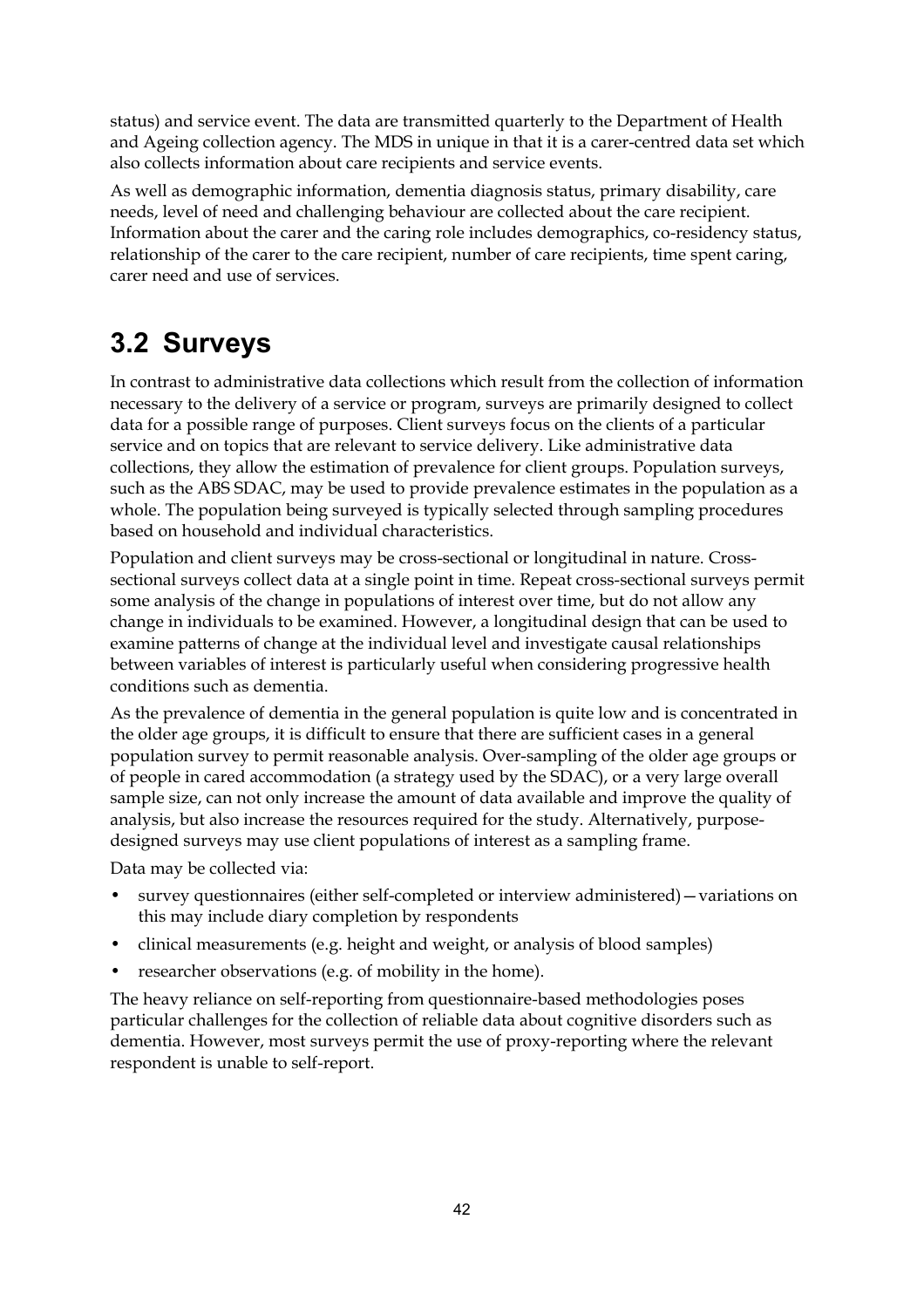## **National population surveys**

#### **National Health Survey**

The NHS is a population survey conducted by the ABS. The NHS is designed to obtain national benchmark information on a range of health-related issues, and to enable changes in health to be monitored over time. Surveys were conducted in 1977–78, 1983, 1989–90, 1995, 2001 and 2004; the 2001 and 2004 surveys are the first two surveys in a new series of triennial ABS health surveys, and covered topics similar to those in the 1995 survey. The NHS is a self-report survey, and is conducted in private dwellings throughout urban and rural areas across all states and territories of Australia (generally excluding sparsely settled areas). No data are collected on people in non-private dwellings, such as cared accommodation.

The content differs between surveys, around a common (or core) data set. For example, the 2001 NHS collected information about:

- the health status of the population, including long-term medical conditions experienced (particularly asthma, cancer, heart and circulatory conditions, diabetes and mental wellbeing) and recent injuries
- use of health services such as consultations with health practitioners and visits to hospital and other actions people have recently taken for their health
- health-related aspects of people's lifestyles, such as smoking, diet, exercise and alcohol consumption
- demographic and socioeconomic characteristics (ABS 2002).

In the 2001 NHS, information about dementia (and cognitive impairment and behaviour) as a long-term health condition is collapsed into the category of *Organic mental health problems* or *Symptoms and signs involving cognition, perceptions, emotional state and behaviour* under *Mental and behavioural problems* (see ABS 2002), and is not separately identifiable in the Mental Health Supplement. The survey does not include any information about functioning or carers.

#### **Survey of Disability Ageing and Carers**

The ABS SDAC collects information about people with a disability, older people (i.e. those aged 60 years and over), and people who provide assistance to older people and people with disabilities (ABS 2004). Surveys were conducted in 1981, 1988, 1993, 1998 and 2003. The SDAC collects data about long-term health conditions, and enables national estimates of the prevalence of disability and the conditions, such as dementia, that give rise to it. Other survey data sources that identify long-term conditions (e.g. the NHS) do not collect information in respect of disability and caring. Importantly, the SDAC is the only national survey to collect data about people living in cared accommodation. This is a particularly important consideration when conducting research about dementia.

Information in the 2003 survey was collected from approximately 36,200 respondents from about 14,300 private dwellings (e.g. houses and flats) and non-private dwellings (e.g. hotels and motels), and approximately 5,100 respondents from about 600 cared accommodation establishments such as hospitals and residential aged care establishments. The survey gathers data from people living in both rural and urban areas across Australia.

The survey was conducted using two collection instruments: an interviewer-based computer-assisted collection for all usual members of selected households; and mail-back forms completed by a staff member for residents of cared accommodation facilities. Families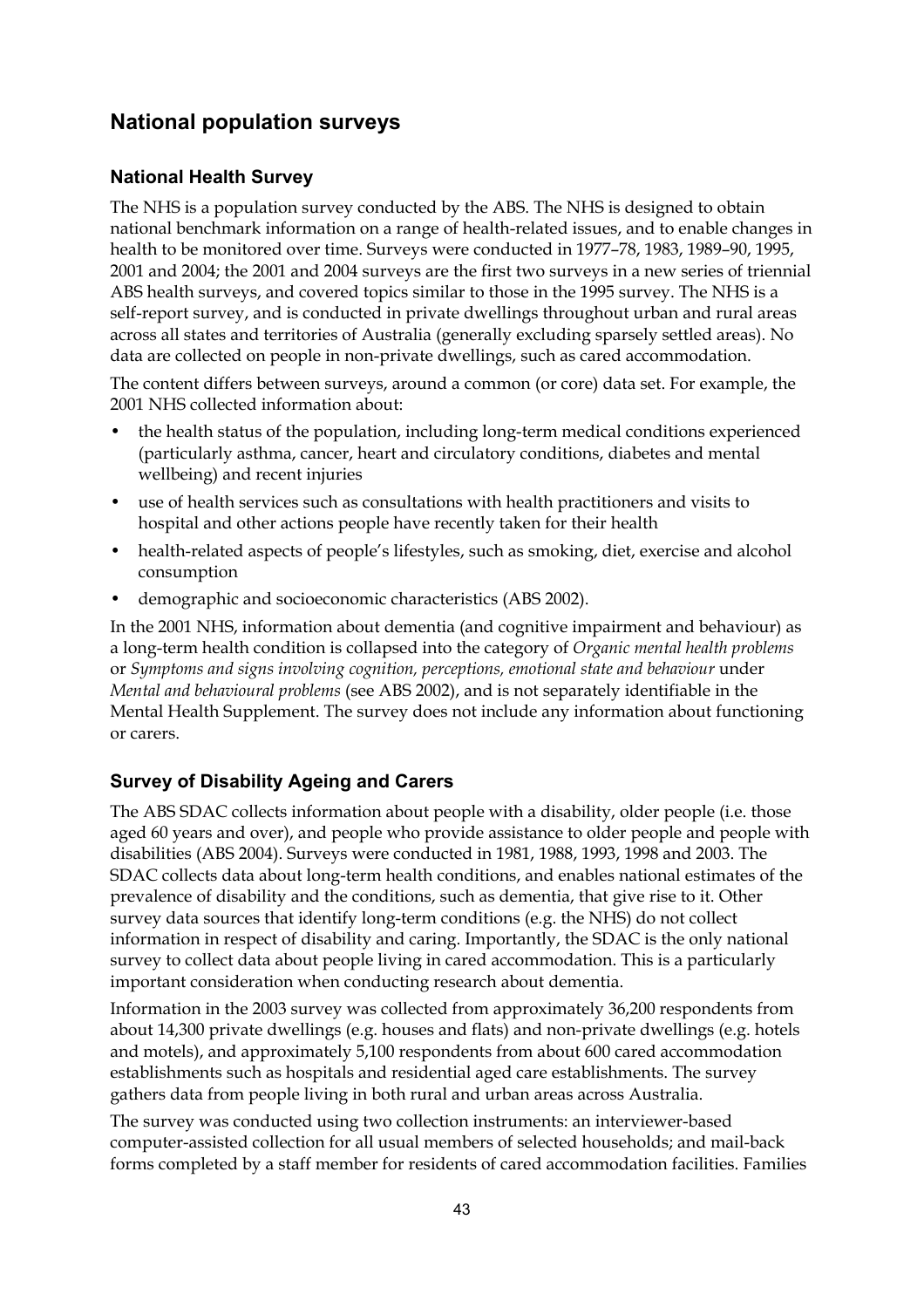with a member (such as parent or child) with a disability were identified, together with families in which a member was a primary carer. The cared accommodation component covered residents of hospitals, residential aged care and other homes, who had been, or were expected to be, living there for at least three months.

Data from the household component of the survey are based on self-report, or reported by a proxy such as a carer where the person of interest was unable to respond for themselves. Long-term health condition(s) were not identified by clinical assessment or other more rigorous methods of diagnosis. This affects estimates of the prevalence of dementia, particularly in terms of identifying people in the early stages of dementia, before any cognitive or functional impairments or changes in behaviour have become apparent. Where dementia was reported by people or their carers, it was overwhelmingly associated with the experience of profound or severe disability. In 2003, it is estimated that of the 101,900 people with dementia, the number sometimes or always needing assistance with self-care, mobility and/or communication—that is, with a severe or profound core activity limitation—was 98,800. Therefore, the survey is likely to underestimate the prevalence of dementia, particularly for people living in households.

In cared accommodation, the survey is not self-reported but is completed by a staff member who is required to record any long-term health conditions. The data collected were limited to the information a staff member could be expected to know from medical, nursing and administrative records (ABS 2004:15–16). The prevalence of dementia in these settings is likely to be more accurate than in the household component, although people who have undiagnosed or early-stage dementia, or whose dementia symptoms are masked by the symptoms of other health conditions and disabilities, may not be identified.

In the 2003 SDAC, long-term health conditions were coded to a classification based on the ICD-10. A person was considered to have a long-term health condition, such as dementia, if he/she had a disease or disorder which had lasted or was likely to last for at least six months; or a disease, disorder or event (e.g. stroke) which produced an impairment or restriction which had lasted or was likely to last for at least six months. A person was considered to have a disability if he or she had a limitation, restriction or impairment which had lasted, or was likely to last, for at least six months and restricted everyday activities.

*Dementia*, *Alzheimer's disease* and *Parkinson's disease* are coded separately in the list of longterm health conditions. Other types of dementia, such as that arising from Huntington's disease or Pick's disease, fall within other categories such as *Other diseases of the nervous system*, along with other long-term health conditions. Similarly, alcoholic dementia falls within the category *Mental disorders due to alcohol and other psychoactive substance use*.

However, people with Parkinson's disease do not always develop dementia. Therefore, for analytic purposes, only those who report *Alzheimer's disease* and/or *Dementia* as a long-term health condition can be considered to have dementia. People with other forms of dementia, such as dementia in Parkinson's disease or alcoholic dementia, may report having both *Parkinson's disease* or *Mental disorders due to alcohol and other psychoactive substance use* as well as *Dementia*, but it cannot be assumed that this is necessarily the case.

In addition to data about long-term health conditions, a large amount of information about functioning is also collected, including questions on need for assistance with cognitive and emotional tasks, managing own behaviour and making decisions or thinking through problems. Additionally, the SDAC provides some information about carer availability, carer co-residency status, relationship of the carer to the care recipient, impact of the caring role, assistance provided and support access, as well as demographic information. However, the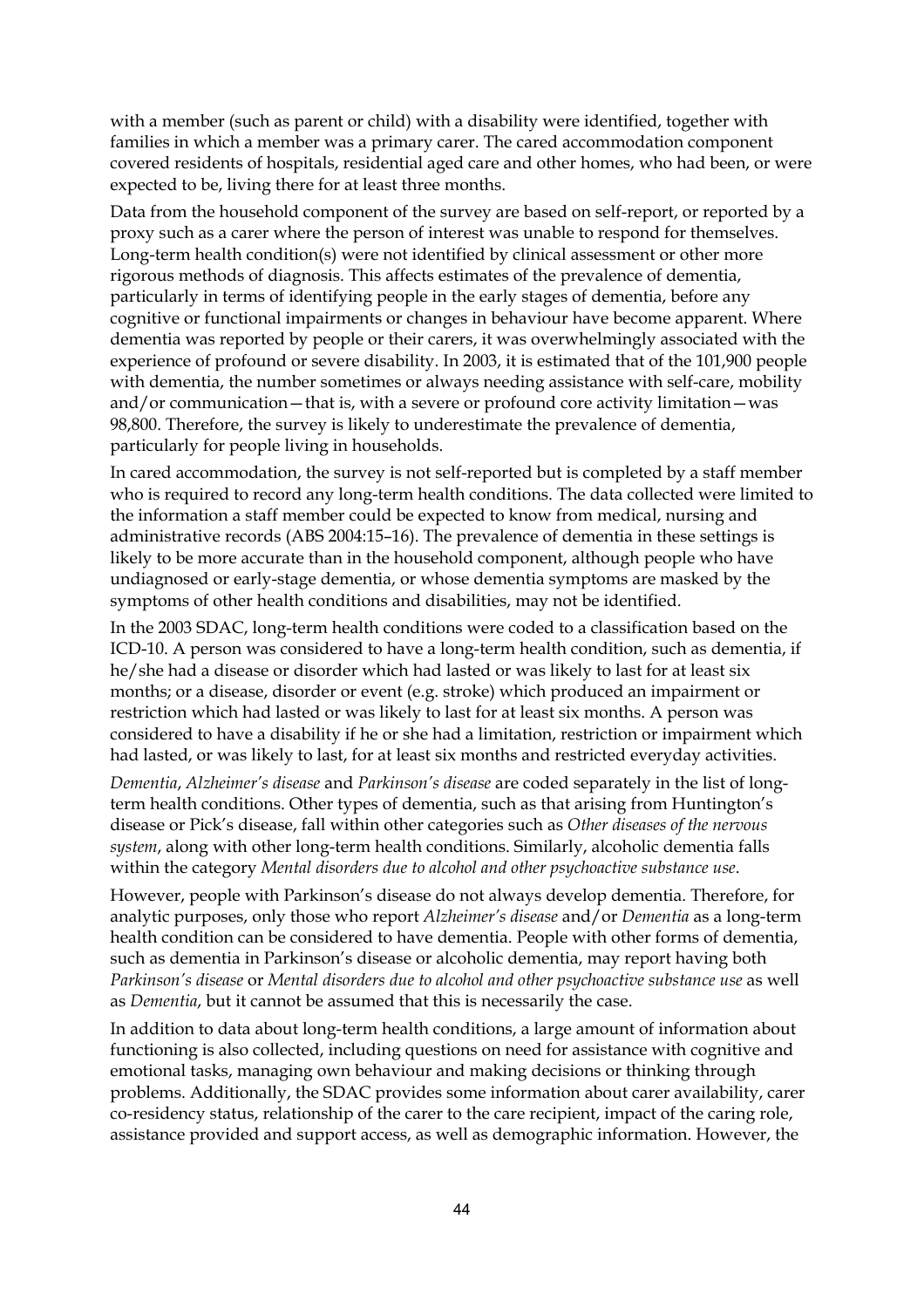2003 SDAC CURF only allows co-resident carers of people with dementia to be identified and only collects more detailed information from primary carers.

Further background information about the 1998 and 2003 SDAC can be found in the *Disability, Ageing and Carers* publications (ABS 2000, 2004).

#### **Long-term health conditions in national population surveys**

A comparison of the prevalence estimates for long-term health conditions from the National Health Survey and the Survey of Disability, Ageing and Carers highlights the sensitivity of these measures to survey design and methodology.

Overall, the number and proportion of people reporting at least one long-term condition in the 2001 National Health Survey were more than two times those of the 1998 Survey of Disability, Ageing and Carers: 78% of the total population in the NHS compared to about 36% in the SDAC (AIHW 2004d). The difference in these estimates occurs because the NHS recorded long-term health conditions that were not necessarily related to disability, whereas the SDAC recorded conditions that were more likely to be associated with impairments and activity limitations.

However, differences in prevalence estimates between the two national surveys varied with the type of condition. Some conditions had higher prevalence rates for the 2001 NHS than for the 1998 SDAC (e.g. vision problems, back problems, hearing disorders), while higher rates were reported by the SDAC than the NHS for other conditions (e.g. heart disease and stroke). The relatively lower rates of heart diseases and stroke in the NHS is partly because of the exclusion of persons living in institutions, as a substantial proportion of people with those conditions were living in institutions, and partly because of particular questions included in each survey.

The absence of dementia from the data file of the 2001 NHS means that the prevalence estimates from the two national surveys cannot be compared. However, two features of the SDAC design would suggest that it may be more successful in identifying respondents with dementia than the NHS—the inclusion of people in cared accommodation and the inclusion of all people in selected households who were over the age of 60 years. However, its bias towards recording conditions more likely to be associated with impairments and activity limitations suggests another possible reason for the underestimate of mild and moderate dementia prevalence.

## **Client surveys**

#### **Bettering the Evaluation and Care of Health**

BEACH is a survey conducted by the Australian General Practice Statistics and Classification Centre within the Family Medicine Research Centre at the University of Sydney (an AIHW Collaborating Centre). BEACH is an ongoing survey that collects information about patients seen, reasons people seek medical care, problems managed and treatments provided in general practice in Australia. The survey began in April 1998 and involves about 1,000 GPs randomly sampled from Medicare records, each year. One hundred consecutive consultations (including indirect consultations by telephone) which result in a management action are recorded from each GP. The GPs are recruited on a rolling basis; approximately 20 GPs participate each week, 50 weeks a year (AIHW: GPSCU 2005).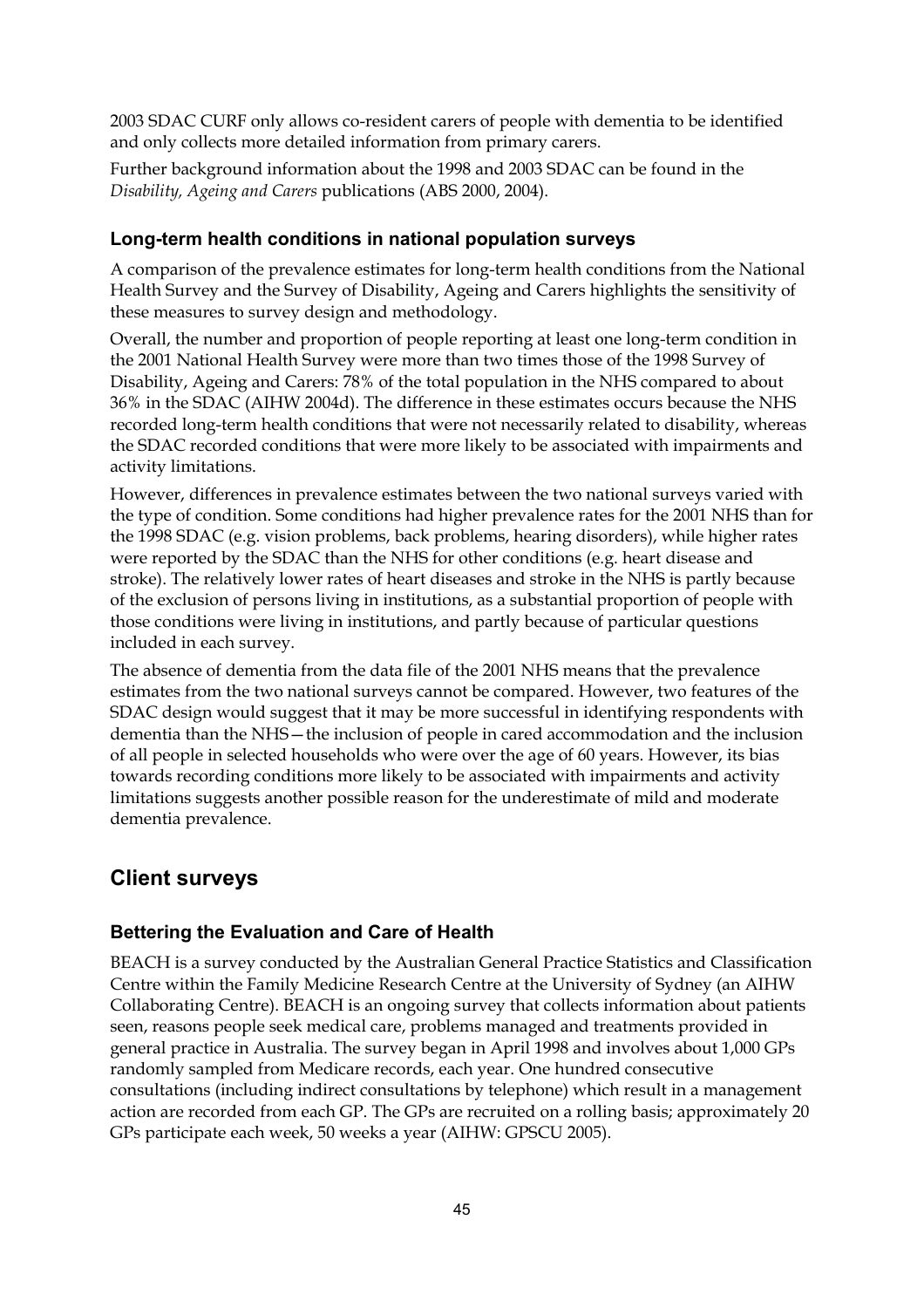BEACH uses a cross-sectional, paper-based data collection system and involves three interrelated data collections: encounter characteristics, GP characteristics and patient characteristics. The **encounter** is the primary unit of analysis; information recorded by the GP at each encounter includes demographic characteristics of the patient, patient reasons for encounter, diagnosis/problems managed and how each of these problems is managed. Data collected about management of each diagnosis/problem managed includes information about medications, procedures, other treatments and counselling, new referrals and admissions, and imaging and pathology ordered.

Additional questions about risk factors or special interest topics may be asked of patients in subsamples of encounters, as part of the Supplementary Analysis of Nominated Data (see AIHW: GPSCU 2005). Specific investigations have been conducted under this program to investigate the prevalence of Alzheimer's disease and other dementias or cognitive impairment in adult general practice patients, and to measure the proportion of general practice patients not diagnosed with dementia who, in the GP's opinion, were likely to have dementia or the early signs of Alzheimer's disease (AIHW: GPSCU 2002). The study also examined difficulties with daily living or behaviour changes in patients not diagnosed with Alzheimer's disease or dementia. This study used a sample of 2,194 encounters (with adults) from 88 GPs in August 2001.

Dementia may be recorded as one of three reasons for encounter or as one of four diagnoses/problems managed, coded using ICPC–2 PLUS. Information about commonly prescribed medications including antidementia drugs is collected and classified according to the Anatomical Therapeutic Chemical group (Britt et al. 2004).

### **Longitudinal surveys**

Longitudinal studies typically follow cohort(s) of people over time thus allowing investigation of causation of the outcome of interest. They are of particular value when the outcome of interest concerns a progressive condition such as dementia. There are a number of Australian longitudinal studies which collect data about dementia. Of these studies, the Australian Longitudinal Study on Women's Health is a national survey, while there are five smaller local area longitudinal studies. Information about these studies is drawn from the stocktake of such studies undertaken by the AIHW in 2004 (AIHW: Logie et al. 2004), also available on the Ageing Research Online website (www.aro.gov.au).

#### **National longitudinal studies**

#### *Australian Longitudinal Study on Women's Health*

The Australian Longitudinal Study on Women's Health (Women's Health Australia) is a national study providing information on women's health issues. The study began in June 1995 in response to initiatives arising from the National Women's Health Policy. The study is designed to explore factors that influence health among women who are broadly representative of the entire Australian population.

In April 1996, the Health Insurance Commission randomly selected 14,739 women aged 18– 23, 12,762 women aged 45–50 and 14,011 women aged 70–75 from the Medicare database. Each age cohort is surveyed once every three years (over a 20-year period), via surveys sent in the mail, to see how each participant's health has changed.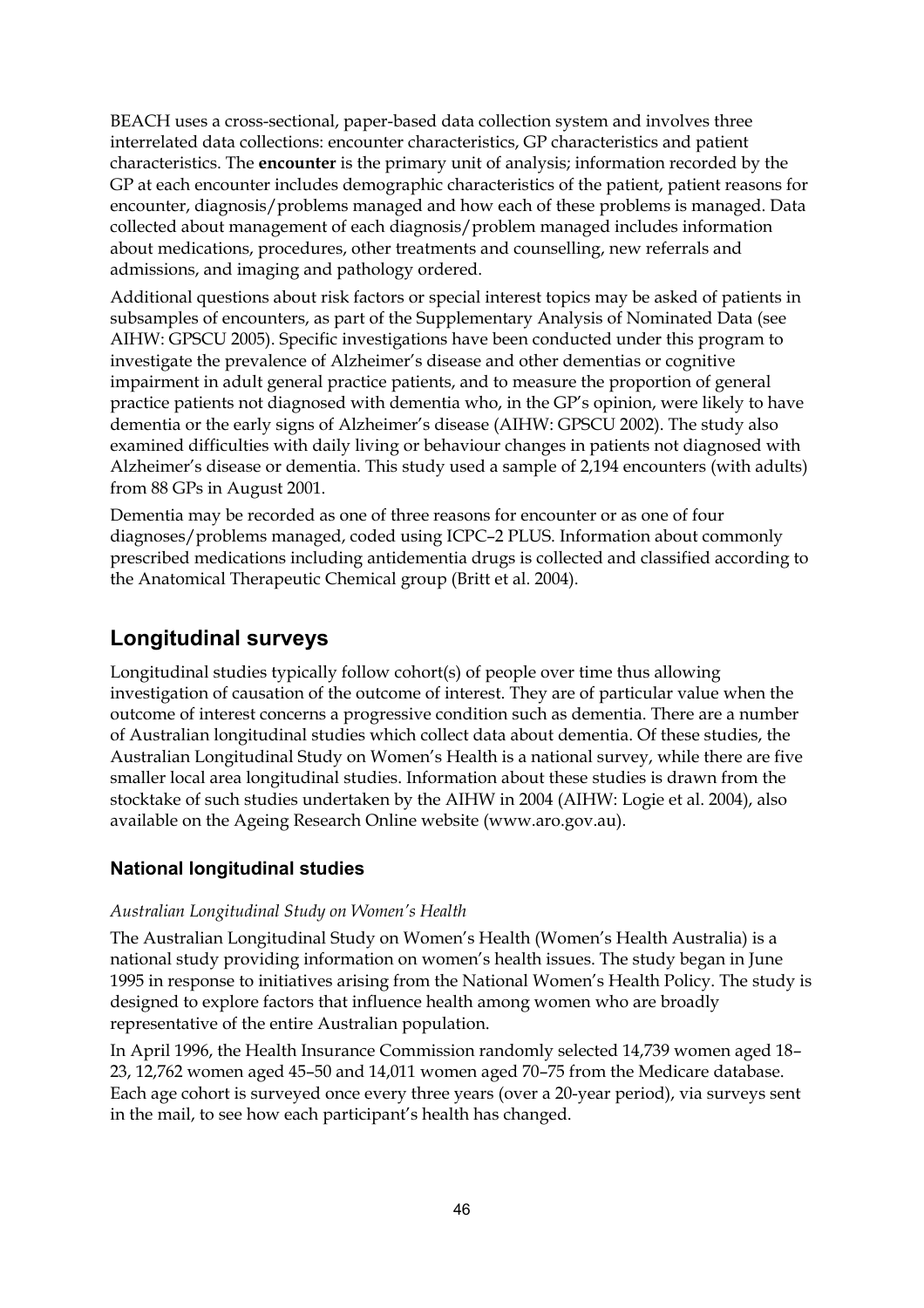Women's Health Australia collects information about the needs, views, lifestyles, health and factors affecting the health of individual women in Australia. It takes a comprehensive view of all aspects of health throughout women's life spans. In particular, the study assesses:

- physical and emotional health (including wellbeing, major diagnoses, symptoms)
- use of health services (GP, specialists and other visits, access, satisfaction)
- health behaviours and risk factors (diet, exercise, smoking, alcohol, other drugs)
- time use (including paid and unpaid work, family roles and leisure)
- sociodemographic factors (location, education, employment, family composition)
- life stages and key events (such as childbirth, divorce, widowhood).

The study also links social, environmental and personal factors in women's lives to health care use data, by record linkage with the Medicare database.

*Alzheimer's disease or dementia* was added to the list of diagnosed or treated medical conditions from the second survey of the oldest cohort, although an *Other—please specify* category exists for the younger cohorts. In the second survey, 0.5% of the oldest cohort (aged 73–78 years) reported that they had been diagnosed with (or treated for) Alzheimer's disease or dementia. This increased to 1.1% in the third survey, when the oldest cohort was aged 76– 81 years. The oldest cohort is also asked about the presence of poor memory and difficulty concentrating. All cohorts are asked questions about functioning.

The survey also identifies those respondents in the two older cohorts that are carers, but no details of the person they care for (such as dementia status) are collected. Demographic information is collected, and questions are asked about physical and emotional health (including information on a range of signs and symptoms such as pain and stress), difficulties with sleep, service use, sources of income, social support and leisure activities, allowing the impact of the caring role to also be examined.

The longitudinal nature of the survey means that patterns of change at the individual level can be described and analysed, and that casual relationships can be investigated. However, the use of self-reporting (or reporting by proxy), particularly via a mail-out survey, means that dementia and carers of people with dementia are likely to be under-reported.

#### **Local area longitudinal studies**

A number of local area longitudinal studies also collect information about dementia. Although these studies are small (compared with the national Australian Longitudinal Study on Women's Health), they frequently include clinical measures and assessments.

#### *Australian Longitudinal Study of Ageing*

The Australian Longitudinal Study of Ageing began in 1992, collecting data from 2,087 participants in South Australia. The Centre for Ageing Studies at Flinders University is the unit responsible for the study and for data collection. The study allows assessment of the effects of social, biomedical, psychological, behavioural, economic and environmental factors on changes in health, development of disability, general wellbeing, economic security, use of acute and long-term care services, morbidity, mortality and 'successful' ageing in people aged 70 and over. Data about cognitive functioning along with other information about health and functional status have been collected over the period 1992–2003.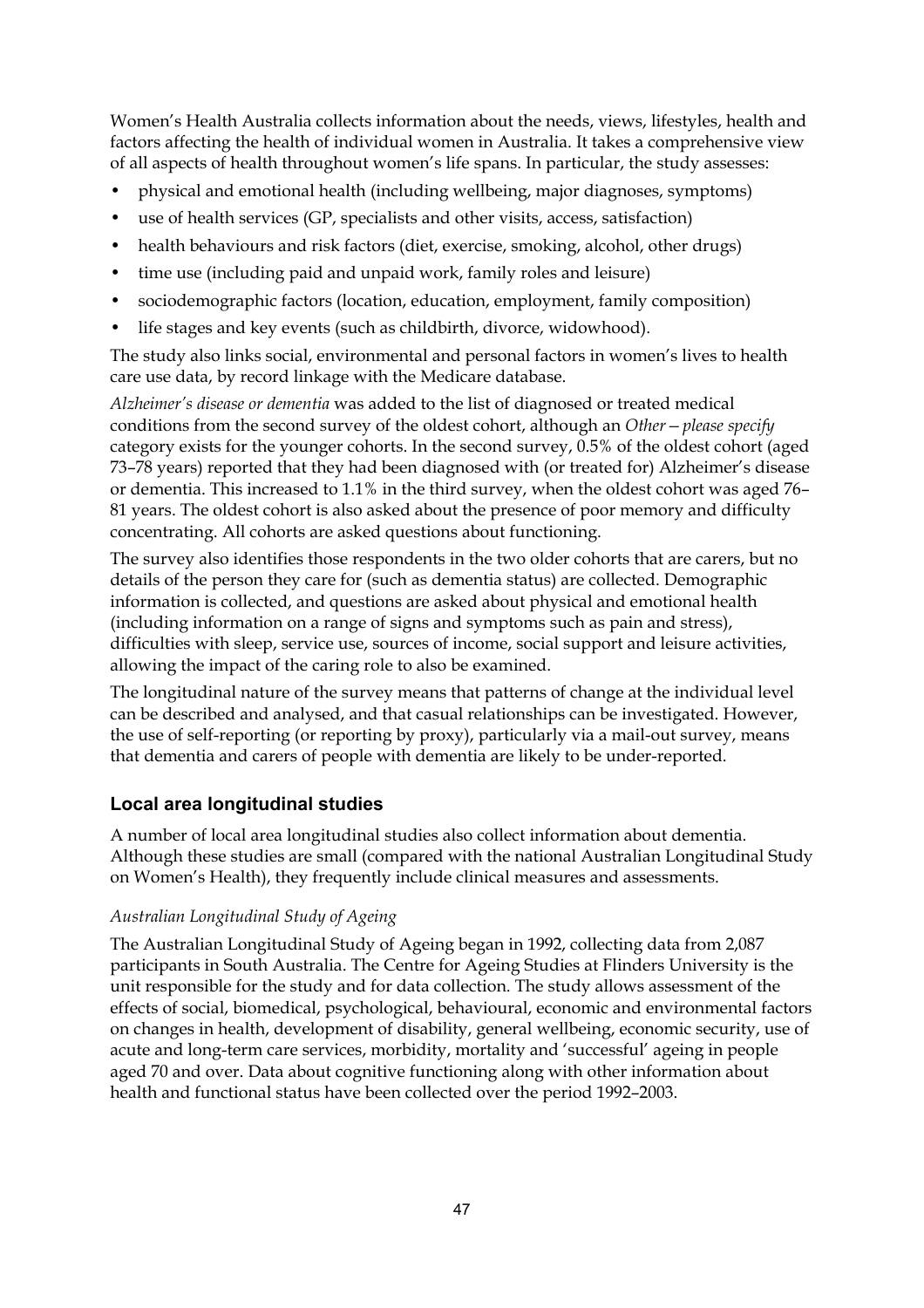#### *Sydney Older Persons Study*

This study began in 1991 with 327 war veterans and widows and 320 non-veterans aged 75 and over. The five stages of the study consist of medical and neurological assessments of the participants, and data collection on health and lifestyle and medication history.

 Stage 4 of the study had a particular focus on the cognitive and structural correlates of 'normal' brain ageing, and on the impact of age, environmental factors and illnesses on executive functions in older people. As part of this study stage, 102 community-dwelling individuals aged over 80 years underwent MRI scanning of the brain as well as neurological and neuropsychological assessment. Stage 5 of the study concentrated on subjects who had an MRI scan in stage 4. These people were re-invited to participate in a further MRI scan and neuropsychological assessment.

In a substudy of participants from wave 3, Bennett et al. (2003) found that 78 (26%) had a Clinical Dementia Rating (CDR) score of 1 or above (representing mild, moderate and severe dementia), 95 had a score of 0.5 (questionable dementia or mild cognitive impairment), and 126 had a score of 0 (normal cognition).

#### *Canberra Longitudinal Study of Ageing*

The Canberra Longitudinal Study of Ageing is a 12-year study into the health and memory of older people. It aims to identify predictors of memory decline and dementia and provide epidemiological data on mental disorders in older Australians. The sample consists of a single cohort of approximately 1,000 people aged 70 years and over with initial collection in 1990–91, and subsequent waves in 1994, 1998 and 2002.

Interviews incorporated the Canberra Interview for the Elderly which provides diagnoses of dementia and the following cognitive tests: Mini-Mental State Examination (screening test), National Adult Reading Test (a test of crystallised intelligence that relies on the reading of words that are not pronounced phonetically), Symbol-Letter Modalities Test (measure of cognitive speed), Episodic Memory Test (four short memory tasks) and the Informant Questionnaire on Cognitive Decline.

Korten et al. (1999) found that the main predictors of mortality between waves 1 and 2 were physical ill health and poor cognitive functioning, and that mortality among men was more than twice that of women even after adjusting for a wide range of other variables. The relation with cognitive performance remained when respondents diagnosed with dementia were excluded from the analysis. Age was not a significant covariate once adjustment was made for health and cognitive performance, but was significant if only physical health was controlled—Korten et al. (1999) suggest that cognitive impairment may be a stronger predictor of mortality than age over short periods of time.

For men the physical health predictor was self-rated health, while for women it was disability in activities of daily living. For cognitive functioning, the predictors for men and women were the Symbol-Letter Modalities Test and the MMSE, respectively. This confirms results from other studies that suggest self-rated health is a better predictor of mortality for men than for women, and that a test of mental speed is a good predictor for men (Idler & Benyamini 1997, cited in Korten et al. 1999).

#### *PATH Through Life Project*

The Personality and Total Health (PATH) Through Life Project is a 20-year longitudinal study of 7,485 adult community residents randomly selected from the Canberra and Queanbeyan electoral rolls. It aims to investigate the causes of three classes of common mental health problems: anxiety and depression; alcohol and substance abuse; and cognitive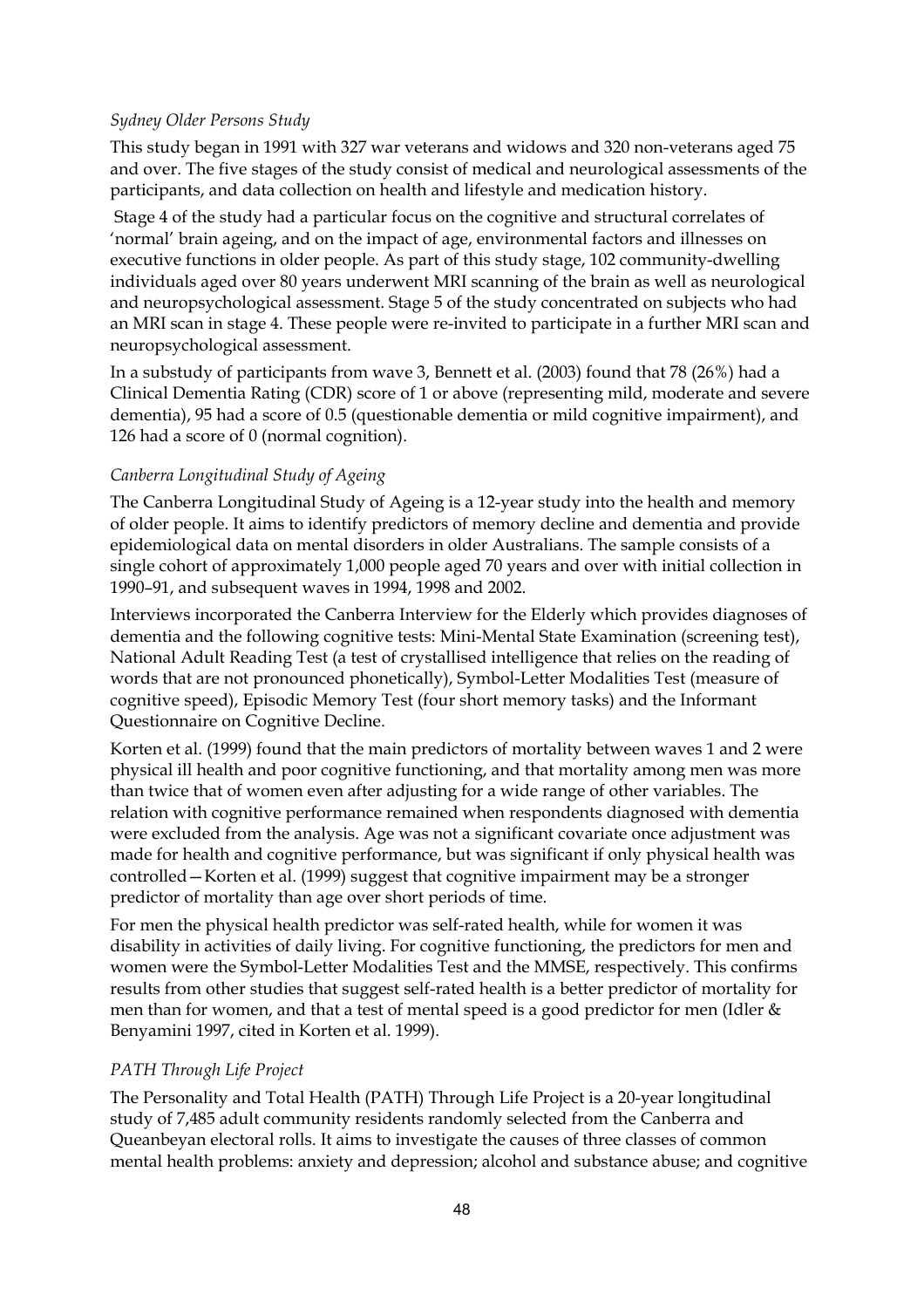ageing and dementia. Neurocognitive assessments by a doctor and MRI scans were used in a substudy of the 60–64-year-old cohort that examined relationships between health and memory and looked at memory change over time. In a substudy of 2,551 subjects aged 60–64 years, Kumar et al. (2005) found that 224 (8.8%) screened positive for mild cognitive impairment. Of these, 112 underwent a detailed assessment and 74% met the criteria for at least one recognised diagnosis of mild cognitive deficit. By predictive regression modelling, the prevalence of any mild cognitive deficit in the population of those aged 60–64 years was 13.7%. The estimated prevalence rates for specific diagnoses were mild cognitive impairment 3.7%, ageing-associated cognitive decline 3.1%, CDR 0.5 2.8%, age-associated memory impairment 1%, other cognitive disorders 0.9% and mild neurocognitive disorder 0.6%.

Most tests in the neuropsychological battery were chosen for their sensitivity to the effects of cognitive ageing: MMSE (cognitive screening instrument), List A of the California Verbal Learning Test (immediate recall and recall after a one minute delay), Digits Backwards from the Weschler Memory Scale (working memory), Symbol Digits Modalities Test (speed of information processing) and simple and choice reaction time tasks. The Spot-the-Word Test was administered as a measure of verbal intelligence, as it does not usually show age-related cognitive deficits.

It has been suggested that greater lifetime oestrogen exposure results in better cognition in later life, particularly in the area of verbal memory. However, in a substudy of 760 naturally postmenopausal women in the 60–64-year-old cohort, Low et al. (2005) found no significant associations between reproductive period and performance on any of the cognitive tests, either before or after controlling for potential confounding variables (such as the small but positive correlation between reproductive period and performance on the Spot-the-Word Test).

#### *Dubbo Study of the Health of the Elderly*

The Dubbo Study of the Health of the Elderly is a 15-year biomedical and social science investigation of healthy ageing, service use, delay of disability and age-related diseases such as cardiovascular disease, osteoporosis and dementia. A group of 2,805 non-institutionalised citizens aged 60 and over living in the town of Dubbo were first interviewed in 1988.

The study aims to identify patterns and predictors of mortality, hospitalisation and need for residential care. The Dubbo study also includes questionnaires examining life satisfaction, self-esteem, social involvement and support and family and community contributions. A new phase to the study began in 2000 to investigate how income and assets, government entitlements and informal care services modify expected changes in health or family circumstances in later life.

A unique feature of the Dubbo study was gaining participants' consent to undertake record linkage to service provider databases including the PBS and Medicare databases.

Recently, McCallum et al. (2005) reported that 44% of nursing home placements were primarily related to dementia, while dementia was a secondary diagnosis in a further 20% of people admitted. At a 16-year follow-up, Simons et al. (2006) reported that of the 1,233 men and 1,572 women initially free of cognitive impairment (measured using the Short Portable Mental Status Questionnaire), 115 men (9.3%) and 170 women (10.8%) had developed dementia. On average, the men developing dementia were 3.5 years older at baseline than their peers without dementia, and the women with dementia were 5.7 older than their peers. Moderate intake of alcohol and daily gardening were found to predict a lower risk of dementia, and daily walking predicted a lower risk of dementia in men. Impaired peak expiratory flow and higher depression score at baseline predicted an increased future risk of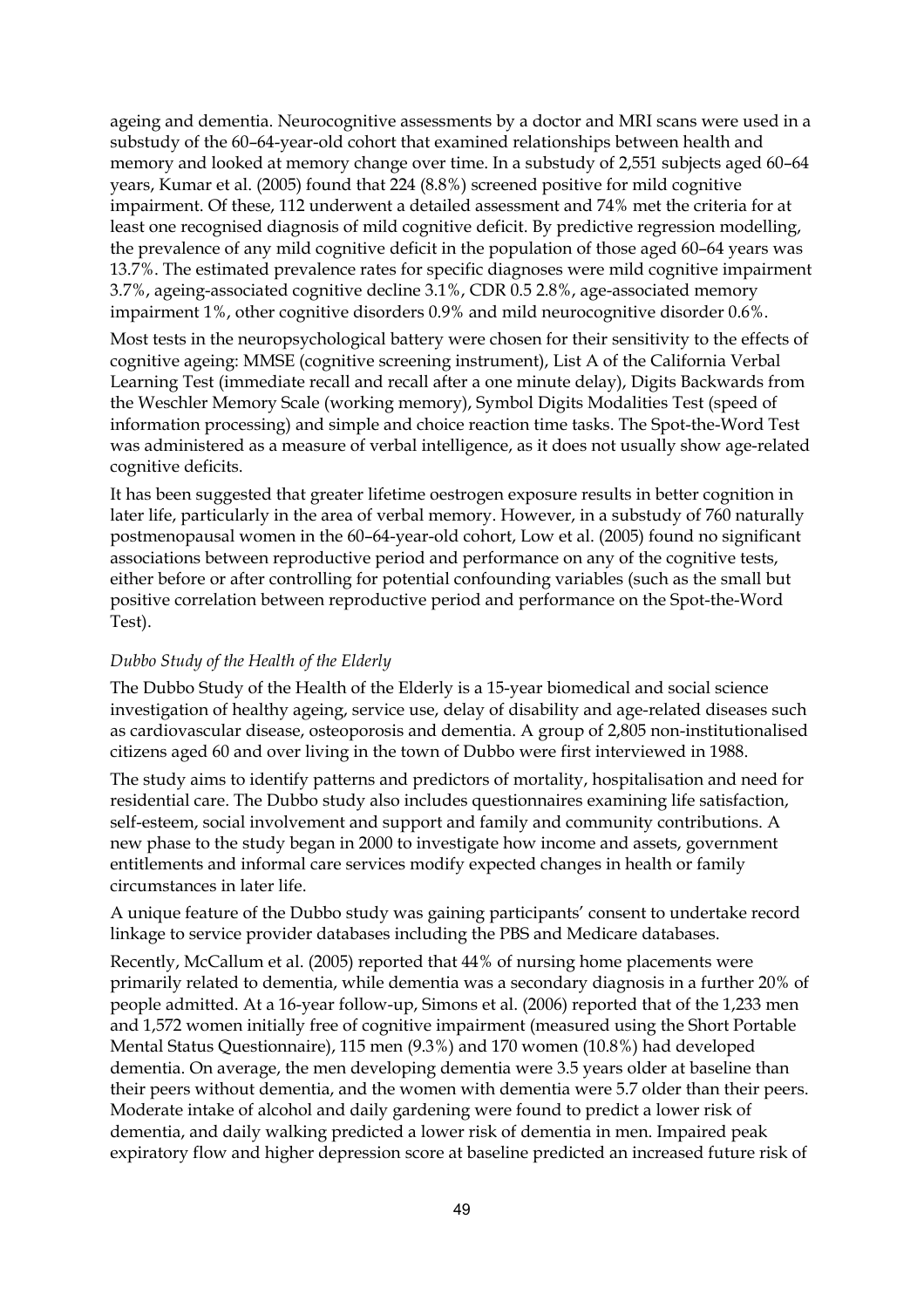dementia. Univariate analysis also suggested that lower educational attainment, prior coronary heart disease, poor self-rated health and physical disability were significant predictors of an increased risk of dementia.

| Collection                                              | <b>Dementia</b><br>diagnosis<br>status | Type of<br>dementia | Cognitive<br>impairment Behaviour |              | <b>Treatments</b><br>for<br>dementia | <b>Functional</b><br>impairment | Carer<br>items |
|---------------------------------------------------------|----------------------------------------|---------------------|-----------------------------------|--------------|--------------------------------------|---------------------------------|----------------|
| Alzheimer's Australia DESP                              | $\checkmark$                           | $\checkmark$        | $\checkmark$                      | $\checkmark$ |                                      | $\checkmark$                    | $\checkmark$   |
| <b>Medical Benefits Schedule</b>                        |                                        |                     |                                   |              |                                      |                                 |                |
| <b>Pharmaceutical Benefits Scheme</b>                   |                                        |                     | ✔                                 |              | ✔                                    |                                 |                |
| National Hospital Morbidity<br>Database                 |                                        | ✓                   | ✔                                 |              |                                      |                                 |                |
| Aged Care Assessment Program                            |                                        | ✔                   | $\checkmark$                      |              |                                      | $\checkmark$                    | ✓              |
| Home and Community Care<br>Program MDS v2               |                                        |                     | ✔                                 | ✓            |                                      |                                 |                |
| <b>Community Aged Care Packages</b><br>Program (census) | ✓                                      |                     |                                   |              |                                      | ✔                               |                |
| Extended Aged Care at Home<br>Program (census)          | ✔                                      |                     |                                   |              |                                      |                                 |                |
| <b>Resident Classification Scale</b>                    |                                        |                     | $\checkmark$                      | $\checkmark$ |                                      | ✔                               |                |
| Aged Care Funding Instrument<br>(trial)                 |                                        | ✔                   | ✔                                 | ✔            |                                      | ✔                               |                |
| National Respite for Carers<br>Program                  | ✔                                      | $\checkmark$        |                                   |              |                                      |                                 |                |
| Bettering the Evaluation and Care of<br>Health          |                                        | ✔                   | ✔                                 | ✔            | ✓                                    |                                 |                |
| Survey of Disability, Ageing and<br>Carers              |                                        |                     | ✔                                 | ✔            |                                      | ✔                               |                |
| National Health Survey                                  |                                        | $\checkmark$        | ✔                                 | ✔            |                                      |                                 |                |
| Australian Longitudinal Study on<br>Women's Health      | ✔                                      |                     |                                   |              |                                      |                                 |                |

| Table 3.1: Summary of data items included across national collections |  |  |  |
|-----------------------------------------------------------------------|--|--|--|
|-----------------------------------------------------------------------|--|--|--|

 $\checkmark$  The program includes a data item that allows for the collection of this information (though this does not necessarily mean that it is always collected).

 $\checkmark$ <sup>†</sup> Limited information is collected in this area.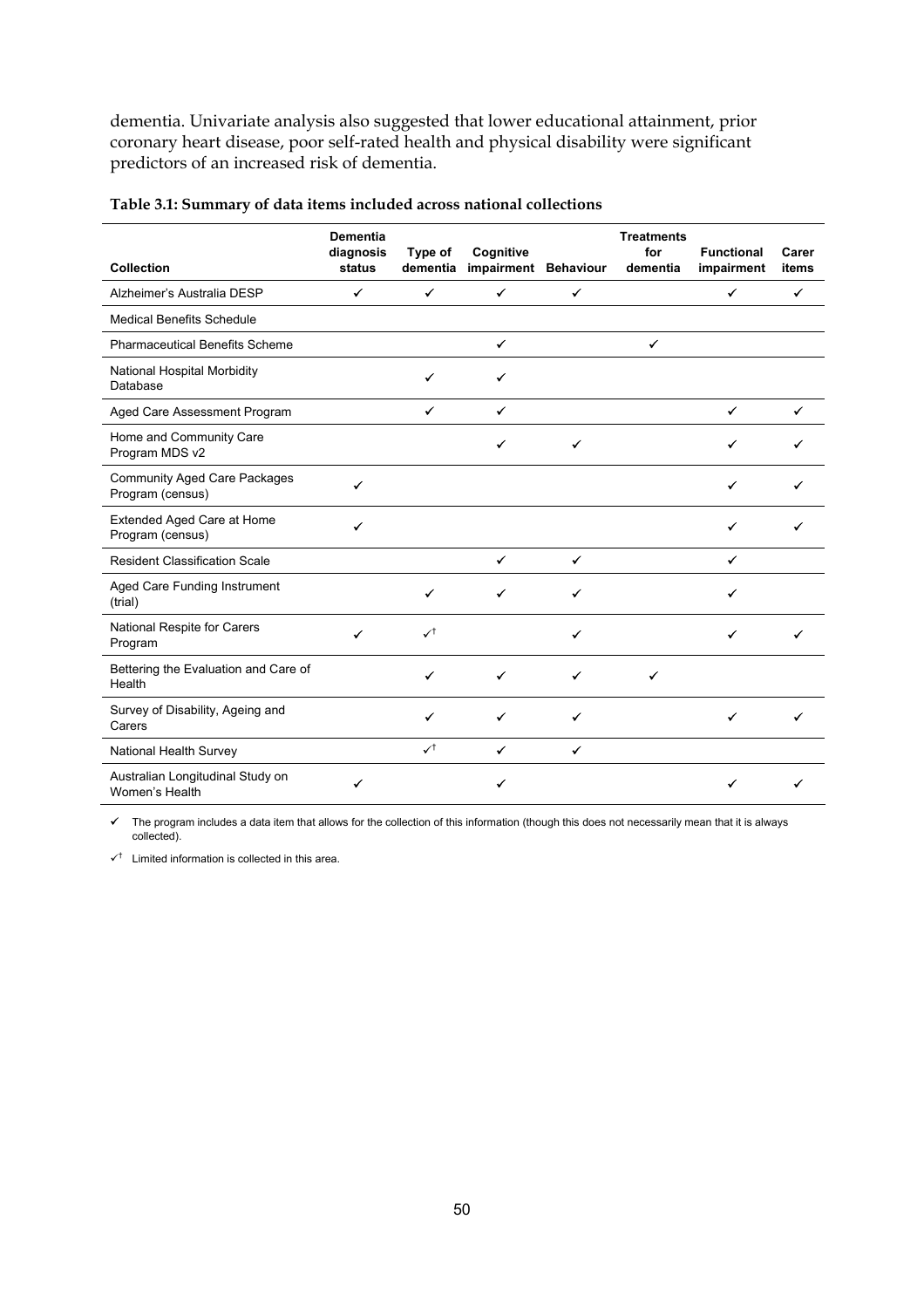# **Section 2: Dementia data analysis**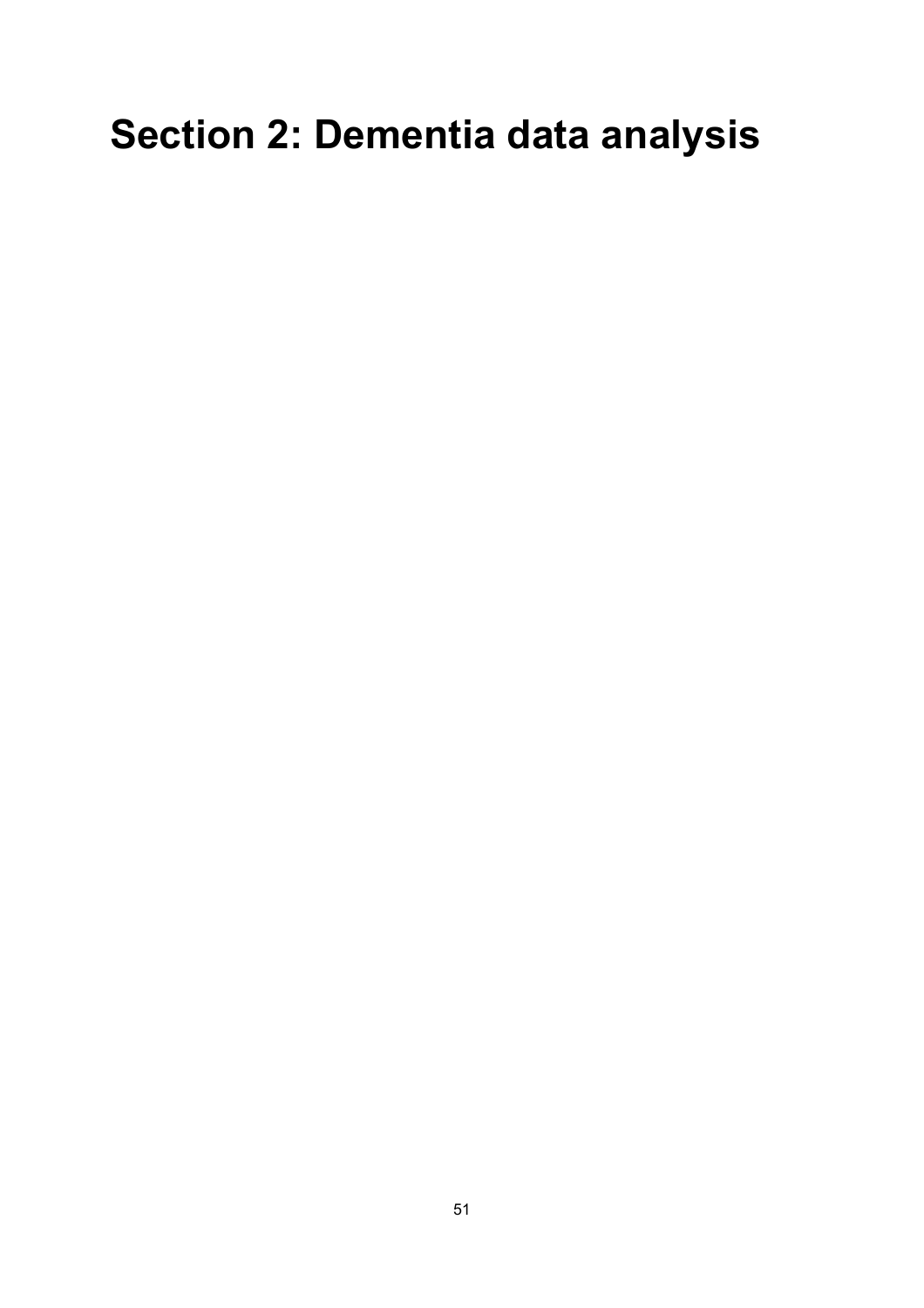# **4 Prevalence, incidence and burden of disease**

## **4.1 Summary**

- Almost 175,000 people had dementia in Australia in 2003, and 190,000 in 2006, of whom 64% were female and 81% were aged 75 or older.
- Since dementia prevalence is strongly age-related, the number of cases of dementia is expected to increase to almost 465,000 by 2031, as the population grows and ages.
- Dementia may be classified as 'mild' in about 96,000 people (55%); 'moderate' in 52,000 people (30%); and 'severe' in 26,000 (15%).
- Most people with mild dementia are living in households and most people with moderate or severe dementia are in cared accommodation.
- There were about 37,000 new cases of dementia in 2003 of which 23,000 are female and 14,000 male.
- Most of the 'burden of disease' caused by dementia is due to disability rather than premature death, with disability accounting for about three-quarters of the total disease burden in 2003.

# **4.2 Prevalence of dementia**

The prevalence of dementia is the number of people in the population affected by dementia at a given time. Prevalence estimates for dementia have commonly been based on data from meta-analyses, which combine data from a number of studies that use similar methods to produce better estimates. In Australia, estimates have also been derived from the 1998 and 2003 Surveys of Disability, Ageing and Carers (SDAC). However, there is evidence that these surveys underestimate cases of mild and moderate dementia in both households and, possibly to a lesser extent, in cared accommodation (see Chapter 3 for a discussion of this). For this reason estimates of prevalence of dementia for Australia based on meta-analyses have been preferred to those based on the 2003 SDAC.

#### **Overview of prevalence estimates from meta-analyses**

A number of individual epidemiological studies have investigated the prevalence (and incidence) of dementia, and its major subtypes, Alzheimer's disease and vascular dementia. Although these studies generally show similar results such as increasing rates with age, actual prevalence (and incidence) rates vary markedly from one study to another. Methodological effects such as definition of dementia or sample characteristics have substantial effects on the levels reported (Jorm et al. 1987, cited in Wancata et al. 2003).

Meta-analyses pool data from a group of individual studies which have used similar methods, with the aim of producing aggregate estimates with better accuracy than any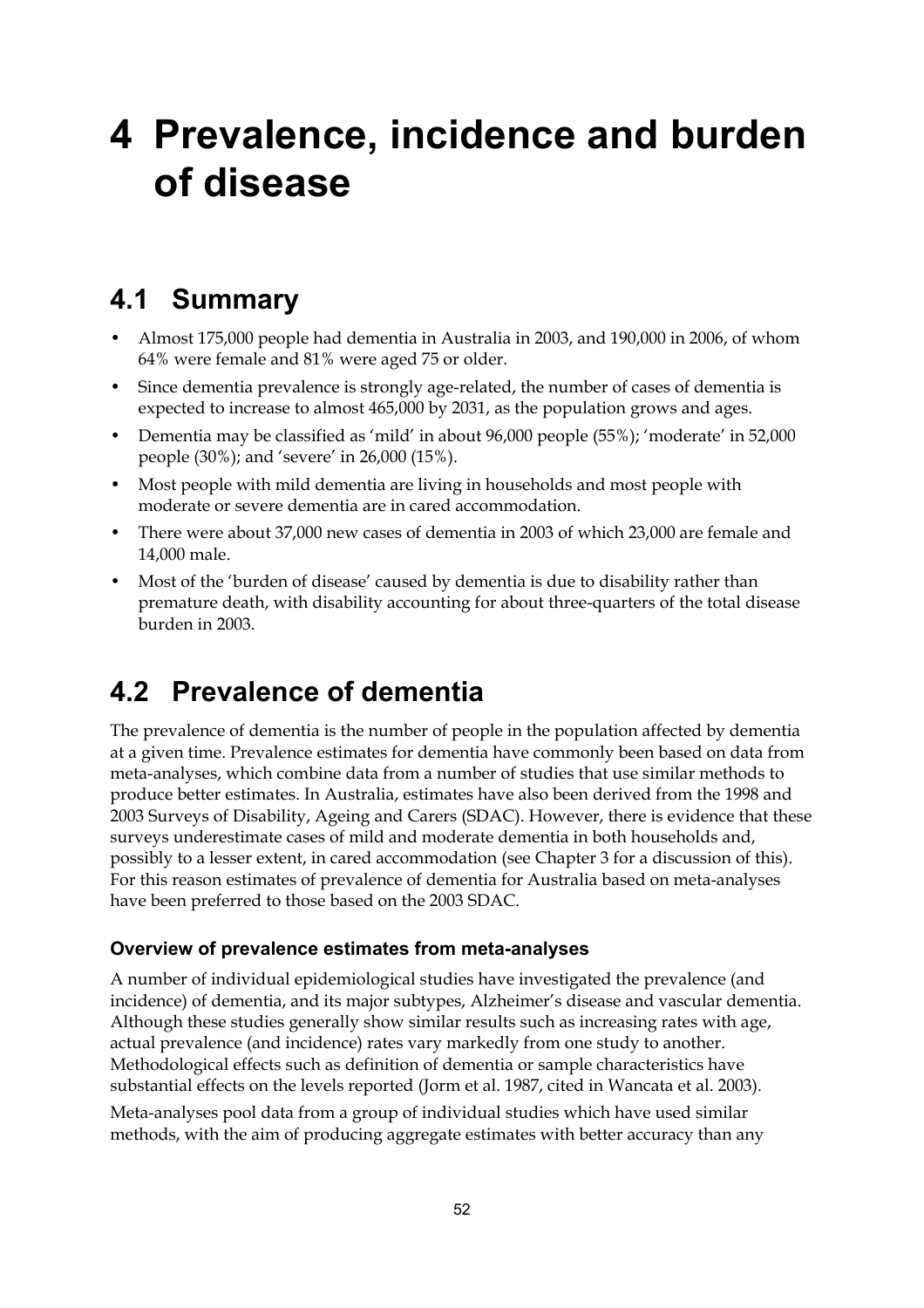individual study. These meta-analyses of the prevalence of dementia differ markedly in the number of individual studies included, the level of detail reported and the findings:

- Jorm et al. (1987) analysed data from 22 studies of moderate to severe dementia carried out between 1945 and 1985 across the world. Studies were excluded if they were based on limited psychiatric case registers; did not involve a broad community sample; or did not present rates for all the elderly aged 65 or more. The authors found that whereas the actual prevalence rates differed greatly between studies (due to methodological differences such as case definitions), there was a consistent underlying trend for prevalence rates to increase exponentially with age, with a doubling of the rate every 5.1 years of age up to about 95 years. No difference was found between males and females in the prevalence rate of dementia. Rates for Alzheimer's disease tended to be higher in females and rates for vascular dementia higher in males.
- Hofman et al. (1991) pooled data from 12 methodologically-similar European studies carried out between 1980 and 1990. The selection of studies was based on sufficient sample size; case-finding through direct individual examination; inclusion of both institutionalised and non-institutionalised individuals; and clinical diagnosis of dementia based on Diagnostic and Statistical Manual of Mental Disorders (DSM), Third Edition or equivalent criteria. The dementia prevalence rate nearly doubled with every 5 years of age over 60 years up to 95 years. Sex differences were the same as reported by Jorm et al. (1987).
- Ritchie et al. (1992) analysed data from 13 European, North American and Asian studies of moderate to severe dementia conducted since 1980. By restricting the studies to more recent data using standard diagnostic criteria the authors found much less variability in prevalence rates than Jorm et al. (1987) and Hofman et al. (1991). Their recommended model implied a doubling of the dementia prevalence rate every 6 years of age. No sex comparisons were reported.
- More recently, Ritchie & Kildea (1995) analysed data from nine recent European, North American and Asian studies conducted since the 1980s. The studies all used DSM-III diagnostic criteria, included samples of elderly people over 80 years of age, and used adequate sampling procedures from both community-dwelling and institutionalised populations. The authors modelled a flattened S-shaped curve which implied that prevalence rates levelled out at higher ages, to about 40% at around 95 years. No sex comparisons were reported.
- Fratiglioni et al. (1999) pooled data from 36 population-based prevalence studies of dementia carried out in Europe, North America, Asia and multi-ethnic communities, published between 1990 and 1998. Selection of studies was based on diagnosis of dementia using comparable diagnostic criteria. The dementia prevalence rate increased exponentially with age even at higher ages. No sex comparisons were reported.
- Lobo et al. (2000) pooled data from 11 European population-based studies of mild to severe dementia conducted in the 1990s, as an update to the meta-analyses by Hofman et al. (1991), and Rocca et al. (1991a, 1991b). The selection of studies was based on detection of cases in face-to-face interviews with the subjects and response rates above 80%. In each study, diagnosis of dementia was made according to DSM-III-R criteria, or equivalent criteria such as the Cambridge Examination for Mental Disorders of the Elderly (CAMDEX) or Automated Geriatric Examination for Computer Assisted Taxonomy (AGECAT). Prevalence rates differed greatly between studies, which Lobo et al. (2000:S7) suggested 'may reflect differences in sample size, or there may be weak risk factors related to dementia and survival that explain the variation in prevalence at older ages'.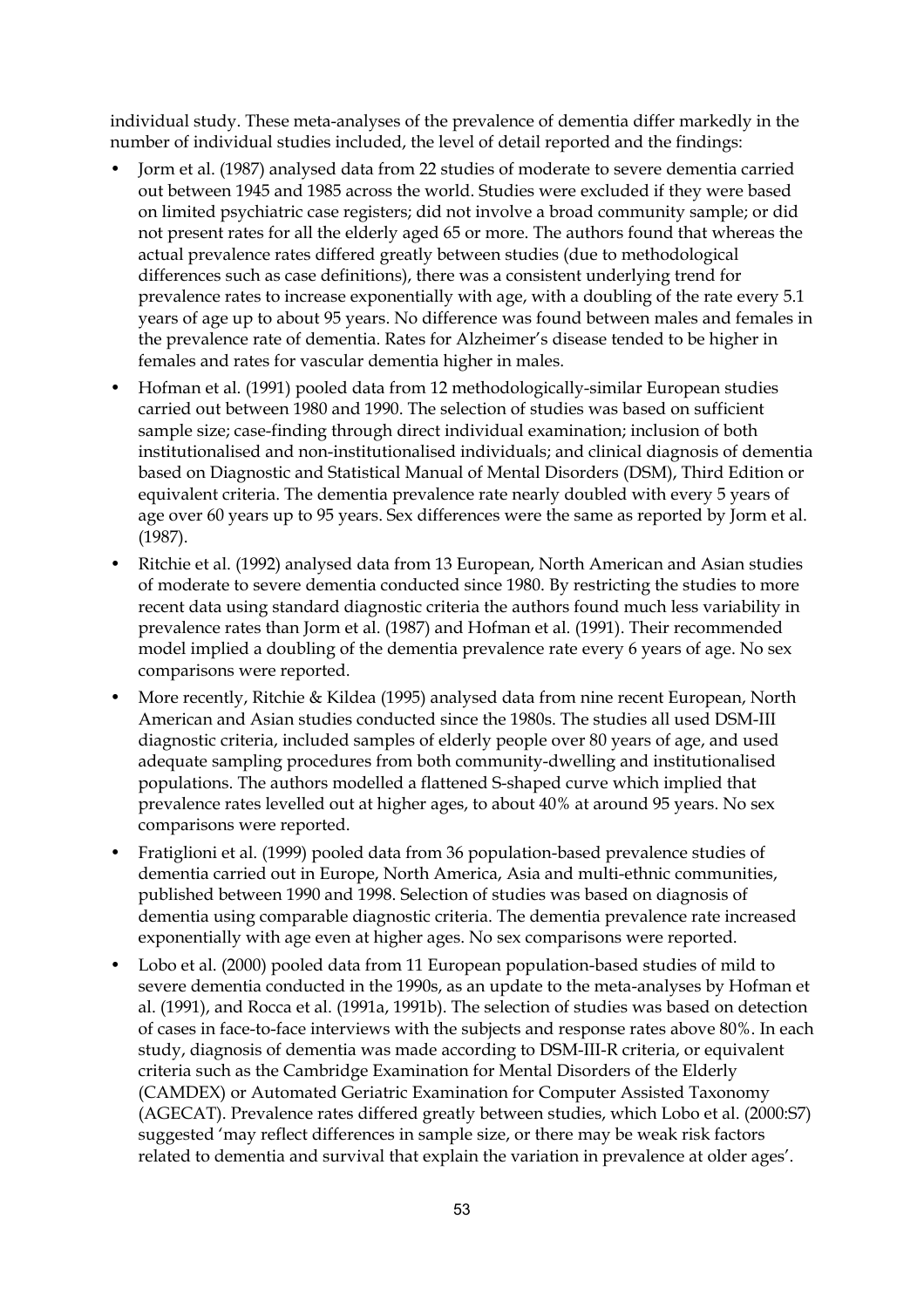Prevalence rates for dementia nearly doubled with every 5 years of age. In most studies examined by Lobo et al. (2000), the prevalence rate of dementia was found to be higher in females than males, particularly in the older age groups. The prevalence rate of Alzheimer's disease was higher in females than in males in all studies. Under 85 years of age, rates for vascular dementia were higher in males than females but the reverse was true after this age.

• Recently, Access Economics (2005) adopted methodology used by Wancata et al. (2003) and Jorm et al. (2005) and published estimates of the number of people with dementia in Australia based on rates from four meta-analyses. Prevalence rates for those over 60 were estimated by averaging the rates from Jorm et al. (1987), Hofman et al. (1991), Ritchie & Kildea (1995) and Lobo et al. (2000) for each age–sex group.

The age-specific rates for dementia from each of these sources are shown in Table 4.1 together with estimates of the number of Australians aged 65 years or over with dementia in 2003, based on these rates.

|                                |               |       |           |           | Age group |           |           |           |           | Total 65+      |         |
|--------------------------------|---------------|-------|-----------|-----------|-----------|-----------|-----------|-----------|-----------|----------------|---------|
| Study                          | $60 - 64$     | 65-69 | $70 - 74$ | $75 - 79$ | $80 - 84$ | $85 - 89$ | $90 - 94$ | $95 - 99$ | Per cent  | <b>Number</b>  |         |
| Jorm et al. (1987)             | 0.7           | 1.4   | 2.8       | 5.6       | 10.5      | 20.8      | 38.6      | . .       | 6.6       | 167,200        |         |
| Hofman et al. (1991)           |               |       |           |           |           |           |           |           |           |                |         |
| Males                          | 1.6           | 2.2   | 4.6       | 5.0       | 12.1      | 18.5      | 32.1      | 31.6      | 6.3       | 71,200         |         |
| Females                        | 0.5           | 1.1   | 3.9       | 6.7       | 13.5      | 22.8      | 32.2      | 36.0      | 8.4       | 7.4<br>117,900 | 189,100 |
| Persons                        | 1.0           | 1.4   | 4.1       | 5.7       | 13.0      | 21.6      | 32.2      | 34.7      | 7.3       | 185,800        |         |
| Ritchie et al. (1992)          | $\sim$ $\sim$ | 1.3   | 2.4       | 4.4       | 8.1       | 14.9      | 27.3      | 50.2      | 5.3       | 135,700        |         |
| Ritchie & Kildea (1995)        | $\sim$ $\sim$ | 1.5   | 3.5       | 6.8       | 13.6      | 22.3      | 31.5      | 44.5      | 7.6       | 193,400        |         |
| Fratiglioni et al. (1999)      | 0.5           | 1.5   | 3.0       | 6.0       | 12.0      | n.p.      | n.p.      | n.p.      |           |                |         |
| Lobo et al. (2000)             |               |       |           |           |           |           |           |           |           |                |         |
| Males                          | $\ddotsc$     | 1.6   | 2.9       | 5.6       | 11.0      | 12.8      | $-22.1$   |           | 5.1       | 57,900         | 164.700 |
| Females                        | $\ddotsc$     | 1.0   | 3.1       | 6.0       | 12.6      | 20.2      |           | $-30.8-$  | 7.6       | 6.5<br>106,800 |         |
| Persons                        | $\sim$        | 0.8   | n.p.      | n.p.      | n.p.      | n.p.      |           | $-28.5$ — | $\ddotsc$ | . .            |         |
| Ferri et al. (2005)            |               |       |           |           |           |           |           |           |           |                |         |
| EURO A                         | 0.9           | 1.5   | 3.6       | 6.0       | 12.2      |           | $-24.8-$  |           | 7.1       | 181,800        |         |
| <b>WPRO A</b>                  | 0.6           | 1.4   | 2.6       | 4.7       | 10.4      |           | $-22.1$   |           | 6.0       | 153,400        |         |
| <b>Access Economics (2005)</b> |               |       |           |           |           |           |           |           |           |                |         |
| Males                          | 1.2           | 1.7   | 3.5       | 5.8       | 11.8      | 18.6      | 31.1      | 38.1      | 6.0       | 67.700         |         |
| Females                        | 0.6           | 1.3   | 3.3       | 6.3       | 12.6      | 21.5      | 33.3      | 40.3      | 8.0       | 7.1<br>113,000 | 180.700 |

#### **Table 4.1: Prevalence rates for dementia estimated from various sources, 2003**

*Notes* 

1. Age-standardised to the 30 June 2003 population (ABS 2003).

2. Final column includes estimates based on age–sex-specific rates.

Henderson & Jorm (1998) concluded that it is not possible to derive a 'true' prevalence rate from meta-analyses. Further, a 2004 report by the Organisation for Economic Co-operation and Development (OECD) concluded that there is currently no means of disentangling differences in dementia prevalence across countries from methodological differences since methodology is still not reproducible from one study to another (OECD 2004).

The prevalence estimates for Australia derived from the studies presented in Table 4.1 are influenced by the different selection criteria and methods adopted by the meta-analyses. Also, the meta-analyses are not mutually exclusive in terms of the individual studies selected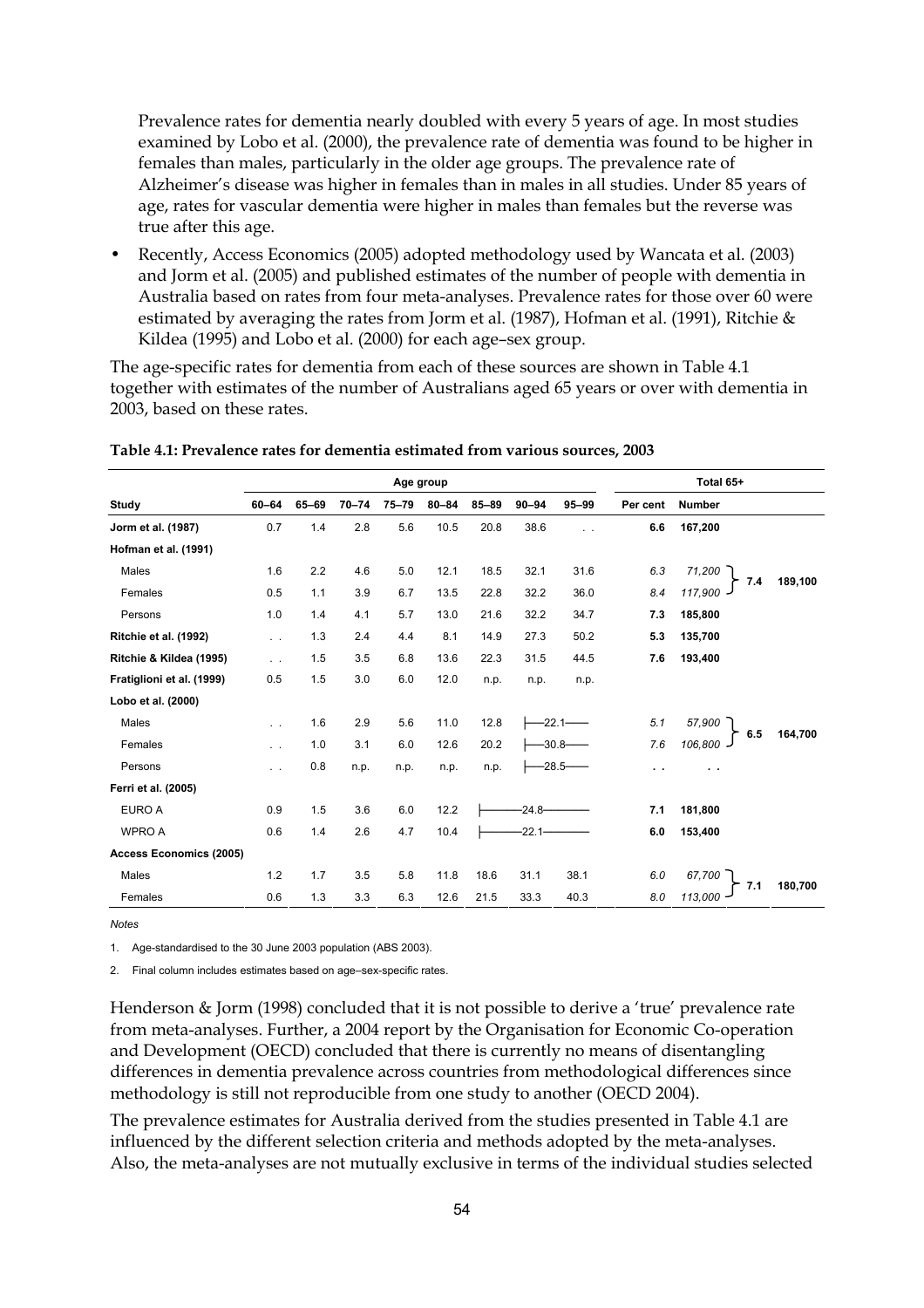for inclusion. The evidence from the more recent meta-analyses suggests that the prevalence of dementia in Australia in 2003 among Australians aged 65 years or older was between 136,000 and 193,000 (5.3% to 7.6%). Although a prevalence estimate for those aged 65 years or older has not been provided for the study by Fratiglioni et al. (1999), a comparison of the available rates with other studies suggests that it is likely to be within this range.

#### **Estimation of dementia prevalence in this report**

In this report, estimates of dementia prevalence in Australia have been derived from the ageand sex-specific rates from one specific meta-analysis, Lobo et al. (2000). The prevalence of the major types of dementia (Alzheimer's disease and vascular dementia) has also been estimated from this meta-analysis. The prevalence of Alzheimer's disease is estimated at 60% of total dementias for men and 75% for women. The corresponding estimate for prevalence of vascular dementia is 40% for men and 25% for women of total dementias.

The decision to use data from the Lobo et al. (2000) meta-analysis as a basis for estimating the prevalence of dementia in Australia was based on the following reasons:

- The meta-analysis is based on population-based studies conducted in the 1990s.
- It provides age- and sex-specific breakdowns for the major subtypes of dementia.
- It is based on studies using DSM-III-R or equivalent criteria (e.g. CAMDEX or AGECAT).
- Nearly all of the studies included in the meta-analysis adopted a two-phase screening design to ascertain dementia (i.e. a cognitive screen of the whole sample followed by clinical examination of all people who screened positive).
- It is a follow-up of the Hofman et al. (1991) meta-analysis of studies conducted in the 1980s by the European Community Concerted Action on the Epidemiology and Prevention of Dementia (EURODEM) group of researchers, which gave very similar results to the meta-analysis by Jorm et al. (1987).

The meta-analysis reported clear differences in the age-specific prevalence of Alzheimer's disease and vascular dementia, which supports the modelling of the major types of dementia separately. It is not clear whether the sex differences in the rates reported by Lobo et al. (2000) are real or an artefact of differential survival between the sexes and/or methodological differences (Launer et al. 1999).

The prevalence rates for Alzheimer's disease and vascular dementia were adjusted upwards by an age–sex-specific adjustment factor in order to account for 'other' dementia.

The prevalence of dementia in those aged less than 60 years is very low and is more appropriately estimated from cases that come to medical attention rather than from population surveys (Harvey et al. 2003). This UK study identified cases using multiple methods including hospital records and notification by health professionals. This study has been used to estimate prevalence rates of dementia for age groups less than 60.

Based on Lobo et al. (2000) and Harvey et al. (2003), there were an estimated 174,700 people with dementia in Australia in 2003 (Table 4.2). Almost two-thirds of people with dementia (64% or 112,200 people) were female. There were more females than males with dementia from 75 years of age. However, males with dementia outnumbered females with dementia in the younger age groups.

According to these estimates, 44% of people with dementia are aged 75–84 and 37% are aged 85 years and over. The age profile of males with dementia is different from that of females. For example, a higher proportion of males with dementia are aged less than 75 years (30%) than females (13%).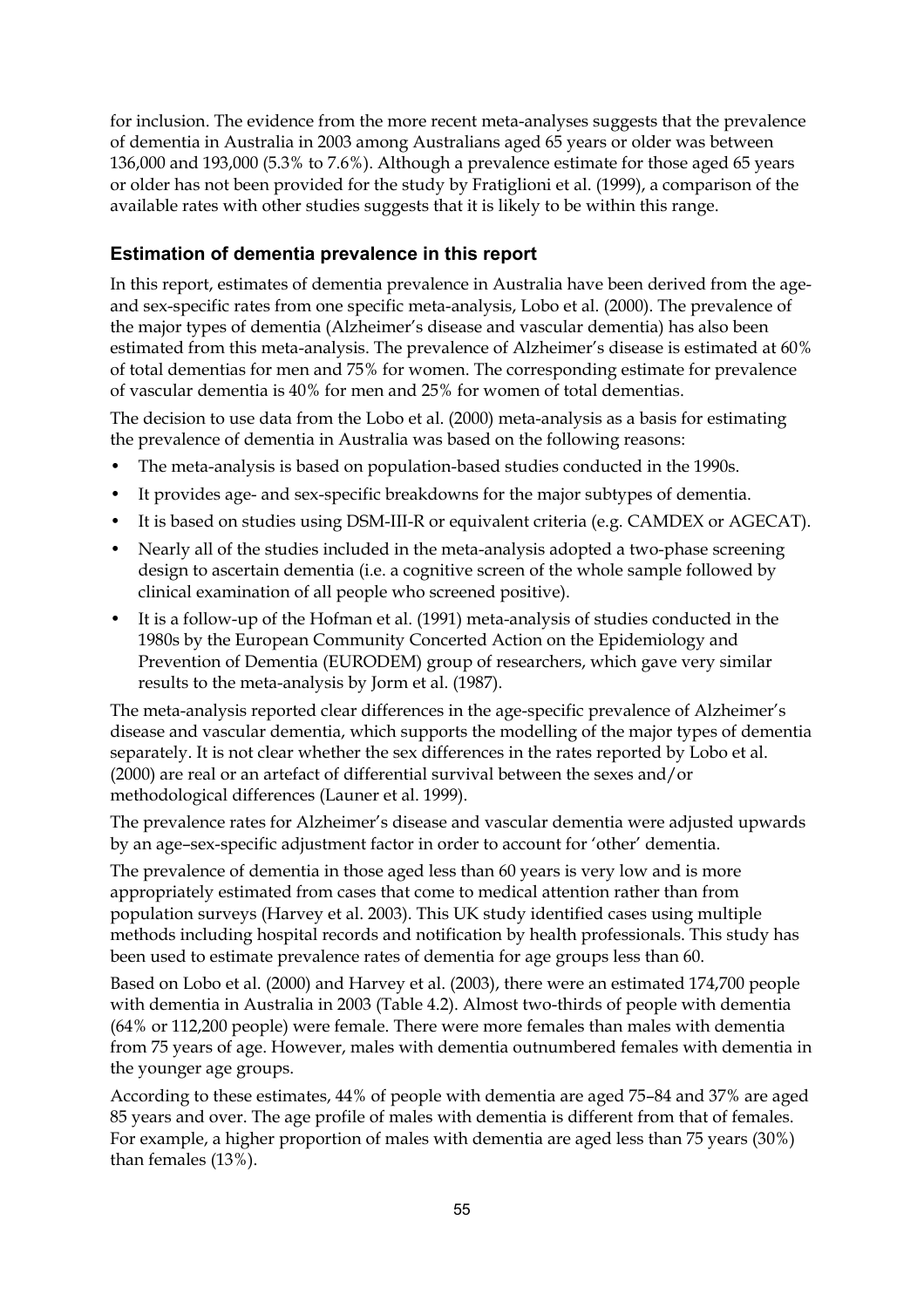| Age          |              | Rate $(\%)$    |                | <b>Number</b> |                |         |  |
|--------------|--------------|----------------|----------------|---------------|----------------|---------|--|
|              | <b>Males</b> | <b>Females</b> | <b>Persons</b> | <b>Males</b>  | <b>Females</b> | Persons |  |
| $0 - 64$     | 0.1          |                | 0.1            | 5,500         | 2,600          | 8,100   |  |
| $65 - 74$    | 2.0          | 1.8            | 1.9            | 13,200        | 12,200         | 25,400  |  |
| $75 - 84$    | 7.3          | 9.3            | 8.4            | 28,200        | 48,100         | 76,300  |  |
| $85+$        | 17.1         | 24.9           | 22.4           | 15,600        | 49,300         | 64,900  |  |
| $65+$        | 5.0          | 7.8            | 6.5            | 57.000        | 109.600        | 166,600 |  |
| <b>Total</b> | 0.6          | 1.1            | 0.9            | 62,500        | 112,200        | 174,700 |  |

**Table 4.2: Prevalence of dementia, by age and sex, 2003** 

— Nil or rounded to zero.

*Sources:* Based on data from Lobo et al. 2000 and Harvey et al. 2003.

Estimates from Access Economics (2005), which are widely reported in Australia, suggest that there were around 192,000 people with dementia in Australia in 2003. This estimate is higher than the 175,000 people with dementia reported in Table 4.2. However, it should be noted that estimates for those aged 65 years or over from both of these sources fall within the range of estimates reported in Table 4.1.

#### **Prevalence estimates by place of residency**

Because of the disabling impact of dementia, a high proportion of people with severe and advanced dementia require full-time care and live in cared accommodation. The Australian Bureau of Statistics (ABS) SDAC is the only national population survey to collect data about people in cared accommodation. As Chapter 3 noted, identification of people with dementia is likely to be more accurate in this component of the survey than in the household component, although people with undiagnosed or early-stage dementia or those whose dementia symptoms are masked by those of other health conditions may not be identified by staff completing the survey. Nevertheless, the SDAC is currently the best source of data about dementia in cared accommodation, and has been used in this report to estimate prevalence in this sector.

The prevalence of dementia by place of residency (cared accommodation or household) is shown in Table 4.3. Of the 175,000 people with dementia, 43% (75,000) live in caredaccommodation (based on the SDAC), and consequently the remaining 57% (99,000 people) live in households. The proportion of people with dementia who live in households decreases with age, with 79% of people with dementia aged between 65 and 74 still living in the community. This proportion decreases to 36% of people with dementia aged 85 and over.

The age profile of people with dementia in cared accommodation is older than for people in households. Almost one-quarter of people with dementia living in households are aged 85 and over, compared with 55% of those in cared accommodation.

Nearly half of males aged 85 and over with dementia still lived in households compared to 32% of females in the same age group. This pattern is reflected across all age groups where a greater proportion of men than women with dementia are still living in households.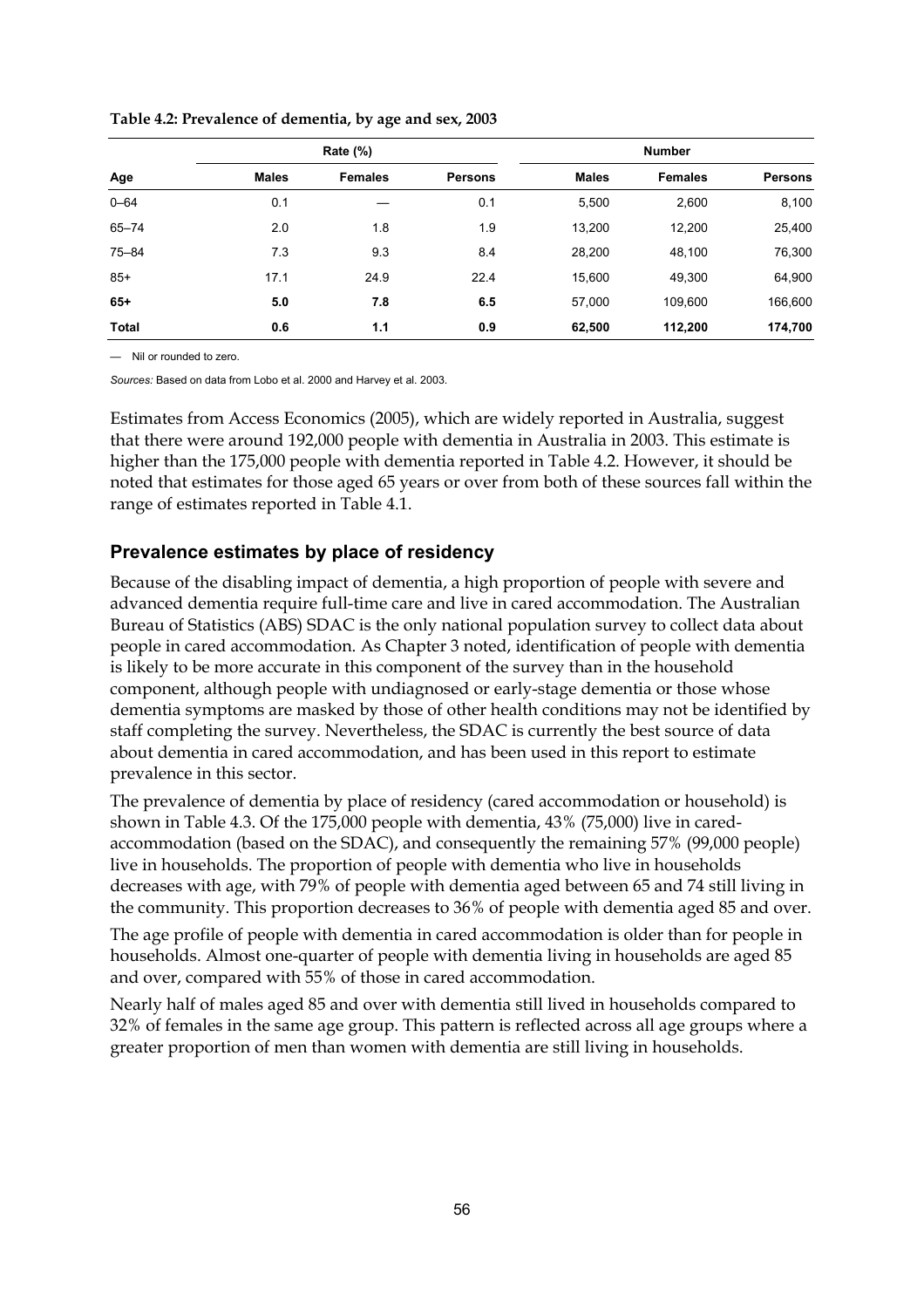|                |                         | Cared                        |           | Per cent living in |
|----------------|-------------------------|------------------------------|-----------|--------------------|
| Sex/age        | <b>Total prevalence</b> | accommodation <sup>(a)</sup> | Household | households         |
| <b>Males</b>   |                         |                              |           |                    |
| $0 - 64$       | 5,500                   | 600                          | 4,900     | 89.7               |
| $65 - 74$      | 13,200                  | 2,300                        | 11,000    | 83.0               |
| $75 - 84$      | 28,200                  | 7,300                        | 20,900    | 74.1               |
| $85+$          | 15,600                  | 7,900                        | 7,700     | 49.3               |
| Total          | 62,500                  | 18,000                       | 44,500    | 71.1               |
| <b>Females</b> |                         |                              |           |                    |
| $0 - 64$       | 2,600                   | 600                          | 2,000     | 76.1               |
| $65 - 74$      | 12,200                  | 3,000                        | 9,200     | 75.3               |
| $75 - 84$      | 48,100                  | 20,000                       | 28,100    | 58.4               |
| $85+$          | 49,300                  | 33,600                       | 15,700    | 31.9               |
| Total          | 112,200                 | 57,200                       | 55,000    | 49.0               |
| <b>Persons</b> |                         |                              |           |                    |
| $0 - 64$       | 8,100                   | 1,200                        | 6,900     | 85.3               |
| $65 - 74$      | 25,400                  | 5,300                        | 20,100    | 79.3               |
| $75 - 84$      | 76,300                  | 27,300                       | 49,000    | 64.2               |
| $85+$          | 64,900                  | 41,500                       | 23,400    | 36.1               |
| <b>Total</b>   | 174,700                 | 75,300                       | 99,400    | 56.9               |

| Table 4.3: Prevalence of dementia in households and cared accommodation, 2003 |  |  |  |  |
|-------------------------------------------------------------------------------|--|--|--|--|
|-------------------------------------------------------------------------------|--|--|--|--|

(a) Cared accommodation includes *Accommodation for the retired or aged*, *Home for the aged*, *Home—other*, *Hospital—general* and *Hospital other*. It is broader in scope than 'Residential aged care' reported in Table 7.27 in Chapter 7.

*Source:* AIHW analysis of the ABS 2003 Survey of Disability, Ageing and Carers confidentialised unit record file; Table 4.2.

#### **Stability of age prevalence rates over time**

Lobo et al. (2000) reported that the age pattern of the prevalence estimates seemed stable over time, as there was a general similarity between findings in his study and the results based on studies conducted in the previous decade by Hofman et al. (1991), Rocca et al. (1991b) and Rocca et al. (1991a).

Comparison of the 1998 SDAC and 2003 SDAC shows that the overall age-specific dementia prevalence rates changed little over the five years. However, for the age group 85 and over there was a significant decrease from 21.9% to 17.5% (Box 4.1).

For dementia subtypes, Rocca et al. (1991b) reported stable age-specific rates for the prevalence of Alzheimer's disease over 15 years (between 1957 and 1972) for both sexes with the exception of a decrease for women and an increase for men aged 80–89 which resulted in little overall change. The age-specific prevalence rates of vascular dementia also remained relatively stable over 15 years for both sexes, with the exception of declines for both men and women in the 80–89 age group.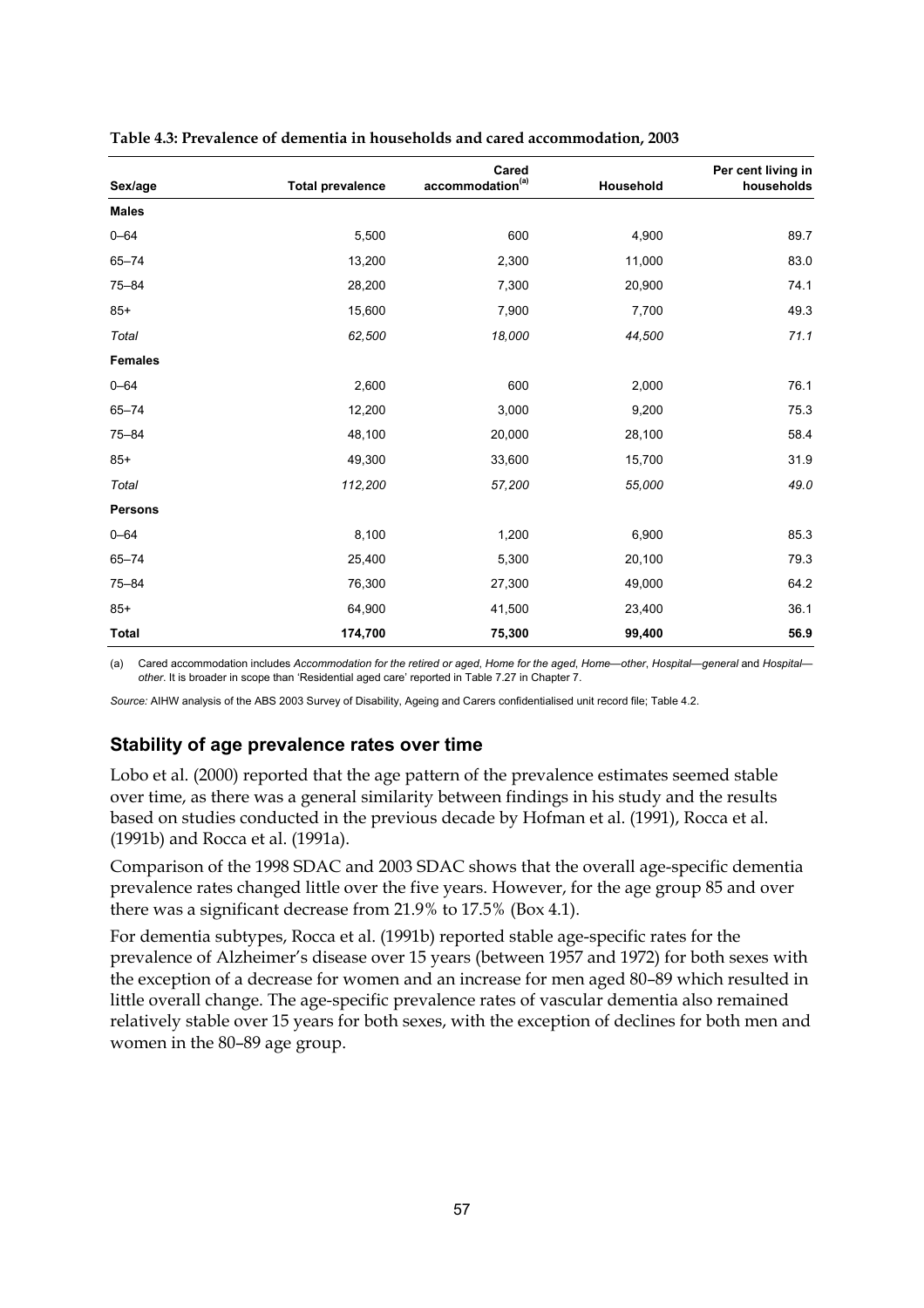#### **Box 4.1: Comparison of 1998 and 2003 SDAC**

*The overall rate of dementia in the population aged over 65, as estimated from the SDAC, was 4.0% in 2003 compared with 4.3% in 1998 (Table 4.4). For each age group, estimates are a little lower in 2003 with the difference most marked for the 85+ age group (17.5% in 2003 compared with 21.9% in 1998). The rate of dementia in cared accommodation for those aged over 65 was lower in 2003 (3.0%) than in 1998 (3.2%).* 

*The reduction in the cared accommodation rate from 3.2% of the 65+ population in 1998 to 3.0% in 2003 is statistically significant and represents a reduction of 3,000 people with dementia from what it would have been if the rate had remained unchanged. In the cared accommodation segment of the survey the identification of dementia is made by facility staff not by the resident, and survey methods in both years were consistent.* 

*In the future, data from the Aged Care Assessment Program (ACAP) Minimum Data Set (MDS) and the new Aged Care Funding Instrument (ACFI) will be available to more accurately measure changes in dementia in residential aged care.* 

|           |           | 1998                                  |              | 2003               |                                       |              |  |
|-----------|-----------|---------------------------------------|--------------|--------------------|---------------------------------------|--------------|--|
| Age       | Household | Cared<br>accommodation <sup>(a)</sup> | <b>Total</b> | Household          | Cared<br>accommodation <sup>(a)</sup> | <b>Total</b> |  |
| $35 - 64$ |           |                                       | $*0.1$       |                    |                                       |              |  |
| 65-69     | $*$ *0.3  | 0.3                                   | $*0.5$       | $*$ <sup>0.2</sup> | 0.2                                   | $*0.4$       |  |
| $70 - 74$ | $*0.9$    | 0.8                                   | 1.7          | $*0.5$             | 0.6                                   | $*1.1$       |  |
| $75 - 79$ | $*1.2$    | 2.0                                   | 3.2          | $*1.3$             | 1.7                                   | 3.0          |  |
| $80 - 84$ | $*0.8$    | 6.0                                   | 6.8          | $*1.5$             | 5.0                                   | 6.5          |  |
| $85+$     | 4.8       | 17.1                                  | 21.9         | $*2.8$             | 14.6                                  | 17.5         |  |
| Total 35+ | 0.3       | 0.8                                   | 1.1          | 0.3                | 0.7                                   | 1.0          |  |
| Total 65+ | 1.1       | 3.2                                   | 4.3          | 1.0                | 3.0                                   | 4.0          |  |

#### **Table 4.4: Dementia rates from 1998 SDAC and 2003 SDAC, by age and residency**

— Nil or rounded to zero.

Estimate has a relative standard error of 25% to 50% and should be used with caution.

Estimate has a relative standard error greater than 50% and is considered too unreliable for general use.

(a) Cared accommodation includes *Accommodation for the retired or aged*, *Home for the aged*, *Home—other*, *Hospital—general* and *Hospital other*.

*Source:* AIHW analysis of the ABS 1998 and 2003 Survey of Disability, Ageing and Carers confidentialised unit record file.

#### **Projections of future prevalence**

Between 2003 and 2031, the number of people with dementia is projected to increase from 175,000 to 465,000, an increase of 290,000 persons (Table 4.5 and Figure 4.1). In the eight years to 2011 the number of people with dementia is projected to increase by 27%, in the following decade by 40%, and in the decade to 2031 by 50%. The overall increase is 166%. This expected increase is entirely due to demographic factors, not an increase in the rate of the disease, that is, this increase results from the projected increase in the number of older people over this period and is based on the assumption that prevalence rates for dementia remain stable (Figure 4.1). However, prevalence rates may change as a result of changes in the prevention, detection, management and treatment of the disease.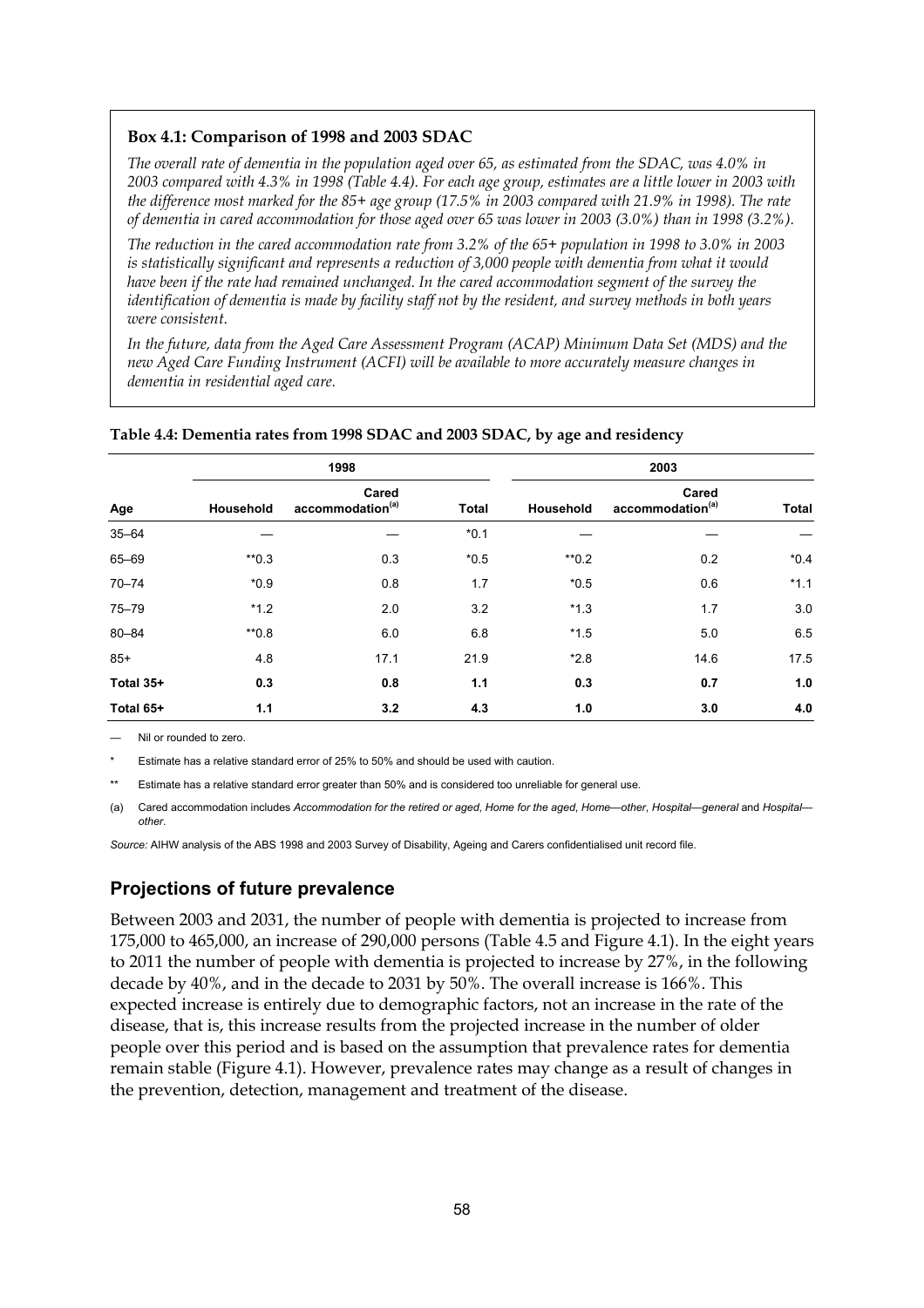| Sex/age        | 2003    | 2006    | 2011    | 2016    | 2021    | 2026    | 2031    |
|----------------|---------|---------|---------|---------|---------|---------|---------|
| <b>Males</b>   |         |         |         |         |         |         |         |
| $0 - 64$       | 5,500   | 5,900   | 6,700   | 7,100   | 7,600   | 7,800   | 8,000   |
| $65 - 74$      | 13,200  | 13,900  | 16,700  | 20,900  | 24,100  | 26,200  | 28,400  |
| $75 - 84$      | 28,200  | 30,500  | 33,000  | 37,800  | 47,100  | 61,000  | 71,800  |
| $85+$          | 15,600  | 18,300  | 25,700  | 34,100  | 41,800  | 54,600  | 74,200  |
| Total          | 62,500  | 68,500  | 82,000  | 99,900  | 120,600 | 149,500 | 182,500 |
| <b>Females</b> |         |         |         |         |         |         |         |
| $0 - 64$       | 2,600   | 2,900   | 3,300   | 3,600   | 3,800   | 3,900   | 4,000   |
| $65 - 74$      | 12,200  | 12,600  | 14,900  | 18,800  | 22,100  | 24,200  | 26,000  |
| $75 - 84$      | 48,100  | 50,300  | 51,500  | 56,400  | 67,900  | 87,400  | 104,100 |
| $85+$          | 49,300  | 55,300  | 70,300  | 84,500  | 96,300  | 116,100 | 148,100 |
| Total          | 112,200 | 121,000 | 140,000 | 163,300 | 190,100 | 231,600 | 282,200 |
| <b>Persons</b> |         |         |         |         |         |         |         |
| $0 - 64$       | 8,100   | 8,800   | 10,000  | 10,700  | 11,400  | 11,700  | 12,000  |
| $65 - 74$      | 25,400  | 26,500  | 31,600  | 39,700  | 46,200  | 50,300  | 54,500  |
| $75 - 84$      | 76,300  | 80,700  | 84,500  | 94,200  | 114,900 | 148,400 | 175,900 |
| $85+$          | 64,900  | 73,500  | 96,000  | 118,500 | 138,100 | 170,700 | 222,200 |
| <b>Total</b>   | 174,700 | 189,600 | 222,000 | 263,200 | 310,600 | 381,100 | 464,700 |

**Table 4.5: Projected number of people with dementia, 2003 to 2031** 

For comparative purposes, projections of the number of people with dementia in Australia in 2006, 2010 and 2020 as reported by Access Economics (2005) are 212,500, 242,500 and 332,900, respectively. The projected number of people with dementia in 2030 reported by Access Economics (2005) (465,500 people) is similar to the projected number of people with dementia in 2031 reported in Table 4.5 (464,700 people). Differences between the projections in Table 4.5 and the projections reported by Access Economics (2005) are due to differences in the meta-analyses used to derive prevalence estimates.

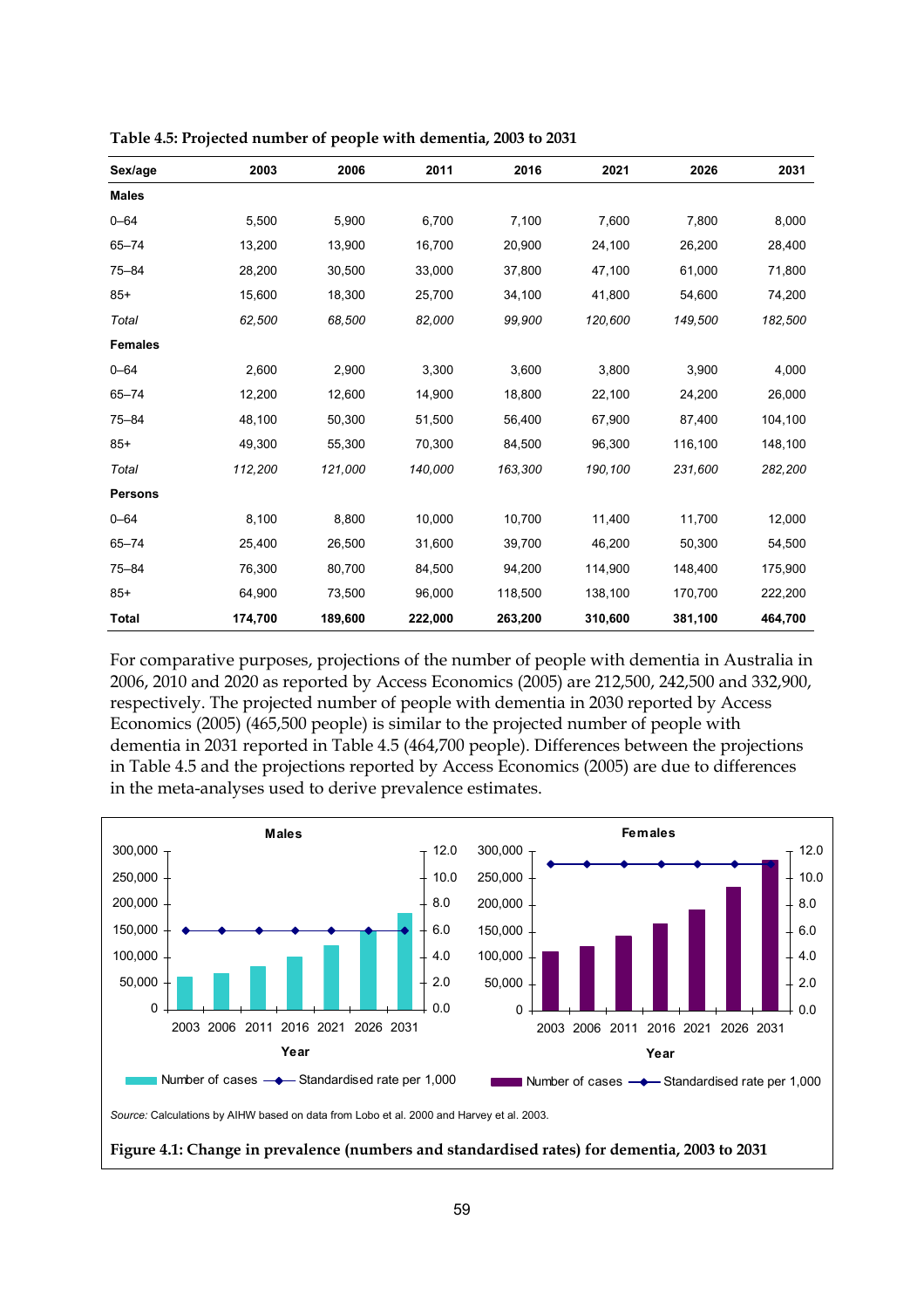# **4.3 Prevalence by severity of dementia**

The severity distribution of dementia in Australia has been estimated from the communitybased, prospective study of degenerative diseases described by Barendregt & Bonneux (1998). The study included people in cared accommodation. In this study, severity is defined according to the Clinical Dementia Rating (CDR) scale (see Table 4.6) or a Mini-Mental State Exam (MMSE) score. The CDR score is derived by rating impairment in six domains: memory, orientation, judgement and problem solving, community affairs, home and hobbies and personal care (see Morris 1993). Impairment is defined as decline from the person's usual level of functioning due to cognitive loss alone for each category, not impairment due to other factors, such as injury or depression. Memory is the primary category and the score given for memory is used for the global score unless three or more of the secondary categories score higher or lower than the memory score.

| <b>Score</b>                      | Healthy<br>CDR <sub>0</sub>                                                                                       | Very mild<br>impairment<br><b>CDR 0.5</b>                                                           | Mild<br>CDR <sub>1</sub>                                                                                                                           | <b>Moderate</b><br>CDR <sub>2</sub>                                                                                                   | <b>Severe</b><br>CDR <sub>3</sub>                                                                                                    |
|-----------------------------------|-------------------------------------------------------------------------------------------------------------------|-----------------------------------------------------------------------------------------------------|----------------------------------------------------------------------------------------------------------------------------------------------------|---------------------------------------------------------------------------------------------------------------------------------------|--------------------------------------------------------------------------------------------------------------------------------------|
| <b>Memory</b>                     | No memory loss or<br>slight inconsistent<br>forgetfulness                                                         | Consistent slight<br>forgetfulness:<br>partial recollection<br>of events; 'benign'<br>forgetfulness | Moderate memory loss;<br>more marked for recent<br>events: defect interferes<br>with everyday activities                                           | Severe memory loss;<br>only highly learned<br>material retained;<br>new material rapidly<br>lost                                      | Severe memory<br>loss, only<br>fragments remain                                                                                      |
| <b>Orientation</b>                | Fully orientated                                                                                                  | Fully orientated<br>except for slight<br>difficulty with time<br>relationships                      | Moderate difficulty with<br>time relationships;<br>orientated for place at<br>examination; may have<br>geographic disorientation<br>elsewhere      | Severe difficulty with<br>time relationships;<br>usually disorientated<br>in time, often to<br>place                                  | Orientated to<br>person only                                                                                                         |
| Judgement<br>& problem<br>solving | Solves everyday<br>problems and<br>business affairs<br>well; judgement<br>good in relation to<br>past performance | Slight impairment<br>in solving<br>problems,<br>similarities.<br>differences                        | Moderate difficulty in<br>handling problems,<br>similarities, differences;<br>social judgement usually<br>maintained                               | Severely impaired in<br>handling problems,<br>similarities.<br>differences; social<br>judgement usually<br>impaired                   | Unable to make<br>judgements or<br>solve problems                                                                                    |
| Community<br>affairs              | Independent<br>function at usual<br>level in job,<br>shopping,<br>volunteer and<br>social groups                  | Slight impairment<br>in these activities                                                            | Unable to function<br>independently at these<br>activities though may still<br>be engaged in some;<br>appears normal to casual<br>inspection       | No pretence of<br>independent function<br>outside home<br>Appears well enough<br>to be taken to<br>functions outside a<br>family home | No pretence of<br>independent<br>function outside<br>home<br>Appears too ill to<br>be taken to<br>functions outside a<br>family home |
| Home and<br>hobbies               | Life at home,<br>hobbies and<br>intellectual<br>interests well<br>maintained                                      | Life at home.<br>hobbies and<br>intellectual<br>interests slightly<br>impaired                      | Mild but definite<br>impairment of function at<br>home; more difficult<br>chores abandoned; more<br>complicated hobbies and<br>interests abandoned | Only simple chores<br>preserved; very<br>restricted interests.<br>poorly maintained                                                   | No significant<br>function in home                                                                                                   |
| <b>Personal</b><br>care           | Fully capable of self-care                                                                                        |                                                                                                     | Needs prompting                                                                                                                                    | Requires assistance<br>in dressing, hygiene,<br>keeping of personal<br>effects                                                        | Requires much<br>help with personal<br>care; frequent<br>incontinence                                                                |

#### **Table 4.6: Clinical Dementia Rating**

*Note:* Score only as decline from previous usual level due to cognitive loss, not impairment due to other factors.

*Source:* Reproduced from Morris 1993.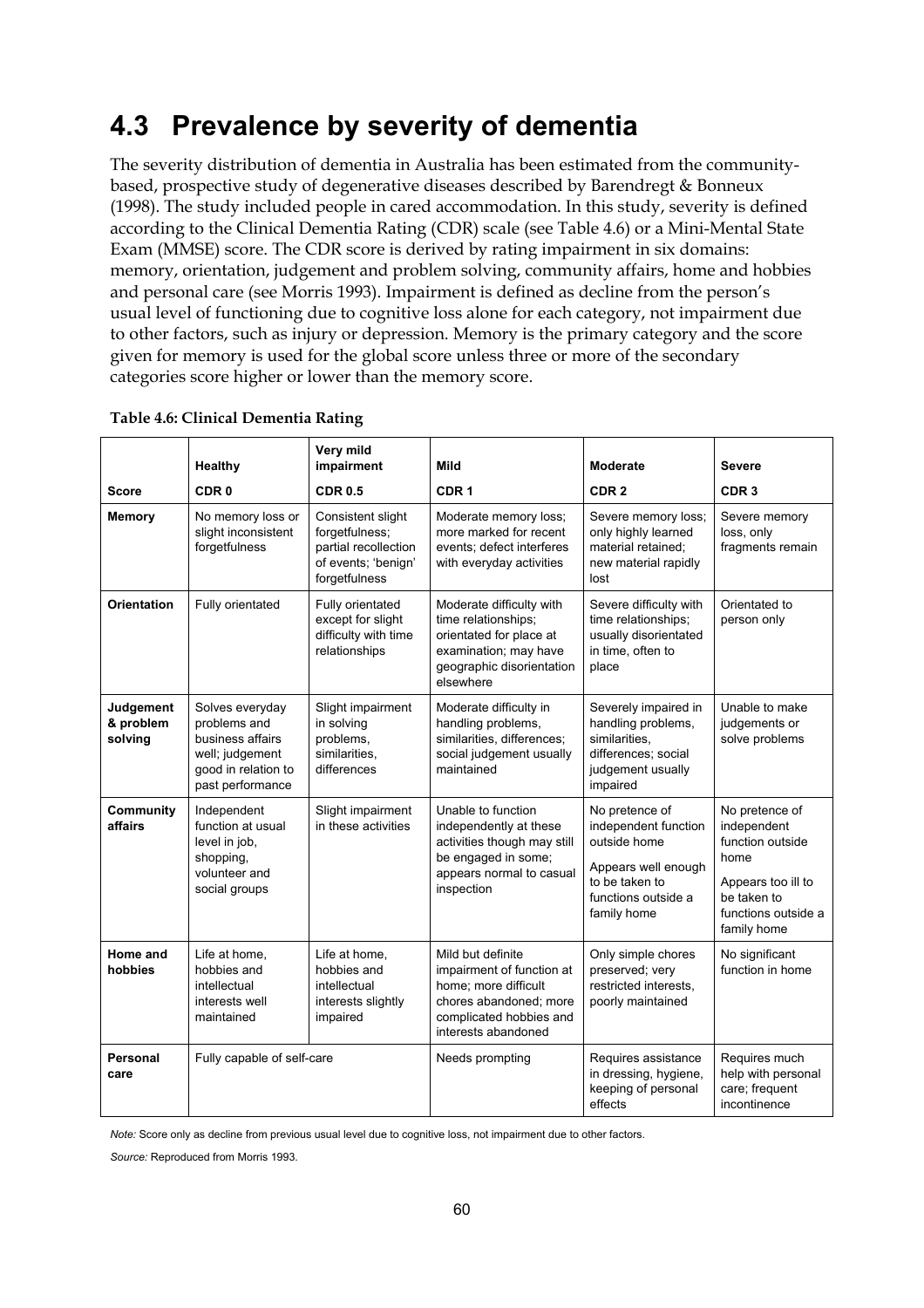On the basis of severity definitions used in the CDR, Barendregt & Bonneux (1998) reported that 55% of dementia was classified as mild, 30% as moderate and 15% as severe. This overall distribution was applied to the total prevalence of dementia in Australia (Table 4.8), resulting in about 96,000 people with mild dementia, 52,000 with moderate dementia and just over 26,000 people with severe dementia. This is a critical assumption in the calculation of the burden of disease later in this chapter.

|                  | <b>Clinical Dementia Rating</b>                                                           |                 | Survey of Disability, Ageing and Carers |                                                                                                                     |  |  |
|------------------|-------------------------------------------------------------------------------------------|-----------------|-----------------------------------------|---------------------------------------------------------------------------------------------------------------------|--|--|
| Disease severity | <b>Definition</b>                                                                         | <b>Estimate</b> | Need for<br>assistance <sup>(a)</sup>   | <b>Definition</b>                                                                                                   |  |  |
| Mild (CDR 0.5-1) | Significant impact on daily<br>activities but still able to<br>undertake daily activities | 55%             | Mild                                    | The person needs no help & has no<br>difficulty with any of the core activity<br>tasks but may use aids & equipment |  |  |
|                  |                                                                                           |                 | Moderate                                | The person needs no help but has<br>difficulty with a core activity task                                            |  |  |
|                  |                                                                                           |                 | Severe                                  | The person sometimes needs help with<br>a core activity task                                                        |  |  |
| Moderate (CDR 2) | Independent living is not<br>possible without assistance                                  | 30%             | Profound                                | The person is unable to do, or always<br>needs help with, a core activity task                                      |  |  |
| Severe (CDR 3)   | Permanent supervision<br>required                                                         | 15%             |                                         |                                                                                                                     |  |  |

|  | Table 4.7: Comparison of severity of dementia impact in the CDR and SDAC |  |  |
|--|--------------------------------------------------------------------------|--|--|
|  |                                                                          |  |  |

(a) Need for assistance is based on limitations with communication, self-care or mobility, which may also be caused by a coexisting condition other than dementia.

*Sources:* ABS 2004; Barendregt & Bonneux 1998.

In order to estimate the severity distribution of dementia separately for households and cared accommodation, the severity categories of the CDR have been mapped to disability severity measures in the SDAC, the source of data about people with dementia in cared accommodation. Although the SDAC has no disease severity measures, the survey does contain measures of **disability** severity based on need for assistance with core activity limitations. Core activities in the SDAC are personal care, mobility and communication activities (see Box 4.2). Such mapping is possible because the CDR domains include a description of the functional outcomes of dementia of different severity, including personal care. Table 4.7 maps the CDR domain descriptions to the SDAC descriptions of need for assistance with core activities.

Mapping between the CDR and SDAC is not perfect since a person's need for assistance as measured by the SDAC may arise partly because of the presence of another health condition. The two scales also use quite different nomenclature. For example, the 'mild', 'moderate' and 'severe' disability categories in SDAC correspond to the 'mild' domain using CDR. Those who are profoundly disabled according to the SDAC criteria mostly belong in the 'moderate' CDR domain and some belong in the 'severe' CDR domain. 'Moderate' is a serious misnomer for the CDR 2 category. As is shown by Table 4.6, people in the CDR 2 category have such severe memory loss that only highly learned material is retained, they are severely impaired in making judgements or solving problems, they often have no pretence of independent function outside home, and require help with personal care. Most people would describe this situation as 'severe' but the CDR labels it as merely 'moderate'. By contrast, the SDAC category of moderate disability indicates that the person needs no help but has difficulty with a core activity task. It is important to note that the language used in the two scales is therefore not equivalent.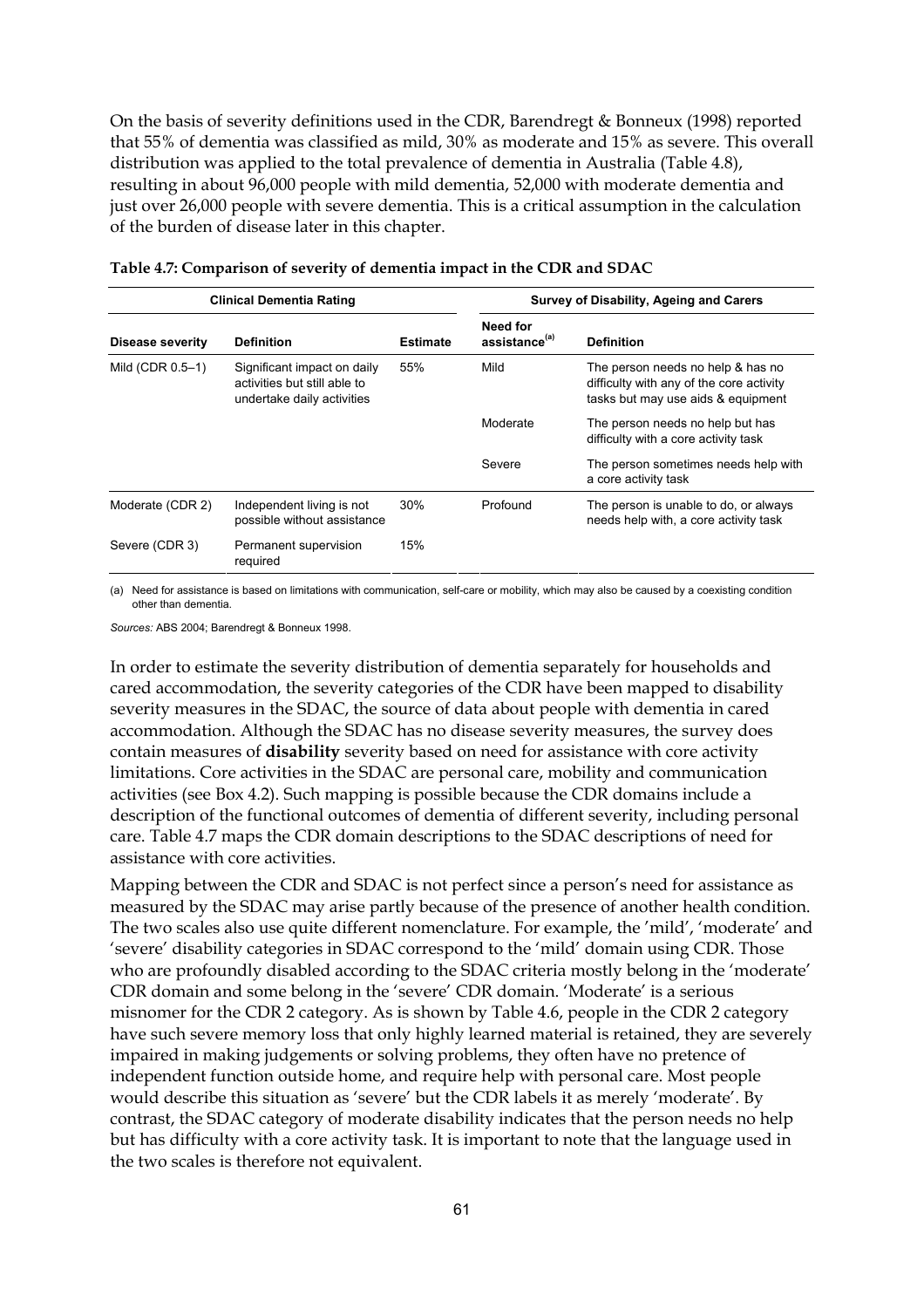#### **Box 4.2: ABS 2003 Survey of Disability, Ageing and Carers: core activity limitation**

*Four levels of core activity limitation are determined based on whether a person needs help, has difficulty, or uses aids or equipment with any of the core activities (communication, mobility or self-care). A person's overall level of core activity limitation is determined by their highest level of limitation in these activities. The four levels of limitation are:* 

*Profound: the person is unable to do, or always needs help with, a core activity task.* 

*Severe: the person:* 

- *sometimes needs help with a core activity task*
- *has difficulty understanding or being understood by family or friends*
- *can communicate more easily using sign language or other non-spoken forms of communication.*
- *Moderate: the person needs no help but has difficulty with a core activity task.*

*Mild: the person needs no help and has no difficulty with any of the core activity tasks, but:* 

- *uses aids or equipment;*
- *cannot easily walk 200 metres;*
- *cannot walk up and down stairs without a handrail;*
- *cannot easily bend to pick up an object from the floor;*
- *cannot use public transport;*
- *can use public transport but needs help or supervision;*
- *needs no help or supervision but has difficulty using public transport.*

*Source:* ABS 2004:72.

Table 4.8 shows estimates of prevalence of dementia by severity and place of residency based on the results of this mapping and on the severity distribution estimated by Barendregt & Bonneux (1998). The number estimated to have mild dementia (CDR 0.5–1) in cared accommodation is considered roughly equivalent to the number with severe, moderate or mild core activity limitation. Those with profound core activity limitation are allocated to the moderate (CDR 2) or severe (CDR 3) category. The split between moderate (CDR 2) and severe (CDR 3) dementia for the 71,907 people with CDR 2/CDR 3 dementia living in cared accommodation is made according to the proportions from Barendregt & Bonneux (1998) (2/3 moderate and 1/3 severe), resulting in 47,900 people with moderate dementia and 24,000 with severe dementia.

The distribution of severity for people with dementia in households is then allocated to fit with both the cared accommodation severity distribution and the overall severity distribution. For example, 52,400 (30%) of people with dementia have moderate dementia; and 48,900 people in cared accommodation have moderate dementia; therefore 4,400 people with moderate dementia must be living in households.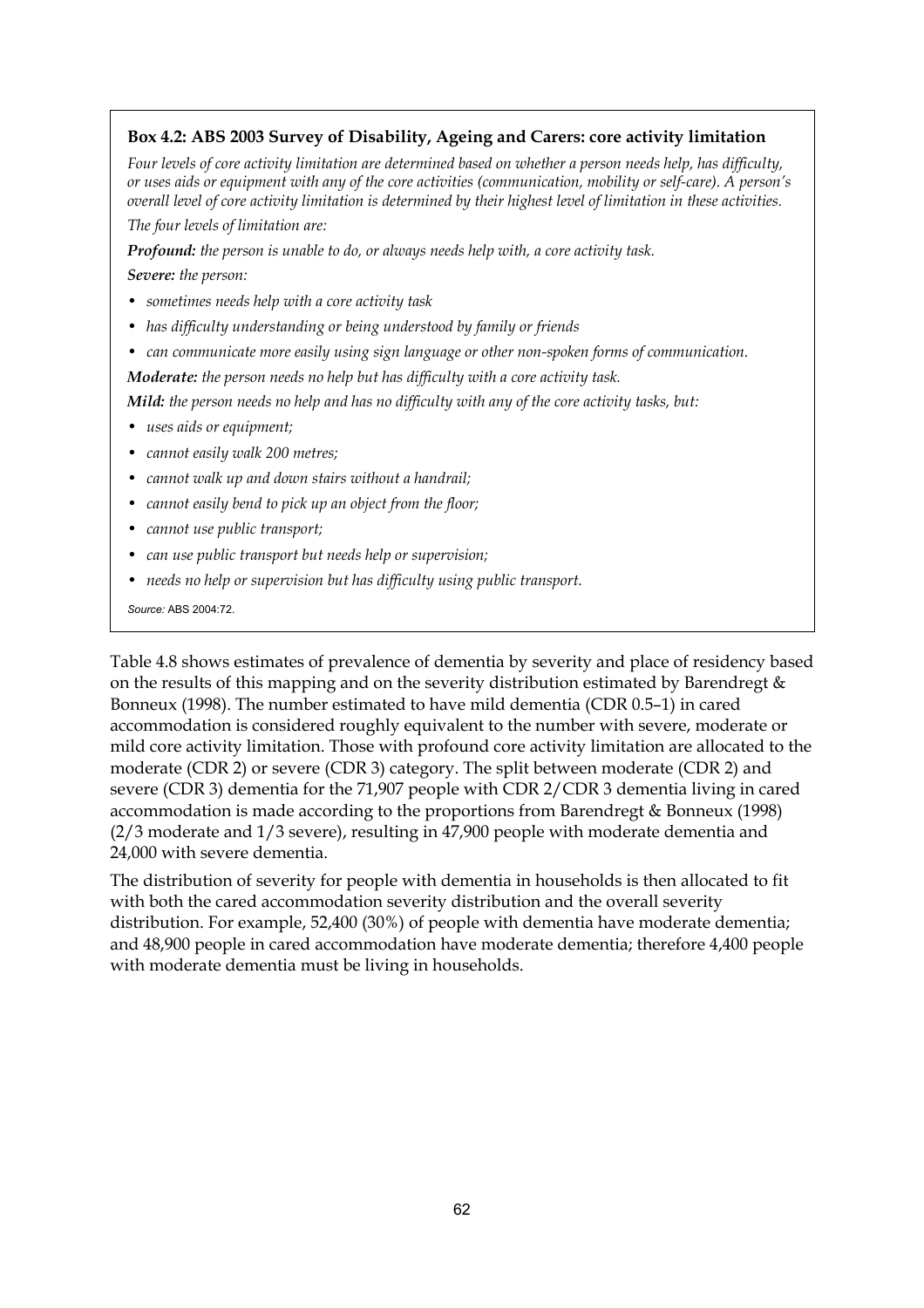|                                                  |              |                |                | Proportion<br>by place of | Proportion<br>of total |
|--------------------------------------------------|--------------|----------------|----------------|---------------------------|------------------------|
| <b>Residency/severity</b>                        | <b>Males</b> | <b>Females</b> | <b>Persons</b> | residency                 | dementia               |
| Cared accommodation <sup>(a)</sup>               |              |                |                |                           |                        |
| Mild (CDR 0.5-1.0)                               |              |                |                |                           |                        |
| Mild, moderate, severe core activity limitations | 900          | 2,400          | 3,400          | 4.5%                      | 1.9%                   |
| Moderate (CDR 2)                                 |              |                |                |                           |                        |
| Profound core activity limitations (2/3)         | 11,400       | 36,500         | 47,900         | 63.7%                     | 27.4%                  |
| Severe (CDR 3)                                   |              |                |                |                           |                        |
| Profound core activity limitations (1/3)         | 5,700        | 18,300         | 24,000         | 31.8%                     | 13.7%                  |
| Total cared accommodation                        | 18,000       | 57,200         | 75,300         | 100.0%                    | 43.1%                  |
| Household                                        |              |                |                |                           |                        |
| Mild (CDR 0.5-1.0)                               |              |                |                |                           |                        |
| Mild, moderate, severe core activity limitations | 39,000       | 53,700         | 92,700         | 93.2%                     | 53.1%                  |
| Moderate (CDR 2)                                 |              |                |                |                           |                        |
| Profound core activity limitations (2/3)         | 4,000        | 500            | 4,500          | 4.5%                      | 2.6%                   |
| Severe (CDR 3)                                   |              |                |                |                           |                        |
| Profound core activity limitations (1/3)         | 1,400        | 800            | 2,200          | 2.3%                      | 1.3%                   |
| <b>Total household</b>                           | 44,500       | 55,000         | 99,400         | 100.0%                    | 56.9%                  |
| All dementia                                     |              |                |                |                           |                        |
| Mild (CDR 0.5-1.0)                               |              |                |                |                           |                        |
| Mild, moderate, severe core activity limitations | 40,000       | 56,100         | 96,100         | 55.0%                     | 55.0%                  |
| Moderate (CDR 2)                                 |              |                |                |                           |                        |
| Profound core activity limitations (2/3)         | 15,400       | 37,000         | 52,400         | 30.0%                     | 30.0%                  |
| Severe (CDR 3)                                   |              |                |                |                           |                        |
| Profound core activity limitations (1/3)         | 7,100        | 19,100         | 26,200         | 15.0%                     | 15.0%                  |
| <b>Total dementia</b>                            | 62,500       | 112,200        | 174,700        | 100.0%                    | 100.0%                 |

#### **Table 4.8: Severity of dementia, by sex and residency, 2003**

(a) Cared accommodation includes *Accommodation for the retired or aged*, *Home for the aged*, *Home—other*, *Hospital—general* and *Hospital other*.

Based on the method described above, people with mild dementia (CDR 0.5 to 1) comprise 93% of people with dementia living in households. Ninety-six per cent of people with dementia living in cared accommodation have moderate or severe dementia (CDR 2 or 3). Moderate dementia (CDR 2) accounts for 64% of people with dementia in cared accommodation and 3% of people with dementia in households.

## **4.4 Incidence of dementia**

The methodological issues associated with determining estimates of dementia incidence that is, the number of new cases in a specified period—mean that there are few data sources available in this area. As indicated in earlier discussion in this report, the 2003 SDAC underestimates the prevalence of dementia when symptoms are mild. Clinical assessment is also more difficult for mild cases, and this factor has been surmised to be the reason for discrepancies in estimates obtained across studies (Jorm & Jolley 1998). The number of new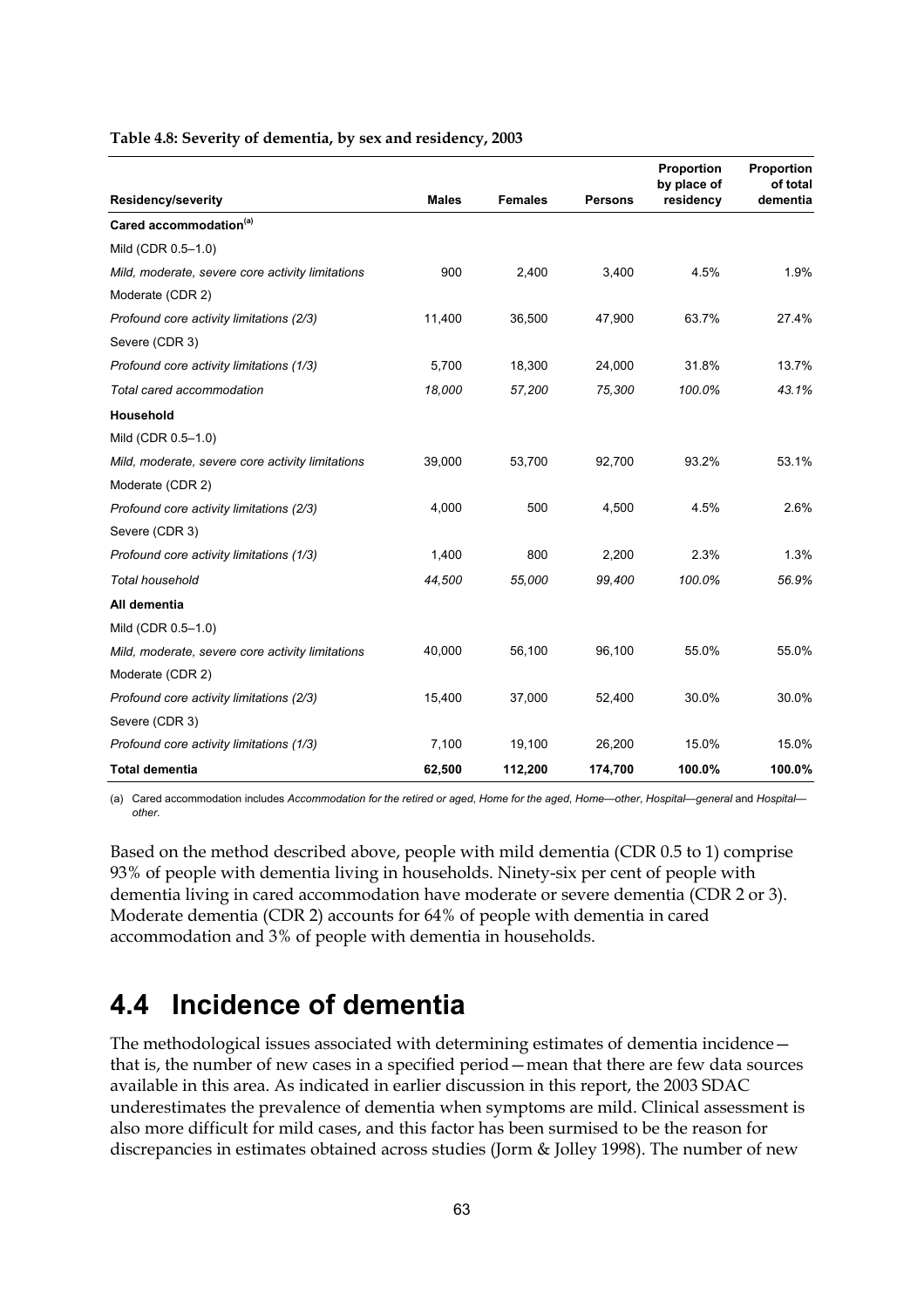dementia cases per year is low and the costs associated with undertaking longitudinal studies in susceptible groups are therefore prohibitively high.

No incidence studies have been undertaken in Australia, but estimates of incidence for Australia have been made using information from overseas epidemiological studies. For example, Access Economics (2005) adopted methodology used by Wancata et al. (2003) and Jorm et al. (2005) and published estimates of the number of incident cases of dementia in Australia based on rates from four meta-analyses. Incidence rates for those over 60 were estimated by averaging the rates from Jorm & Jolley (1998), Gao et al. (1998), Launer et al. (1999) and Fratiglioni et al. (2000) for each age–sex group. Access Economics (2005) estimates that in 2003 there were around 48,900 incident cases of dementia in Australia.

However, this report calculated incidence estimates based on available information about prevalence, duration of illness and mortality over and above background mortality (see AIHW: Mathers et al. 1999:208 for a discussion of this approach). Using this method, it is estimated that in 2003 there were around 37,000 incident cases of dementia in Australia (Table 4.9). (The methods used to derive this estimate are presented in Box 4.3). Incidence rates reported by Access Economics (2005) are higher than those estimated in this report. However, there must be an implausibly high death rate in order for the incidence rates reported by Access Economics (2005) to be consistent with the reported prevalence rates.

Not all of the 37,000 incident cases estimated by the AIHW will be initially visible as people with dementia, as onset usually occurs with mild symptoms. However, as dementia is not reversible, they will over time become part of the visible prevalent population or they will die of other causes. The majority (63% or 23,200) of these were female and 13,800 were male. Incidence increased with age in both males and females, but decreased in those aged 85 years or older.

| Age       | <b>Males</b> | <b>Females</b> | <b>Persons</b> |
|-----------|--------------|----------------|----------------|
| $0 - 64$  | 1,100        | 600            | 1,600          |
| $65 - 74$ | 2,800        | 2,700          | 5,400          |
| $75 - 84$ | 6,300        | 10,100         | 16,400         |
| $85+$     | 3,700        | 9,900          | 13,500         |
| Total     | 13,800       | 23,200         | 37,100         |

#### **Table 4.9: Estimated incidence of dementia, by age and sex, 2003**

*Source:* AIHW and University of Queensland estimates based on meta-analysis of overseas studies (see Box 4.3).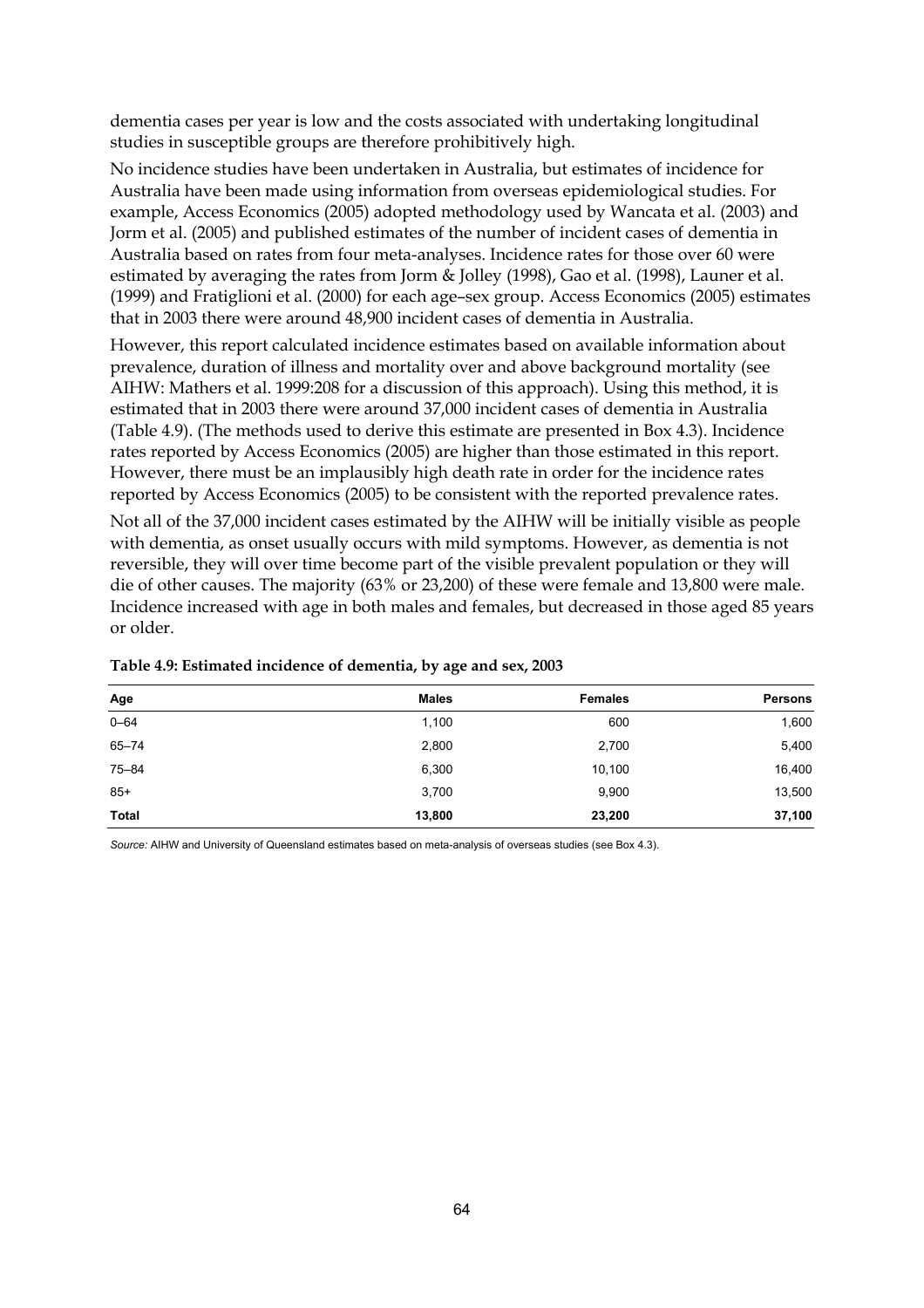#### **Box 4.3: Methods used in calculating the incidence of dementia**

*The incidence estimate for 2003 reported here was derived using a computer software program, DISMOD II (an incidence/prevalence/mortality model). DISMOD was designed primarily to supplement observational data and help disease experts arrive at internally consistent estimates of incidence, prevalence, remission, duration and mortality for the Burden of Disease study. The model assumes no remission and an overall relative risk of mortality of 2.0 for Alzheimer's disease and 3.3 for vascular dementia, which gives an average duration across all ages for both sexes of 4.4 years. For chronic conditions (such as dementia), prevalence information is preferred as an input into DISMOD II as:* 

- *incidence is more difficult to observe because the date of onset is insidious and progressive; and*
- *comparisons of incidence and prevalence estimates of dementia from meta-analyses are inconsistent (unless an implausibly short duration of two years is assumed with extreme estimates of mortality).*

*There have been two recent meta-analyses (Dewey & Saz 2001; Jagger et al. 2000) on prevalent cases of dementia and survival. Prevalent cohort survival data typically arise when prevalent cases are followed either until failure or censoring. Such data are collected as part of what are known as prevalent cohort studies (i.e. some people with dementia at the beginning of the follow-up), commonly through crosssectional sampling, with follow-up, which is often carried out when time and logistics preclude the possibility of incident cohort studies (Asgharian et al. 2005). Both Jagger et al. (2000) and Dewey & Saz (2001) found an increased risk (relative risk of 2.4–2.6) of mortality in people with dementia. The evidence for differentials in mortality risk by age and sex is not clear (Jagger et al. 2000; Dewey & Saz 2001), and although Dewey & Saz (2001) found that vascular dementia tends to have a higher mortality risk than Alzheimer's disease, this finding was based on four studies and did not necessarily reach statistical significance. These results are not immediately useful due to the limitations inherent in survival studies of prevalent cases, including:* 

- *the course of the disorder can not be recorded in its entirety because date of onset of disease is not known; and*
- *prevalent cases include a mixture of new and long existing cases which may bias results in either direction).*

*As a result the two studies of incident cases and survival (Aguero-Torres et al. 1999 and Helmer et al. 2001), highlighted by the Guehne et al. (2005) review, were considered. Incident studies (i.e. people who were not demented at the beginning of the follow-up and who are prospectively monitored for the incidence or onset of dementia, with follow-up continuing until death) allow more precise statements to be made about the course of the disorder and mortality (Guehne et al. 2005).* 

*The relative risk of death in all dementia of 2.7 (95% CI = 2.1–3.4), in Alzheimer's disease of 2.0 and in vascular dementia of 3.3,was based on the Aguero-Torres et al. (1999) study which controlled for comorbidities. That study was preferred to the results from the Helmer et al. (2001) study as the results were more in keeping with those from prevalent cases; however, it is not clear which study is the most plausible based on the available evidence. An age pattern (based on the Dewey & Saz 2001) finding that the relative risk of death in dementia at age 65 is around 6, whereas by age 85 it has fallen to 2) was built in so that the overall relative risk was in keeping with the Aguero-Torres et al. (1999) result.* 

*Duration is heavily dependent on background mortality and the age distribution of the population. As a result, more emphasis should be placed on relative risks from studies of other contexts rather than durations which are context-specific and hence absolute. The literature on the median survival of all dementia after onset of symptoms appears to converge around 5 years for prevalent cases, with estimates ranging from 3–7 years for Alzheimer's disease and 2–4 years for vascular dementia for several recent studies. Aguero-Torres et al. (1999) calculated a mean survival time of 3.0 years (95% CI = 2.7–3.4) among a sample of 75-year-old demented subjects. Helmer et al. (2001) reported a mean survival time in incident cases of 4.5 years among 65-year-olds. The mean survival time for patients suffering from Alzheimer's disease and vascular dementia from the Aguero-Torres et al. (1999) study was 3.1 (95% CI = 2.8–3.5) and 2.8 (95% CI = 2.2–3.4) years, respectively.*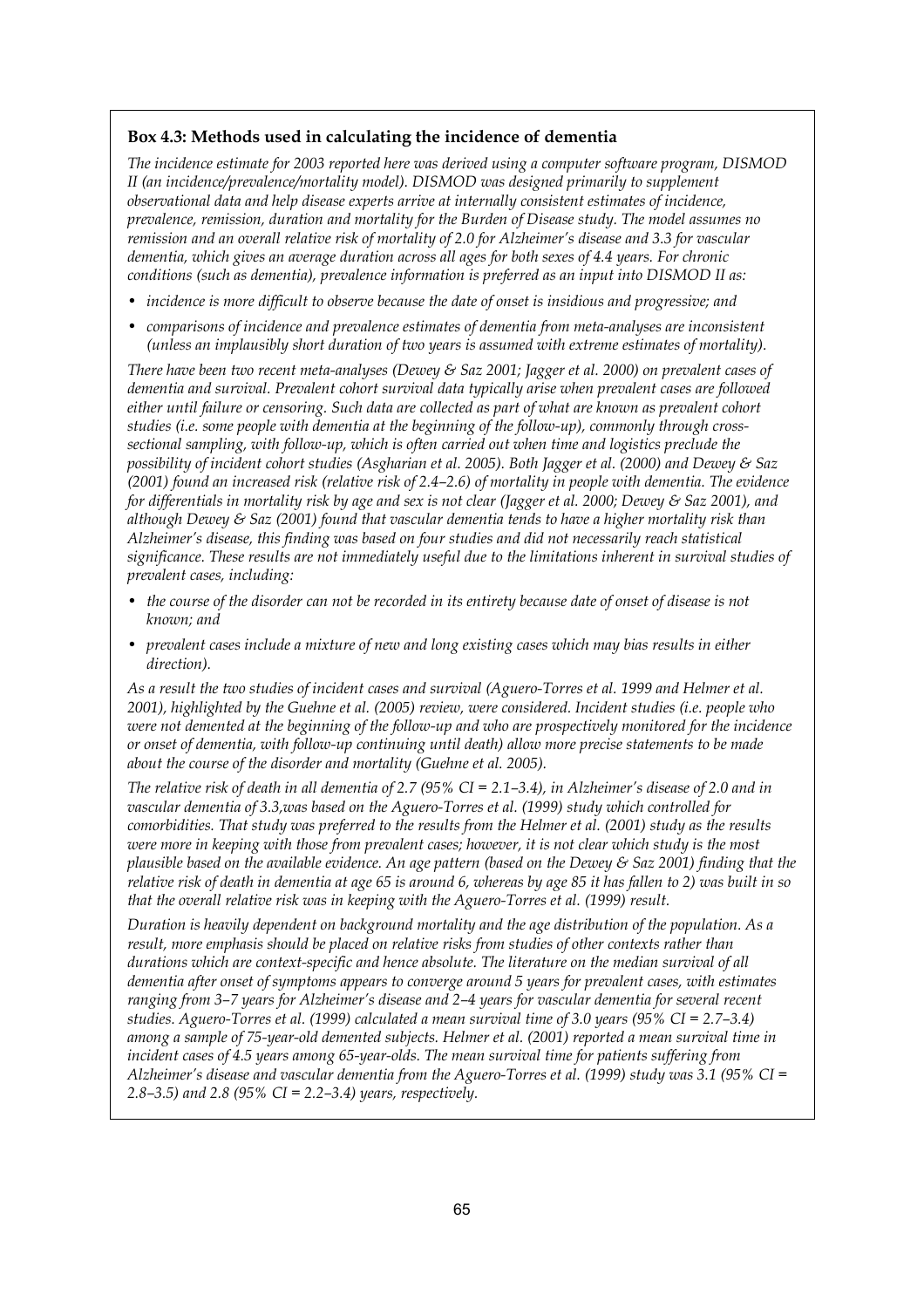# **4.5 Burden of disease**

Burden of disease analysis is a method for analysing the impact of health conditions and impairments in terms of their mortality and morbidity. The burden of disease approach combines the impact of premature mortality and morbidity in one measure called the disability-adjusted life year (DALY). The premature mortality component is measured in terms of years of life lost (YLL) and the morbidity component in terms of years of life spent living in states of less than full health (years lost due to disability, YLD) (Salmon et al. 2002). The YLD is a measure of the impact of a health condition or impairment in restricting activity and participation.

The burden of disease in Australia for all health conditions has been estimated for 1996 (AIHW: Mathers et al. 1999). The estimates are currently being updated to 2003 and will be published in 2006 by the AIHW and the University of Queensland. While the underlying methodology of burden of disease is standard, the models used for each disease go through considerable development based on literature reviews and expert consultation in order to estimate a model based on a number of parameters—incidence and prevalence, relative risk, mortality and remission. The parameters of the disease model are used in computer modelling software (DISMOD) to produce estimates of the incidence of dementia. More detail on the burden of disease methods is available in AIHW: Mathers et al. (1999).

In this section, the burden of dementia is estimated based on the prevalence of dementia, which is derived from the disease model, and then estimating the severity of the condition or the degree to which quality of life is reduced.

### **Burden due to premature mortality**

In Australia, conditions can be listed on the death certificate as either the underlying or main cause of death, or as an additional or contributing cause of death. The number of deaths with dementia recorded as the underlying cause of death has increased steadily in the period 1997 to 2003 from 3,384 in 1997 to 4,413 in 2003 (Table 4.10). This increase is largely due to population ageing since the age-standardised rate has remained stable over this period for both males and females (Table 4.11).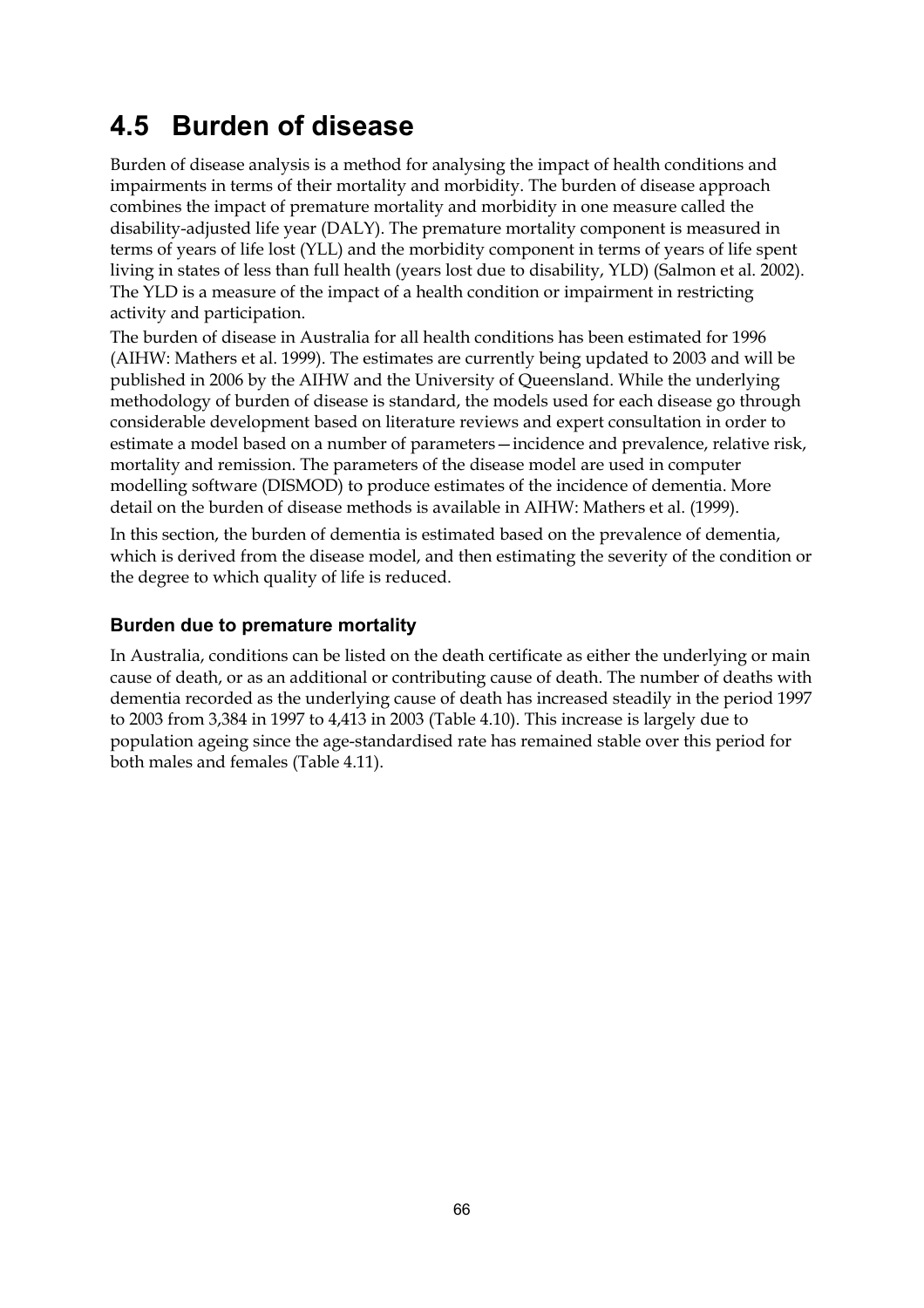| Sex/age        | 1997   | 1998  | 1999  | 2000   | 2001  | 2002  | 2003  |
|----------------|--------|-------|-------|--------|-------|-------|-------|
| <b>Males</b>   |        |       |       |        |       |       |       |
| $0 - 59$       | 19     | 23    | 19    | 25     | 26    | 28    | 17    |
| $60 - 64$      | 15     | 21    | 12    | 24     | 23    | 19    | 29    |
| 65-69          | 46     | 45    | 47    | 30     | 36    | 53    | 33    |
| $70 - 74$      | 119    | 86    | 126   | 102    | 104   | 115   | 88    |
| $75 - 79$      | 189    | 205   | 184   | 224    | 204   | 246   | 226   |
| $80 - 84$      | 251    | 287   | 249   | 271    | 283   | 328   | 333   |
| $85+$          | 457    | 490   | 531   | 502    | 555   | 673   | 693   |
| Total          | 1,096  | 1,157 | 1,168 | 1,178  | 1,231 | 1,462 | 1,419 |
| <b>Females</b> |        |       |       |        |       |       |       |
| $0 - 59$       | 18     | 20    | 19    | 25     | 17    | 10    | 25    |
| $60 - 64$      | $30\,$ | 19    | 20    | $20\,$ | 11    | 29    | 22    |
| 65-69          | 33     | 44    | 38    | 46     | 32    | 28    | 40    |
| $70 - 74$      | 99     | 100   | 103   | 88     | 109   | 118   | 86    |
| $75 - 79$      | 202    | 241   | 220   | 241    | 236   | 278   | 231   |
| $80 - 84$      | 468    | 434   | 452   | 472    | 455   | 571   | 555   |
| $85+$          | 1,438  | 1,360 | 1,509 | 1,698  | 1,757 | 1,988 | 2,035 |
| Total          | 2,288  | 2,218 | 2,361 | 2,590  | 2,617 | 3,022 | 2,994 |
| <b>Persons</b> |        |       |       |        |       |       |       |
| $0 - 59$       | $37\,$ | 43    | 38    | 50     | 43    | 38    | 42    |
| $60 - 64$      | 45     | 40    | 32    | 44     | 34    | 48    | 51    |
| 65-69          | 79     | 89    | 85    | 76     | 68    | 81    | 73    |
| $70 - 74$      | 218    | 186   | 229   | 190    | 213   | 233   | 174   |
| $75 - 79$      | 391    | 446   | 404   | 465    | 440   | 524   | 457   |
| $80 - 84$      | 719    | 721   | 701   | 743    | 738   | 899   | 888   |
| $85+$          | 1,895  | 1,850 | 2,040 | 2,200  | 2,312 | 2,661 | 2,728 |
| <b>Total</b>   | 3,384  | 3,375 | 3,529 | 3,768  | 3,848 | 4,484 | 4,413 |

**Table 4.10: Deaths with an underlying cause of dementia, 1997–2003** 

*Source:* AIHW analysis of the National Mortality Database.

In 2003, age-specific death rates for dementia were low among people aged less than 65 years and more than doubled for each progressive five-year age category, increasing from 10.1 deaths per 100,000 population at 65–69 to 952.3 at 85 years and over (Table 4.11). The agestandardised death rate was greater for women (22.2 per 100,000 population) than for men (18.7 per 100,000 population).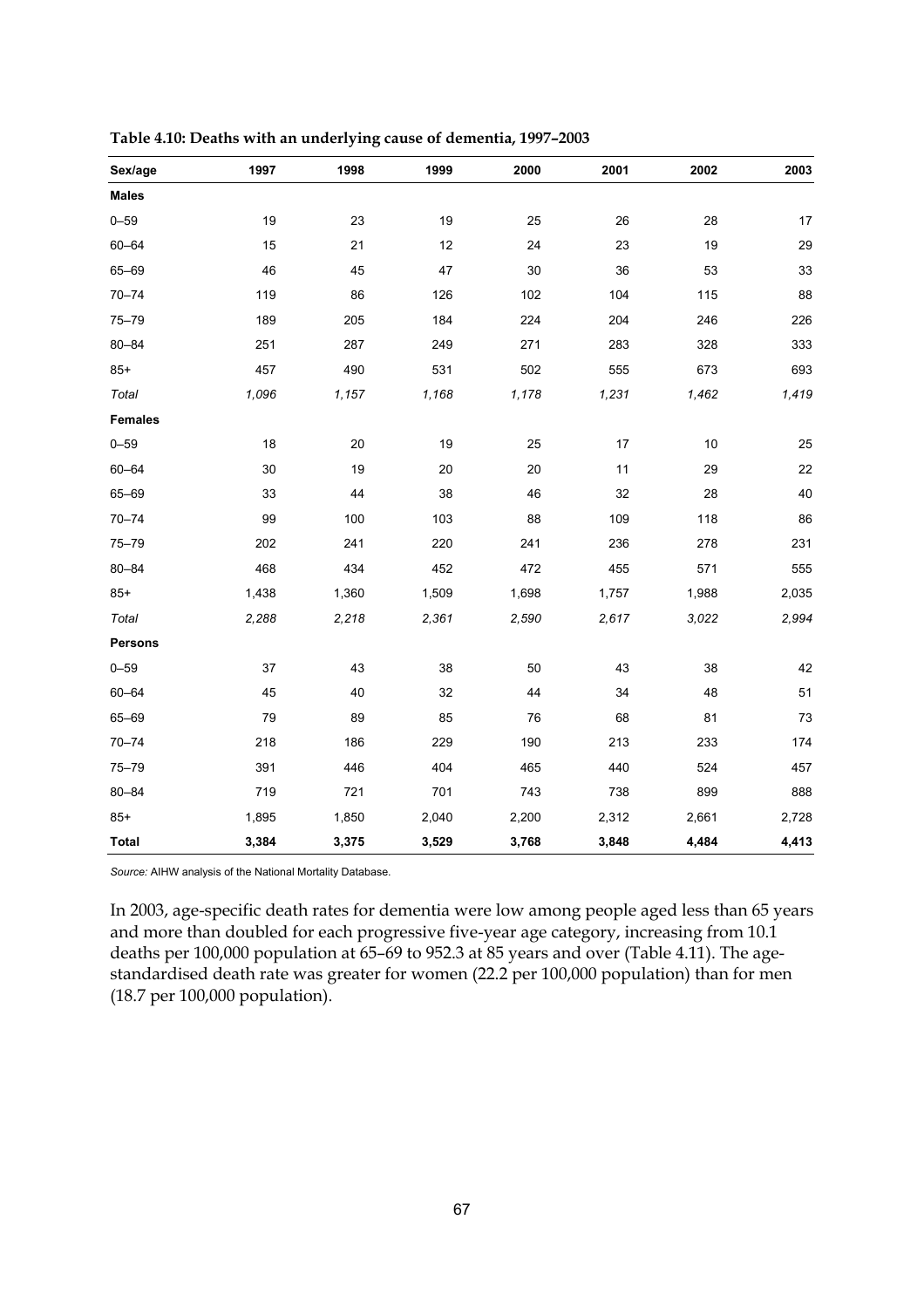| Sex/age                              | 1997    | 1998  | 1999  | 2000  | 2001  | 2002    | 2003    |
|--------------------------------------|---------|-------|-------|-------|-------|---------|---------|
| <b>Males</b>                         |         |       |       |       |       |         |         |
| $0 - 59$                             | 0.2     | 0.3   | 0.2   | 0.3   | 0.3   | 0.3     | 0.2     |
| $60 - 64$                            | 4.1     | 5.6   | 3.1   | 6.0   | 5.6   | 4.4     | 6.6     |
| 65-69                                | 13.6    | 13.4  | 14.1  | 9.0   | 10.7  | 15.4    | 9.3     |
| $70 - 74$                            | 42.2    | 29.8  | 42.8  | 34.0  | 34.3  | 37.8    | 29.1    |
| $75 - 79$                            | 99.5    | 102.1 | 86.7  | 102.0 | 89.7  | 105.3   | 93.9    |
| $80 - 84$                            | 230.8   | 259.1 | 221.1 | 227.8 | 220.7 | 239.2   | 228.4   |
| $85+$                                | 715.1   | 718.3 | 729.4 | 647.6 | 677.5 | 780.2   | 770.2   |
| Crude rate                           | 11.9    | 12.4  | 12.4  | 12.4  | 12.8  | 15.0    | 14.4    |
| Age-standardised rate <sup>(a)</sup> | 18.6    | 18.9  | 18.3  | 17.4  | 17.4  | 19.8    | 18.7    |
| <b>Females</b>                       |         |       |       |       |       |         |         |
| $0 - 59$                             | 0.2     | 0.3   | 0.2   | 0.3   | 0.2   | 0.1     | 0.3     |
| $60 - 64$                            | 8.2     | 5.1   | 5.2   | 5.0   | 2.7   | 6.9     | 5.1     |
| 65-69                                | 9.4     | 12.6  | 11.0  | 13.3  | 9.2   | 7.9     | 10.9    |
| $70 - 74$                            | 30.1    | 30.2  | 30.9  | 26.4  | 32.6  | 35.4    | 26.1    |
| $75 - 79$                            | 78.8    | 89.7  | 78.3  | 83.8  | 80.8  | 94.3    | 77.4    |
| $80 - 84$                            | 260.2   | 238.4 | 246.9 | 248.4 | 225.5 | 270.0   | 250.8   |
| $85+$                                | 962.8   | 867.6 | 908.5 | 969.4 | 958.5 | 1,043.1 | 1,035.7 |
| Crude rate                           | 24.6    | 23.6  | 24.8  | 26.8  | 26.8  | 30.6    | 29.9    |
| Age-standardised rate <sup>(a)</sup> | 21.5    | 20.2  | 20.5  | 21.5  | 20.8  | 23.2    | 22.2    |
| Persons                              |         |       |       |       |       |         |         |
| $0 - 59$                             | 0.2     | 0.3   | 0.2   | 0.3   | 0.3   | 0.2     | 0.3     |
| $60 - 64$                            | $6.2\,$ | 5.4   | 4.2   | 5.5   | 4.1   | 5.7     | 5.9     |
| 65-69                                | 11.5    | 13.0  | 12.5  | 11.2  | 10.0  | 11.6    | 10.1    |
| $70 - 74$                            | 35.7    | 30.0  | 36.5  | 30.0  | 33.4  | 36.6    | 27.5    |
| $75 - 79$                            | 87.6    | 95.0  | 81.9  | 91.7  | 84.7  | 99.2    | 84.8    |
| $80 - 84$                            | 249.1   | 246.2 | 237.1 | 240.5 | 223.6 | 257.9   | 241.9   |
| $85+$                                | 888.6   | 822.4 | 853.9 | 870.7 | 871.7 | 961.1   | 952.3   |
| Crude rate                           | 18.3    | 18.0  | 18.6  | 19.7  | 19.8  | 22.8    | 22.2    |
| Age-standardised rate <sup>(a)</sup> | 20.8    | 19.9  | 19.9  | 20.3  | 19.8  | 22.2    | 21.1    |

**Table 4.11: Death rates per 100,000 people with an underlying cause of dementia, 1997–2003** 

(a) Age-standardised to the 30 June 2001 Australian population.

*Source:* AIHW analysis of the National Mortality Database.

In 2003, dementia was listed as an additional cause of death on a further 9,820 death certificates. Thus in 2003, dementia was listed as the contributing cause of death (either the underlying cause of death or additional cause of death) on 14,233 death certificates. Only deaths where dementia is the underlying cause of death contribute to the premature mortality component (YLL) of burden of disease.

The YLL is calculated by determining the difference between the age at death and life expectancy for a person of that age as determined by a model life table. The difference is then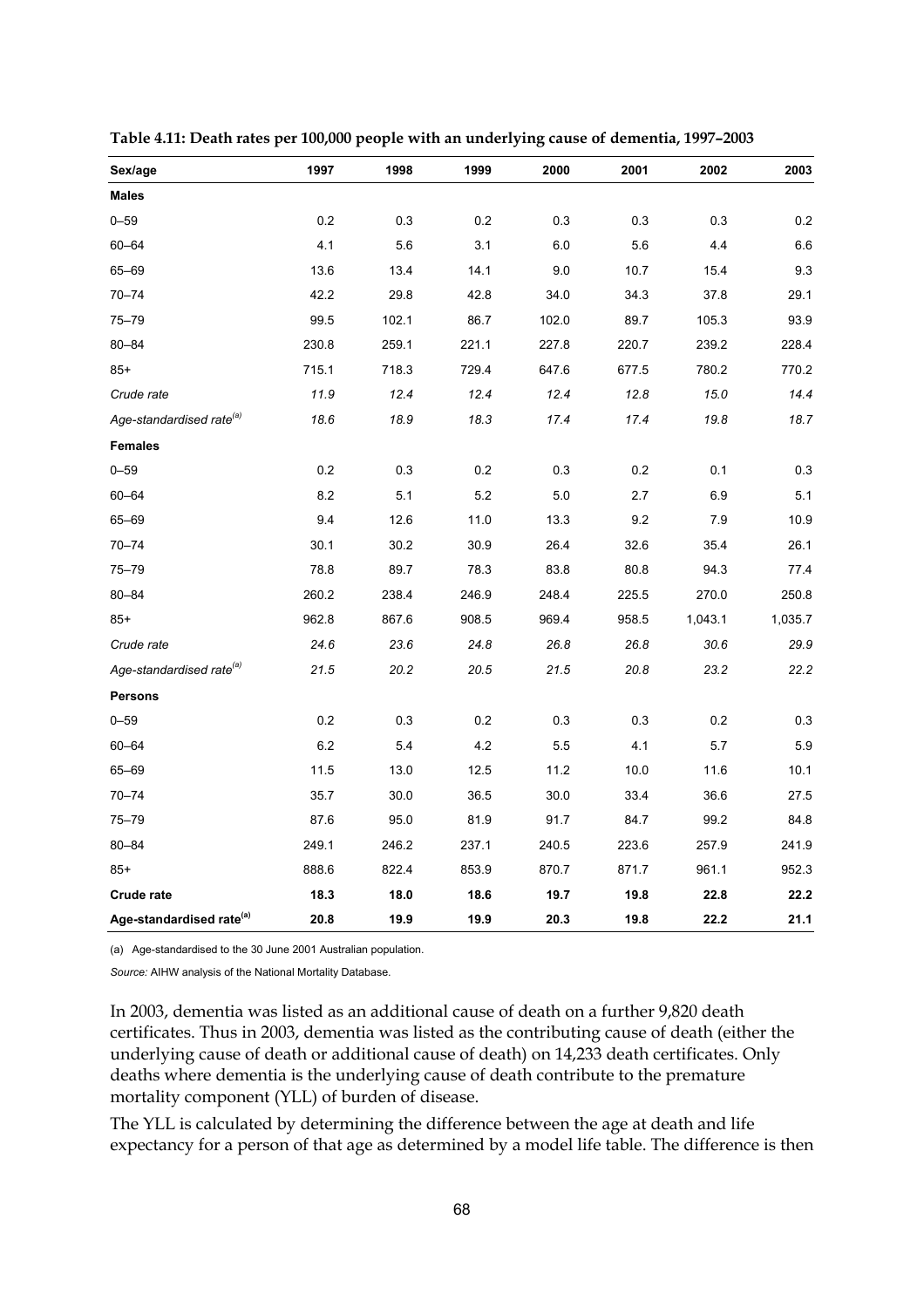discounted at a rate of 3% per year to give the YLL. For example, if a person dies at the age of 72 in 2003 and the life expectancy for someone aged 72 in 2003 in the model life table is 84, then the undiscounted years of life lost will be 12 years. The years of life lost discounted at 3% is 10 years. 8

The 4,413 deaths where dementia was the underlying cause of death resulted in 24,000 years of life lost (Table 4.12). Almost two-thirds of these YLLs (16,000) were for females and 82% were for people over the age of 75.

|           |              | <b>Deaths</b>  |                | Years of life lost (YLL) |                |                |
|-----------|--------------|----------------|----------------|--------------------------|----------------|----------------|
| Age       | <b>Males</b> | <b>Females</b> | <b>Persons</b> | <b>Males</b>             | <b>Females</b> | <b>Persons</b> |
| $0 - 64$  | 46           | 47             | 93             | 714                      | 907            | 1,621          |
| $65 - 74$ | 121          | 126            | 247            | 1,273                    | 1,553          | 2,826          |
| $75 - 84$ | 559          | 786            | 1,345          | 3,675                    | 5,835          | 9,510          |
| $85+$     | 693          | 2,035          | 2,728          | 2,433                    | 7.714          | 10,147         |
| Total     | 1,419        | 2,994          | 4,413          | 8,094                    | 16,009         | 24,103         |

| Table 4.12: Deaths and years of life lost due to dementia as underlying cause of death, 2003 |  |  |
|----------------------------------------------------------------------------------------------|--|--|
|                                                                                              |  |  |

*Sources:* Deaths data from Table 4.10; YLL data from Begg et al. 2007 (in press).

#### **Burden due to morbidity**

The proposed model for dementia is shown in Table 4.13. The model is for dementia as a progressive illness where the disease progresses from a mild impact where there is significant impact on daily activities, to severe impact where permanent supervision is required. The model is based on 55% of the duration of the disease being in the mild severity phase, 30% in the moderate severity phase and 15% in the severe phase of the disease progression (Table 4.7 and Table 4.13).

| Table 4.13: The model used in the burden of disease analysis of dementia, definition and severity |
|---------------------------------------------------------------------------------------------------|
| weight for different stages of dementia                                                           |

| <b>Disease</b><br>stages | <b>Severity</b><br>weight | <b>Definition</b>                                                                   | % time spent<br>in each stage |
|--------------------------|---------------------------|-------------------------------------------------------------------------------------|-------------------------------|
| Mild                     | 0.27                      | Significant impact on daily activities but still able to undertake daily activities | 0.55                          |
| Moderate                 | 0.63                      | Independent living is not possible without assistance                               | 0.30                          |
| Severe                   | 0.94                      | Permanent supervision required                                                      | 0.15                          |

*Source:* Begg et al. 2007 (in press).

 $\ddot{\phantom{a}}$ 

The overall YLD lost due to dementia is calculated by multiplying the number of people with dementia (Table 4.8) by the appropriate severity weights according to the severity of dementia (Table 4.13). This shows that, overall, there were 84,000 YLD lost due to dementia in 2003 (Table 4.14). Two-thirds of these healthy years lost were for females and two-thirds were for residents of cared accommodation

8 The YLL is calculated using the formula  $YLL = \frac{1 - e^{-0.03 \text{ life } expectedancy}}{0.03}$ .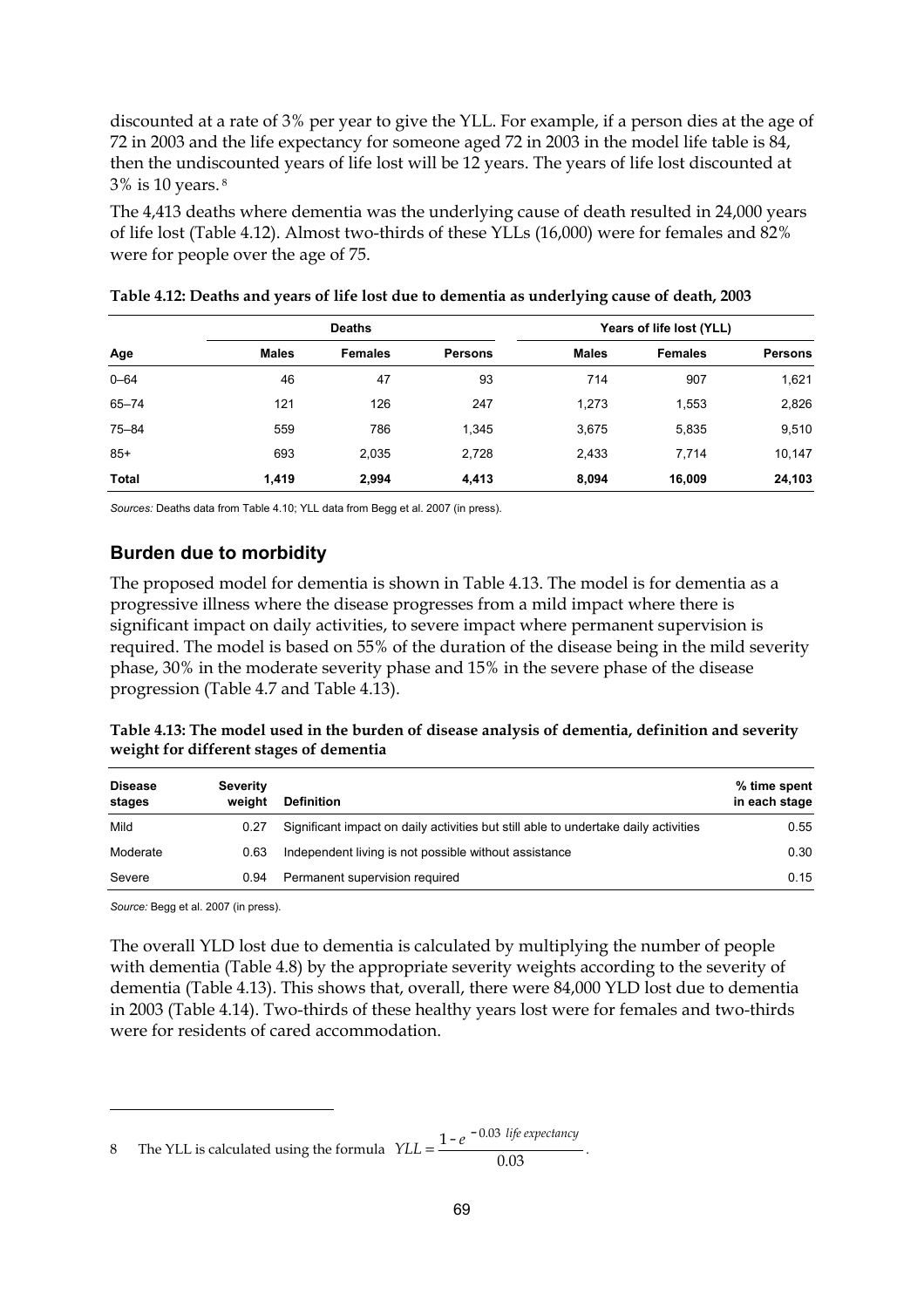| Residency/severity         | <b>Males</b> | <b>Females</b> | <b>Persons</b> |
|----------------------------|--------------|----------------|----------------|
| <b>Cared accommodation</b> |              |                |                |
| Mild                       | 256          | 657            | 914            |
| Moderate                   | 7,179        | 23,022         | 30,201         |
| Severe                     | 5,356        | 17,175         | 22,531         |
| Total cared accommodation  | 12,791       | 40,854         | 53,645         |
| Household                  |              |                |                |
| Mild                       | 10,539       | 14,491         | 25,030         |
| Moderate                   | 2,512        | 307            | 2,819          |
| Severe                     | 1,346        | 756            | 2,103          |
| Total household            | 14,397       | 15,554         | 29,952         |
| All dementia               |              |                |                |
| Mild                       | 10,795       | 15,148         | 25,944         |
| Moderate                   | 9,691        | 23,329         | 33,019         |
| Severe                     | 6,702        | 17,931         | 24,634         |
| <b>Total dementia</b>      | 27,188       | 56,408         | 83,597         |

**Table 4.14: Prevalent years of life lost to disability, by sex, residency and severity, 2003** 

*Source:* AIHW analysis based on YLD data from Begg et al. 2007 (in press).

Because of its disabling rather than fatal nature, dementia has a much greater effect on years of healthy life lost than it has on years of life lost due to premature mortality. The combined effect of premature mortality and burden of disease due to disability can be gauged using DALYs. One DALY is a lost year of 'healthy' life, and is the sum of years of life lost due to premature mortality and years of healthy life lost due to disability. The majority of the burden of disease caused by dementia is due to disability rather than premature death, with disability accounting for around three-quarters of the total burden in 2003 (Table 4.15). Death, however, accounts for a greater proportion of the burden of disease due to dementia for older than younger people; premature death caused about 40% of the burden for people aged 85 and over, but 16% for people aged 65 to 74.

Dementia accounted for 94,000 DALYs in 2003 which is 4% of total DALYs lost due to all diseases (AIHW analysis based on YLL data from Begg et al. 2007). The 25,000 DALYs lost due to dementia by those aged 85 years or more is 12% of total DALYs lost by this age group and is the leading cause of burden for this age group.

Dementia accounted for 70,000 incident years of life lost to disability (incident YLD) which is 5% of total incident YLDs lost due to all diseases (AIHW analysis based on YLD data from Begg et al. 2007). The 15,000 YLDs lost due to dementia by those aged 85 years or more is 28% of total incident YLDs lost by this age group (22% for males and 31% for females), and is the leading cause of burden for this age group. There were 33,000 YLDs lost due to dementia for persons aged between 75 and 84 years of age, representing 21% of total YLDs for all diseases.